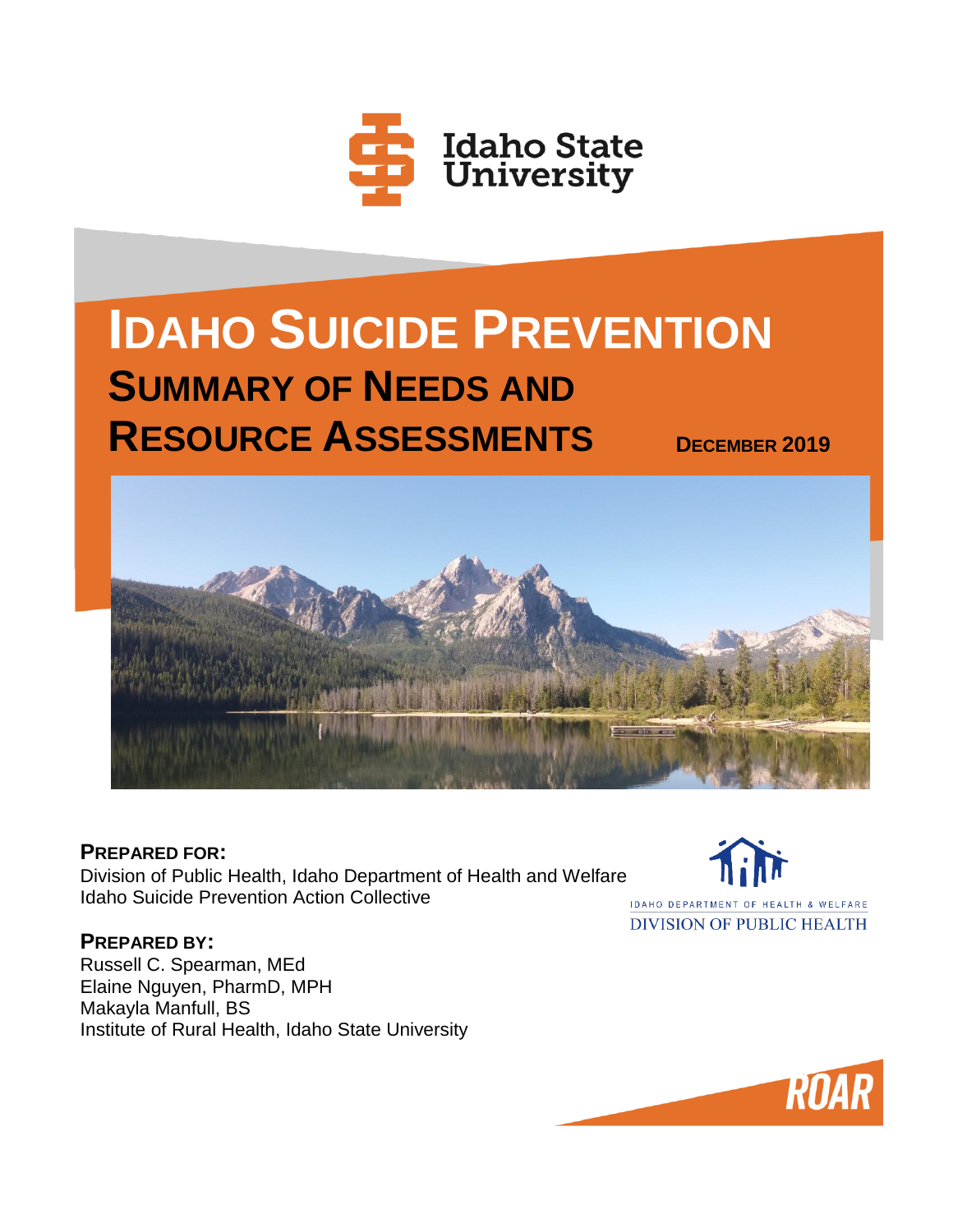# **Table of Contents**

| Idaho Suicide Prevention Plan (ISPP) Goals and Corresponding Gaps10                   |  |
|---------------------------------------------------------------------------------------|--|
|                                                                                       |  |
|                                                                                       |  |
|                                                                                       |  |
|                                                                                       |  |
|                                                                                       |  |
|                                                                                       |  |
|                                                                                       |  |
|                                                                                       |  |
|                                                                                       |  |
| St. Luke's Community Health Needs Assessment 2019 - Boise/Meridian, Elmore, Jerome,   |  |
| Suicide among American Indians (AI) and Alaska Natives (AN) in Idaho 17               |  |
| Idaho Health Behaviors 2016: Results from Idaho's Behavioral Risk Factor Surveillance |  |
|                                                                                       |  |
| North Idaho Community Health Improvement Plan - Panhandle Health District 18          |  |
| American College Health Association (ACHA) - National College Health Assessment II:   |  |
| Idaho North Central District Community Health Improvement Plan 18                     |  |
|                                                                                       |  |
|                                                                                       |  |
| Bingham Memorial Hospital Community Health Needs Assessment 2016 19                   |  |
| Clearwater Valley Hospital 2016 Community Health Needs Assessment19                   |  |
| Gritman Medical Center Community Health Needs Assessment and Implementation           |  |
|                                                                                       |  |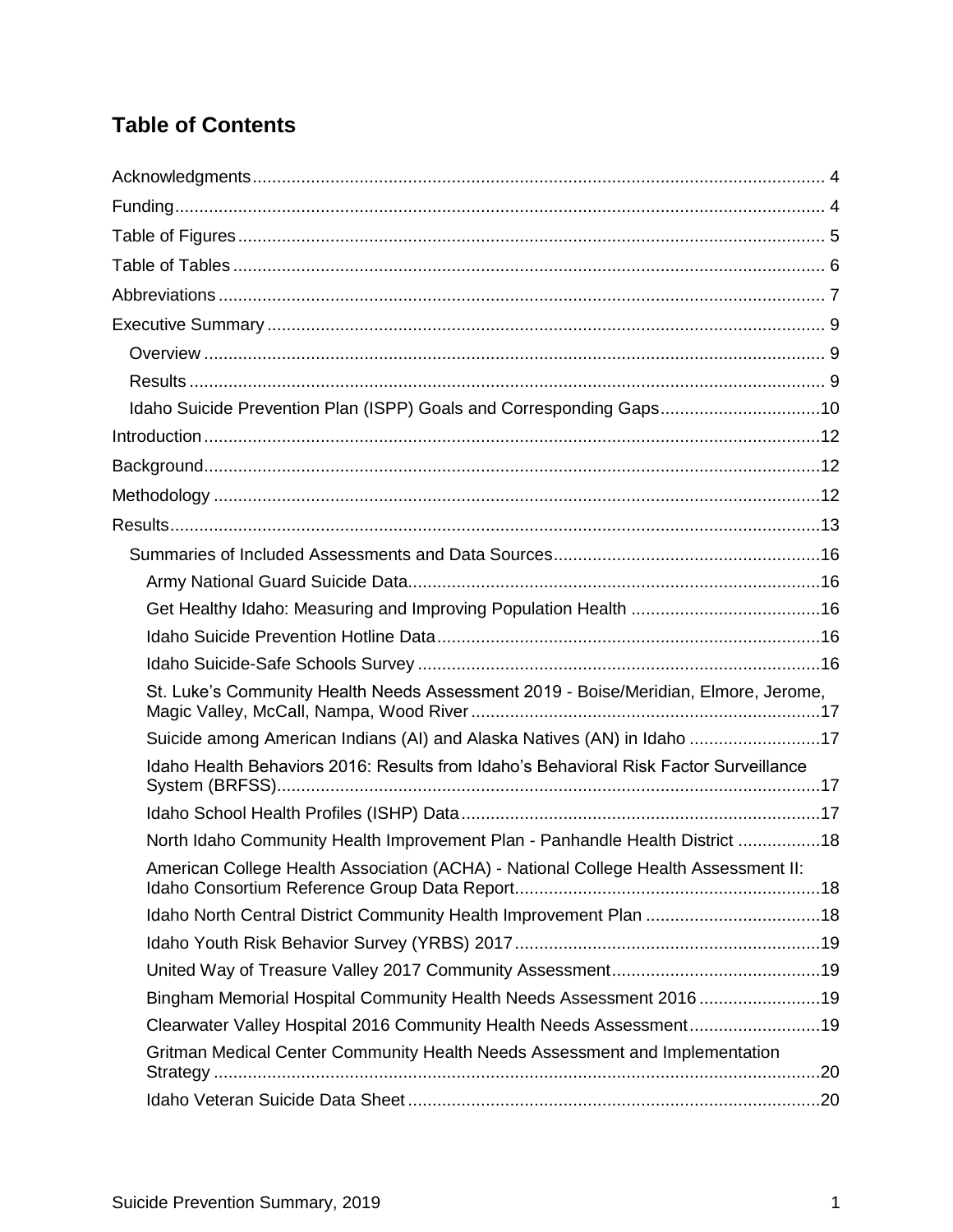| Teton Valley Healthcare Community Health Needs Assessment and Implementation                                                                                         |  |
|----------------------------------------------------------------------------------------------------------------------------------------------------------------------|--|
|                                                                                                                                                                      |  |
| Multimodal Assessment of Stakeholder Perceptions of Maternal and Child Health Needs in                                                                               |  |
|                                                                                                                                                                      |  |
|                                                                                                                                                                      |  |
|                                                                                                                                                                      |  |
|                                                                                                                                                                      |  |
|                                                                                                                                                                      |  |
|                                                                                                                                                                      |  |
|                                                                                                                                                                      |  |
|                                                                                                                                                                      |  |
|                                                                                                                                                                      |  |
|                                                                                                                                                                      |  |
|                                                                                                                                                                      |  |
|                                                                                                                                                                      |  |
|                                                                                                                                                                      |  |
|                                                                                                                                                                      |  |
|                                                                                                                                                                      |  |
|                                                                                                                                                                      |  |
|                                                                                                                                                                      |  |
| ISPP Goals, Objectives, Identified Gaps, and Supporting Assessments 39                                                                                               |  |
|                                                                                                                                                                      |  |
|                                                                                                                                                                      |  |
|                                                                                                                                                                      |  |
|                                                                                                                                                                      |  |
| Behavioral Health and Substance Abuse Community Health Worker and Community<br>Paramedic Training Module - Idaho State University, Institute of Emergency Management |  |
|                                                                                                                                                                      |  |
|                                                                                                                                                                      |  |
|                                                                                                                                                                      |  |
|                                                                                                                                                                      |  |
|                                                                                                                                                                      |  |
|                                                                                                                                                                      |  |
|                                                                                                                                                                      |  |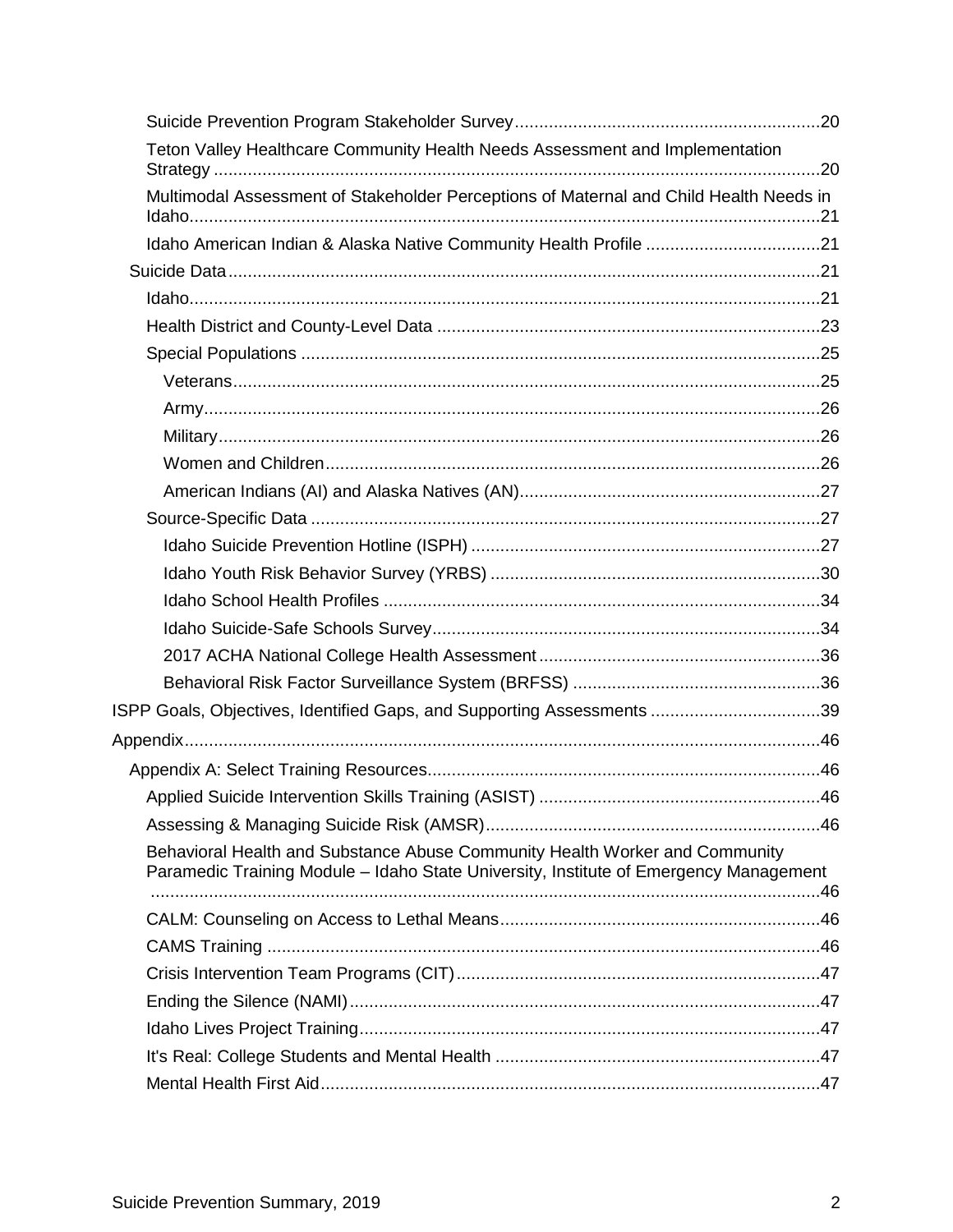| Shield of Care: A System Focused Approach to Protecting Juvenile Justice Youth from |  |
|-------------------------------------------------------------------------------------|--|
|                                                                                     |  |
|                                                                                     |  |
|                                                                                     |  |
|                                                                                     |  |
|                                                                                     |  |
|                                                                                     |  |
|                                                                                     |  |
|                                                                                     |  |
|                                                                                     |  |
|                                                                                     |  |
|                                                                                     |  |
|                                                                                     |  |
|                                                                                     |  |
|                                                                                     |  |
|                                                                                     |  |
|                                                                                     |  |
|                                                                                     |  |
| Reducing the Incidence of Suicide in Indigenous Groups - Strengths United through   |  |
|                                                                                     |  |
| Suicide Assessment Five-Step Evaluation and Triage (SAFE-T) for Mental Health       |  |
|                                                                                     |  |
|                                                                                     |  |
|                                                                                     |  |
|                                                                                     |  |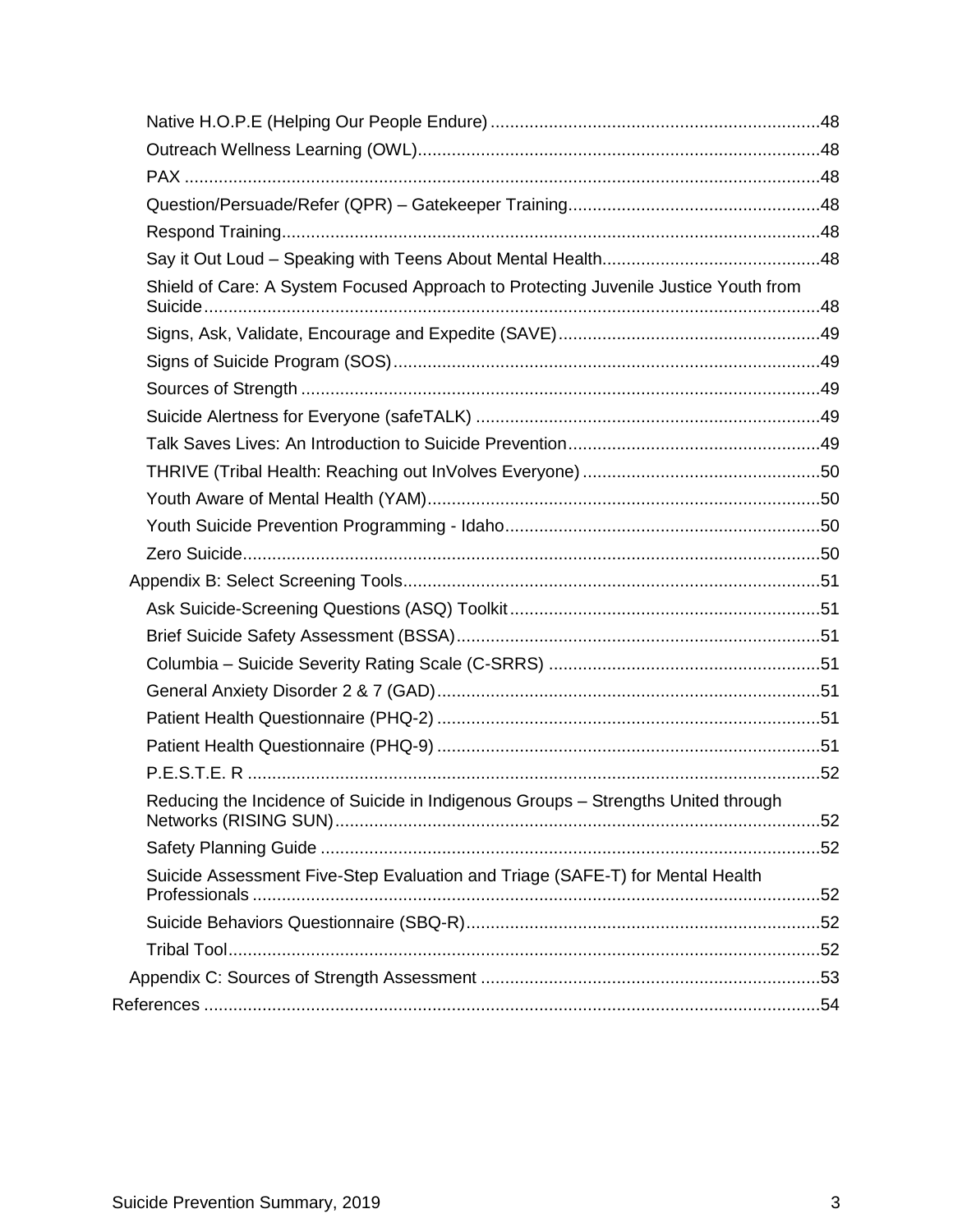# **Acknowledgments**

We would like to thank the Idaho Department of Health and Welfare (IDHW), Division of Public Health and the Idaho Suicide Prevention Action Collective (ISPAC) for their immense support and guidance of this work.

Thank you to all of those who provided data for this report, including: Pam Harder with the Bureau of Vital Records and Health Statistics (IDHW), Joe Pollard with the Division of Public Health (IDHW), and Eric Studebaker with the State Department of Education.

# **Funding**

This work was funded by Contract No. HC143200 through the IDHW.

The contents are the sole responsibility of the authors and do not necessarily represent the official views of the IDHW, ISPAC, or Idaho State University.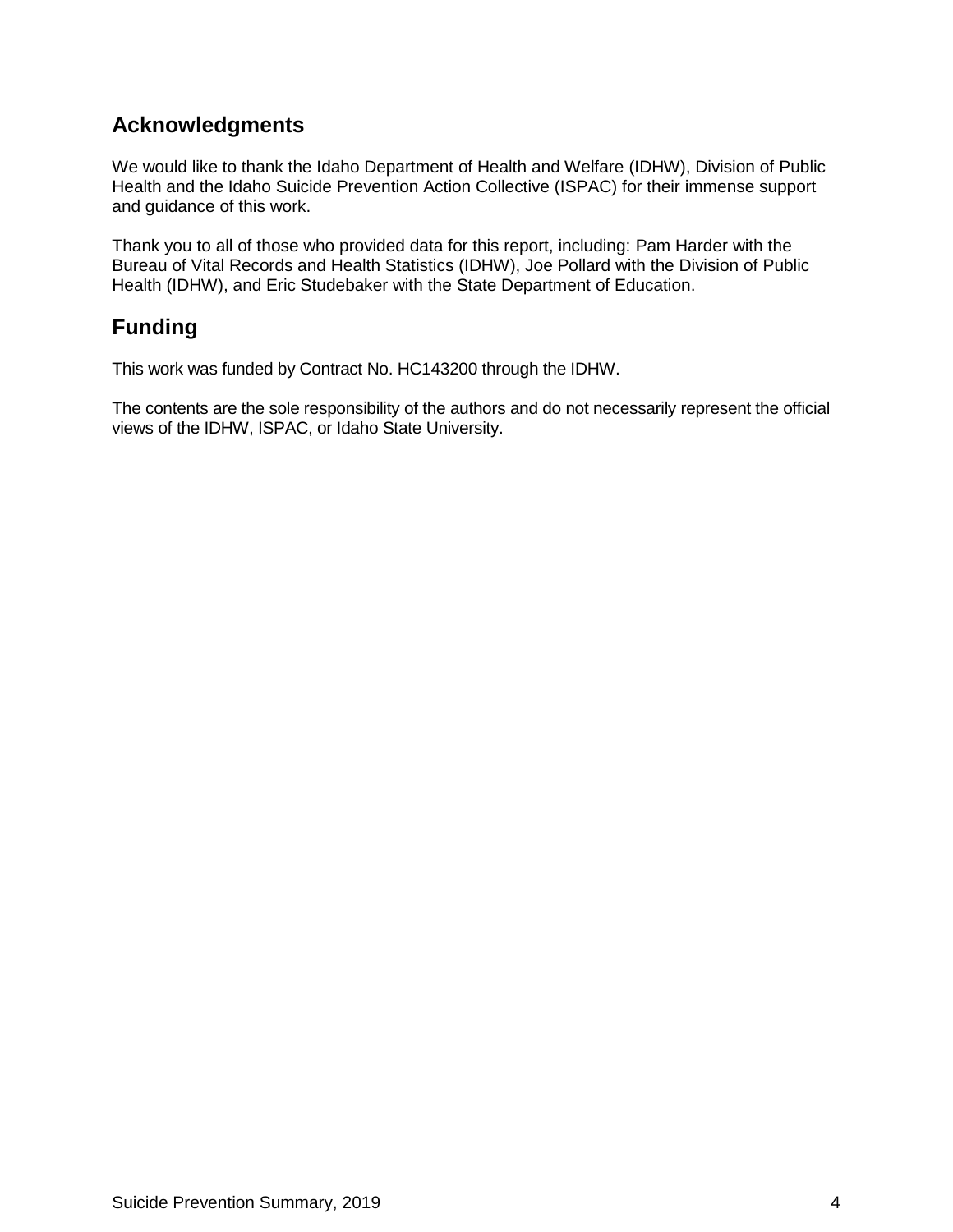## **Table of Figures**

- Figure 1. Included Assessments by Health Districts
- Figure 2. Idaho and U.S. Crude Suicide Rates by Year
- Figure 3. Rate of Suicides by County from 2013-2017
- Figure 4. Number of Suicide Deaths in those Who Served in the U.S. Armed Forces by Mechanism from 2014-2018
- Figure 5. AI/AN and Non-AI/AN Age-Adjusted Suicide Rates from 2013-2017
- Figure 6. Number of ISPH Calls by Age Category from 2014-2019
- Figure 7. Percentage of Students Who Ever Felt Sad or Hopeless Almost Every Day for Two or More Weeks in a Row that they Stopped Doing Some Usual Activities in the Past 12 Months by Grade and Sex
- Figure 8. Percentage of Students Who Seriously Considered Attempting Suicide During the Past 12 Months by Grade and Sex
- Figure 9. Percentage of Students Who Made a Plan about How They Would Attempt Suicide During the Past 12 Months by Grade and Sex
- Figure 10. Percentage of Students Who Actually Attempted Suicide One or More Times During the Past 12 Months by Grade and Sex
- Figure 11. Percentage of Students Who Attempted Suicide which Resulted in an Injury, Poisoning, or Overdose treated by a Doctor or Nurse During the Past 12 Months by Grade and Sex
- Figure 12. Percentage of Students Who Seriously Considered Attempting Suicide During the Past 12 Months by Year
- Figure 13. County Comparison of Mentally Unhealthy Days Reported in the Past 30 Days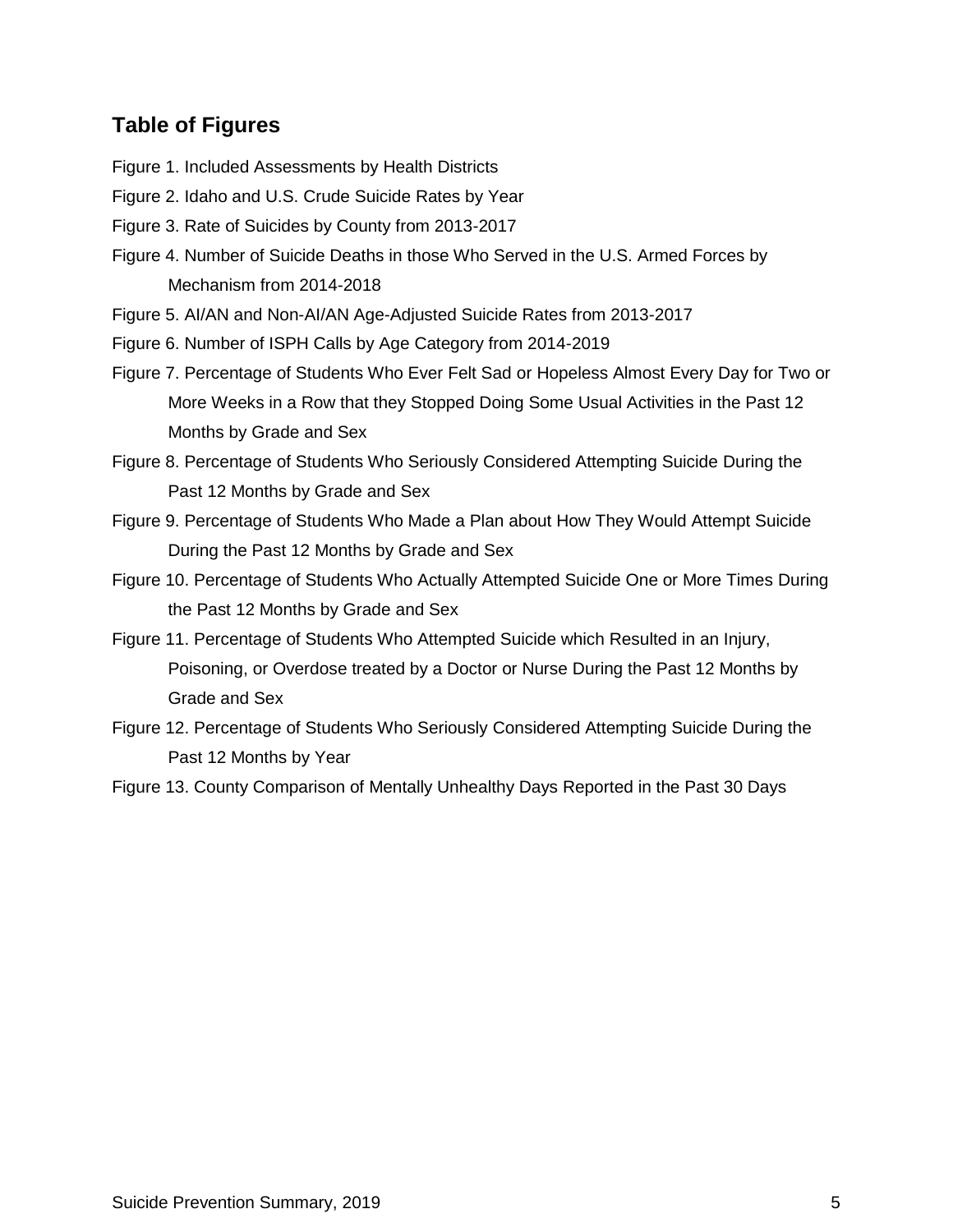## **Table of Tables**

- Table 1. ISPP Goals and Corresponding Gaps
- Table 2. Characteristics of Included Assessments/Data Sources
- Table 3. Number and Age-Adjusted Rate of Suicides by Race, Ethnicity, and Sex from 2014- 2018
- Table 4. Number and Rate of Suicides by Health District in 2018
- Table 5. Number and Rate of Suicides by County in 2018
- Table 6. Number of Suicides by Military Status and Year from 2014-2018
- Table 7. Number of ISPH Calls by County from 2014-2019
- Table 8. Percentage of Teachers and School Administrators to Select Yes/No Questions in the Suicide-Safe Schools Survey
- Table 9. Percentage of Teachers and School Administrators to Select Agreement-Scale Questions in the Suicide-Safe Schools Survey
- Table 10. Percentage of Superintendents and School District Staff to Select Yes/No Questions in the Suicide-Safe Schools Survey
- Table 11. Number of Students who Ever Seriously Considered Suicide
- Table 12. Number of Students who have Ever Attempted Suicide
- Table 13. Number of Mental Health Providers and Population Ratio by County in 2018
- Table 14. Percent of Sources of Strength Peer Leaders Indicating Personal Growth
- Table 15. Percent of Sources of Strength Peer Leaders Indicating Readiness to Access Adult Help
- Table 16. Percent of Sources of Strength Staff Indicating Positive Program Impact on Self
- Table 17. Percent of Sources of Strength Staff Indicating Positive Program Impact on Students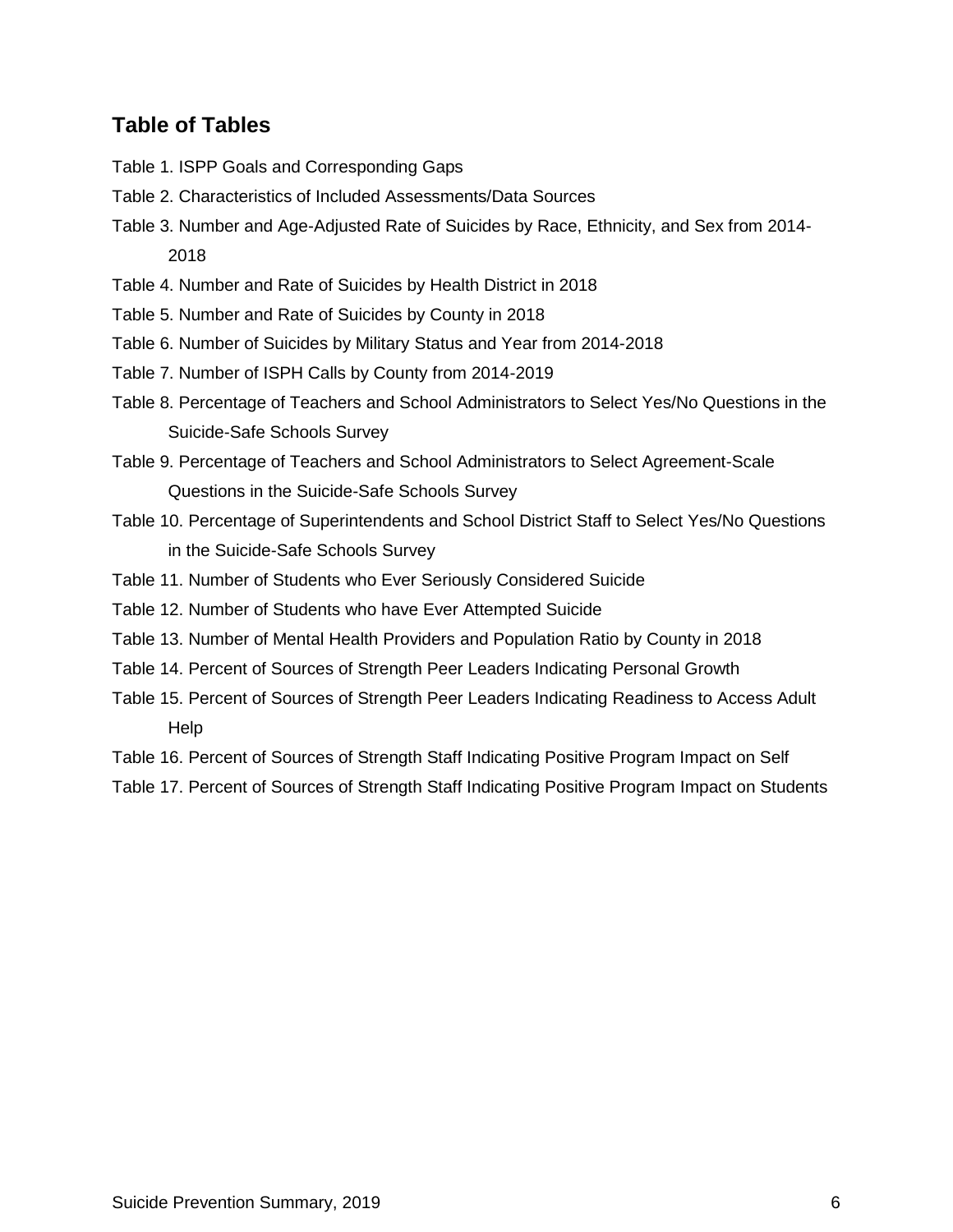## **Abbreviations**

AAR: Age-Adjusted Rate ACHA: American College Health Association AFSP: American Foundation for Suicide Prevention AI: American Indian AMSR: Assessing and Managing Suicide Risk AN: Alaska Native ASIST: Applied Suicide Intervention Skills Training ASQ: Ask Suicide-Screening Questions BRFSS: Behavioral Risk Factor Surveillance System BSSA: Brief Suicide Safety Assessment CALM: Counseling on Access to Lethal Means CAMS: Collaborative Assessment and Management of Suicidality CHNA: Community Health Needs Assessment CIT: Crisis Intervention Team C-SRRS: Columbia-Suicide Severity Rating Scale DoD: Department of Defense GAD: General Anxiety Disorder IDEA-NW: Improving Data and Enhancing Access - Northwest IDHW: Idaho Department of Health and Welfare IRH-ISU: Institute of Rural Health - Idaho State University ISPAC: Idaho Suicide Prevention Action Collective ISPH: Idaho Suicide Prevention Hotline ISPP: Idaho Suicide Prevention Plan NAMI: National Alliance on Mental Illness Native H.O.P.E: Native Helping Our People Endure NCHS: National Center for Health Statistics NDI: National Death Index NIMH: National Institute of Mental Health NREPP: National Registry of Evidence-Based Program and Practices OWL: Outreach Wellness Learning PHQ: Patient Health Questionnaire QPR: Question/Persuade/Refer (Gatekeeper Training)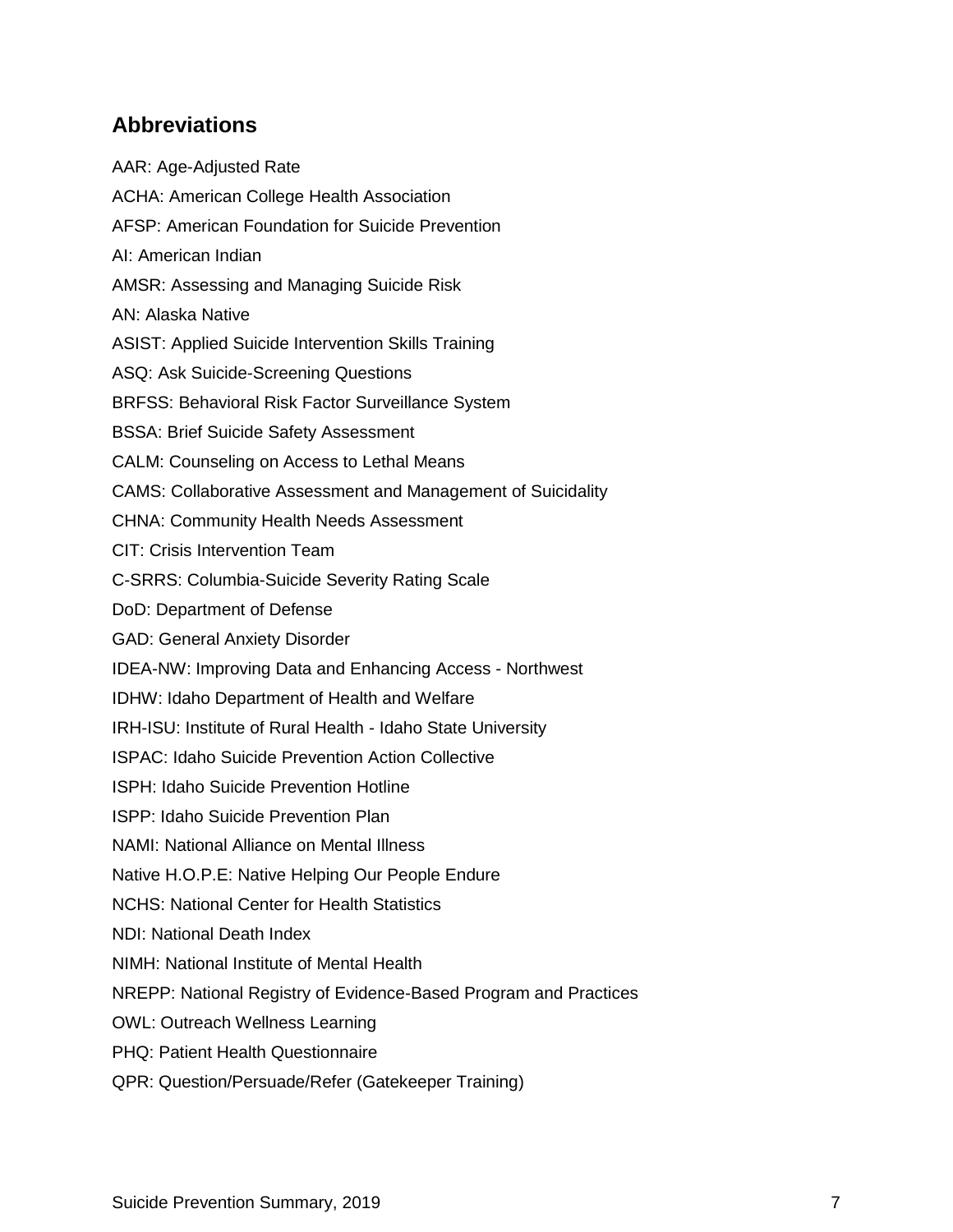RISING SUN: Reducing the Incidence of Suicide in Indigenous Groups - Strengths United through Networks

SAFE-T: Suicide Assessment Five-Step Evaluation and Triage

safeTALK: Suicide Alertness for Everyone: Tell, Ask, Listen, and KeepSafe

SAMHSA: Substance Abuse and Mental Health Services Administration

SBQ-R: Suicide Behaviors Questionnaire - Revised

SDR: Suicide Data Repository

SOS: Signs of Suicide

THRIVE - Tribal Health: Reaching out InVolves Everyone

VA: Veterans Affairs

YAM: Youth Aware of Mental Health

YRBS: Youth Risk Behavior Survey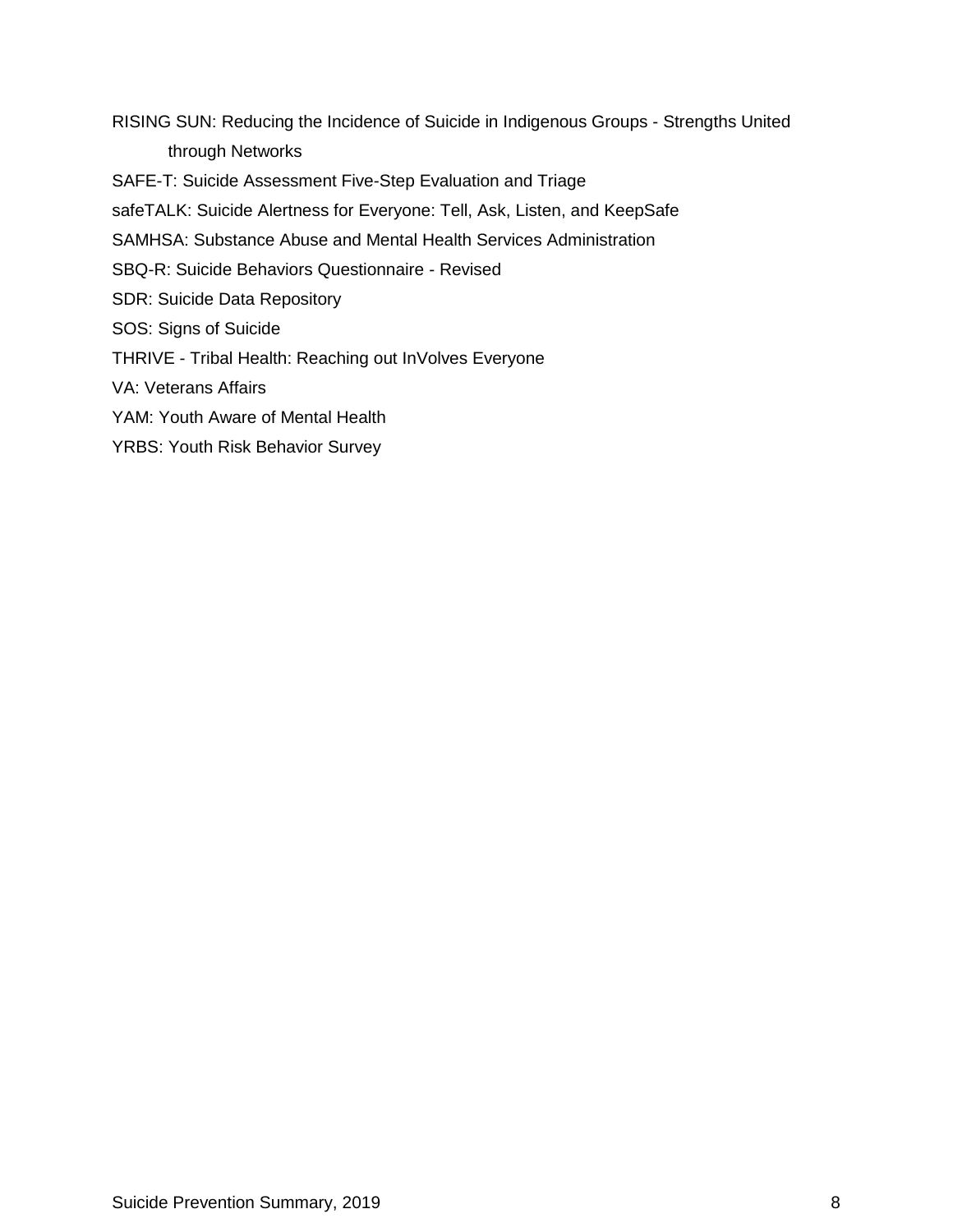# **Executive Summary**

## **Overview**

The purpose of this project is to review and analyze previously conducted needs and resource assessments related to suicide prevention in Idaho. The work of this project is commensurate with the Idaho Suicide Prevention Plan (ISPP) 2019-2023. [1] The Institute of Rural Health at Idaho State University (IRH-ISU) was contracted by the Idaho Department of Health and Welfare (IDHW), Division of Public Health in June 2019 to identify gaps in services and to analyze and report the results.

In 2018 suicide was the seventh leading cause of death in Idaho. [2] Idaho has the fifth highest suicide rate in the nation (22.9 per 100,000 people) with 393 deaths in 2017. [3] The death rate increased to 23.8 per 100,000 people with 418 deaths in 2018. [4] Idaho's suicide rate has been consistently higher than the national rate for the past decade. [3] Suicide in Idaho is a priority issue across the lifespan from children to older adults and these sobering statistics indicate a need to better understand the gaps in prevention resources.

Assessments/data sources were collected from state subject matter experts, members of the Idaho Suicide Prevention Action Collective (ISPAC), and project team personnel. Assessments/data sources were organized by publication date; the following information was extracted and reported: target population, goals, methods/activities, efforts/plans, and needs and gaps. Extracted information was self-identified from the assessment. Selected pertinent quantitative information (i.e. statistics) was also reported and organized by location, population, and source-specific data.

## **Results**

IRH-ISU reviewed and analyzed over 40 assessments/data sources with 21 including "useful" information related to suicide prevention in Idaho and included in this report. [5-32] Other sources of data were also used to provide general statewide statistics (e.g., Bureau of Vital Records and suicide statewide fact sheets).

Included assessments/data sources spanned the state and were published between 2014-2019. There were eight community assessments and data from six surveys included. Surveys represented different populations (youth, college-aged, and adult individuals (n=1 each) and stakeholder groups (schools  $(n=3)$ , suicide prevention work groups  $(n=1)$ ). Five resources providing population-specific data were included: veterans (n=1), army national guard (n=1), American Indians/Alaska Natives (AI/AN) (n=2), and women and children (n=1). Lastly, a statewide assessment and data from a statewide resource were also included.

While there are limitations in Idaho's suicide data, it is known that suicide is a significant issue in Idaho; the state has an age-adjusted suicide rate that continues to be higher than that of the United States (23.2 vs. 14.0, per 100,000 people; 2017 data). [33] More Idaho suicide deaths are completed by males than females and with the use of firearms. [3] Data on specific populations indicate that suicide is especially concerning in AI/AN and military-related personnel [5,6,17,28,32]. Overall, suicide awareness, screening, training, and access to mental health services needs to be improved.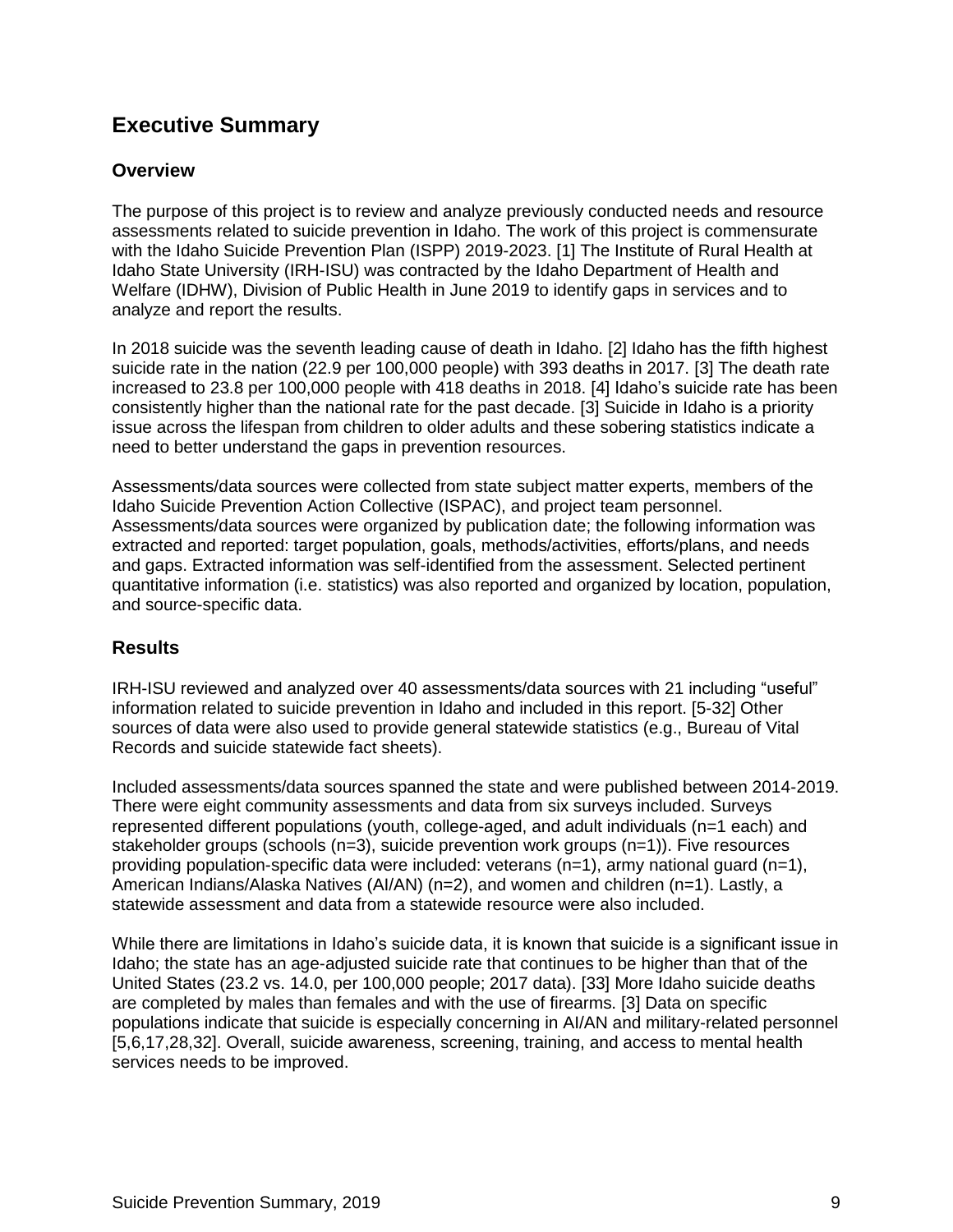# **Idaho Suicide Prevention Plan (ISPP) Goals and Corresponding Gaps**

To support the ISPP's current and future work, ISPP goals were linked to corresponding gaps.

| אוווטוויטס ויטט אווט כווטס ו ויטו זו<br><b>Goals</b>                                                                                                           | <b>Corresponding Gaps</b>                                                                                                                                                                                                                                                                |
|----------------------------------------------------------------------------------------------------------------------------------------------------------------|------------------------------------------------------------------------------------------------------------------------------------------------------------------------------------------------------------------------------------------------------------------------------------------|
| 1 - Integrate and coordinate suicide<br>prevention activities across multiple sectors<br>and setting.                                                          | Coordinated suicide prevention activities<br>across healthcare professionals and systems<br>needs to be improved.<br>There is a lack of collaboration and<br>communication within and among public and<br>private suicide prevention stakeholder                                         |
| 2 - Implement research-informed<br>communication efforts designed to prevent                                                                                   | groups.<br>There is a need for increased awareness and                                                                                                                                                                                                                                   |
| suicide by changing knowledge, attitudes and<br>behaviors.                                                                                                     | education related to suicide.                                                                                                                                                                                                                                                            |
| 3 - Increase knowledge of the factors that<br>offer protection from suicidal behaviors and<br>promote wellness and recovery.                                   | There is a need to recognize cultural<br>differences around protective factors and to<br>effectively transfer this information to under-<br>represented populations.                                                                                                                     |
| 4 - Promote responsible and accurate<br>portrayals of suicide and mental illness in<br>media reporting and the safety of online<br>content related to suicide. | There is a stigma associated with a mental<br>health diagnosis that continues to serve as a<br>barrier.                                                                                                                                                                                  |
| 5 - Develop, implement and monitor effective<br>programs that promote wellness and prevent<br>suicide and related behaviors.                                   | There is a shortage of mental health<br>providers based on the number of people<br>reporting a need for care.<br>When mental health services are available,<br>they are difficult to access due to affordability<br>and/or transportation and can be lacking in                          |
| 6 - Reduce access to lethal means of suicide<br>among individuals with suicide risk.                                                                           | quality.<br>Use of a firearm is the most common<br>mechanism in suicide deaths.<br>There is duplication around gunlock<br>campaigns and means restriction involving<br>firearms.                                                                                                         |
| 7 - Expand knowledge of community and<br>clinical service providers on the nature,<br>related behaviors and prevention of suicide.                             | There is insufficient awareness and<br>education related to suicide. This includes the<br>improvement of education of warning signs,<br>risk factors, and protective factors.<br>There is a lack of availability of<br>training/education resources for educators<br>related to suicide. |
| 8 - Embed suicide prevention as a core<br>component of health care services.                                                                                   | There is a lack of affordable health care for<br>those in need.                                                                                                                                                                                                                          |

## **Table 1. ISPP Goals and Corresponding Gaps**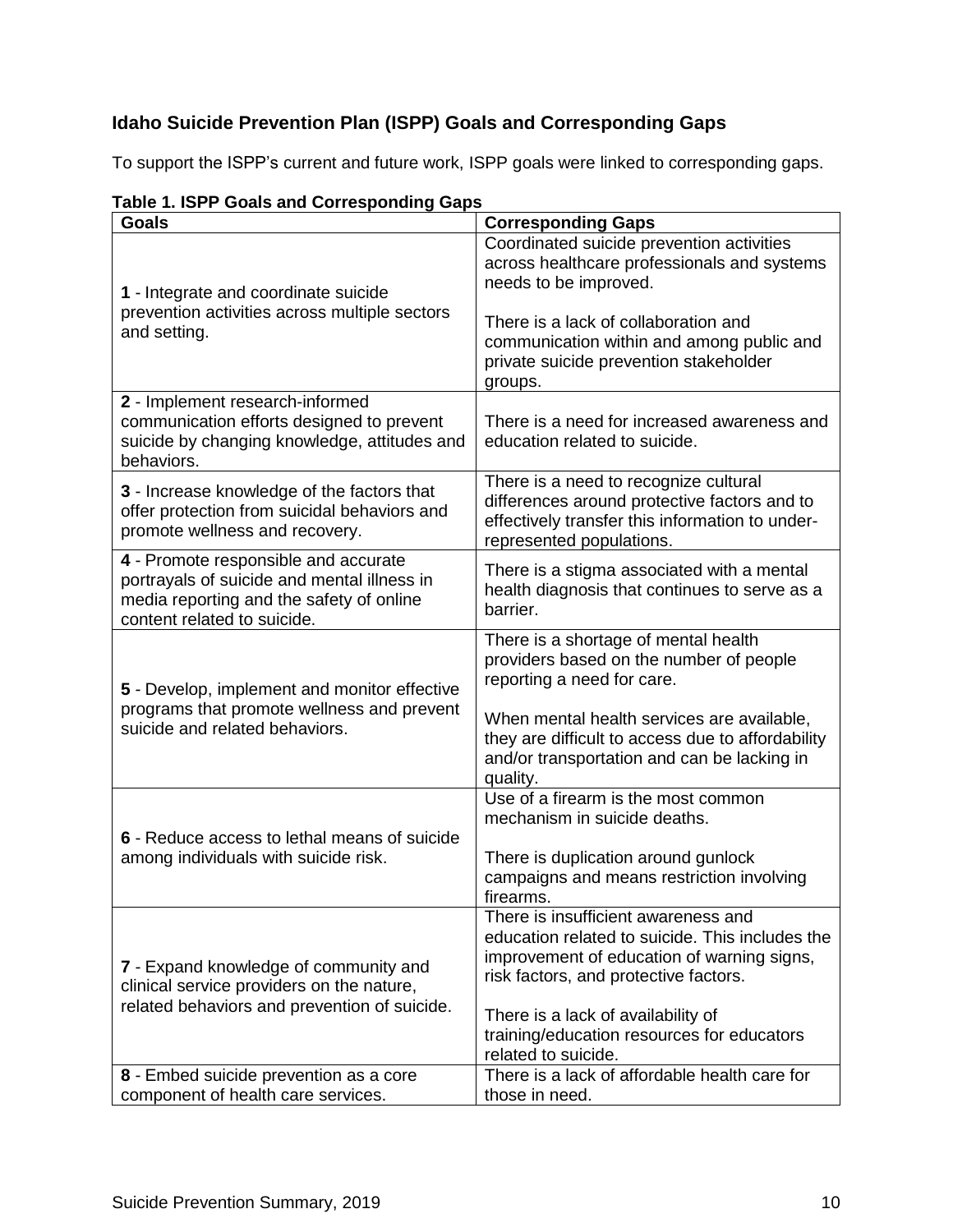|                                                                                                                                                                                                             | There are barriers to accessing care,<br>specifically mental healthcare.<br>The ratio of the population to mental health<br>providers is inadequate to support the<br>population in need.                                                                                                                                                                                                         |
|-------------------------------------------------------------------------------------------------------------------------------------------------------------------------------------------------------------|---------------------------------------------------------------------------------------------------------------------------------------------------------------------------------------------------------------------------------------------------------------------------------------------------------------------------------------------------------------------------------------------------|
| 9 - Promote and implement effective clinical<br>and professional practices for assessing and<br>treating those identified as being at risk for<br>suicidal behaviors.                                       | There is a lack of awareness of mental health<br>services in Idaho.                                                                                                                                                                                                                                                                                                                               |
| 10 - Increase knowledge of the factors that<br>offer protection from suicidal behaviors and<br>promote wellness and recovery.                                                                               | Support is needed for those affected by a<br>suicide attempt or bereaved by suicide.                                                                                                                                                                                                                                                                                                              |
| 11 - Increase timeliness and usefulness of<br>state and local surveillance systems relevant<br>to suicide prevention and improve the ability<br>to collect, analyze and use this information<br>for action. | There is a lack of data related to individuals<br>in prisons, housed in medical facilities, or<br>who spoke a language other than English.<br>Under-reporting of the prevalence of mental<br>health problems and suicide may exist due to<br>social norms.<br>There is a lack of reliable and/or consistent<br>data collection methods or available data<br>related to mental health and suicide. |
| 12 - Evaluate the impact and effectiveness of<br>suicide prevention, intervention and systems<br>and synthesize and disseminate findings.                                                                   | A comprehensive statewide review/summary<br>of available needs and resource<br>assessments discussing suicide prevention is<br>unavailable.                                                                                                                                                                                                                                                       |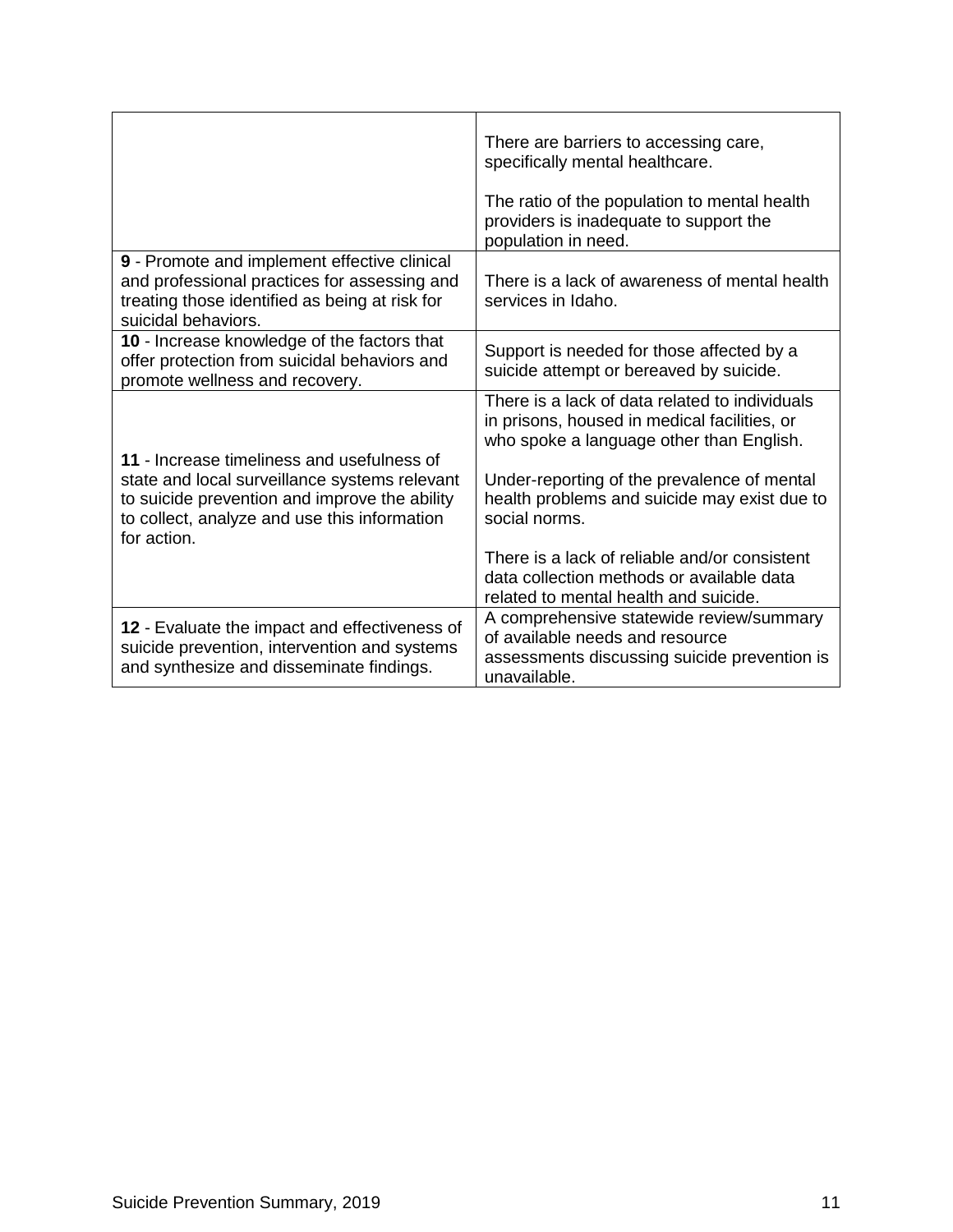## **Introduction**

IRH-ISU was awarded a six-month contract from the IDHW, effective June 15, 2019. The purpose of this work was to review and analyze previously conducted needs and resource assessments related to suicide prevention in Idaho and to summarize and report the results. IDHW agreed to provide all of the needs and resource assessments for analysis to the IRH-ISU to determine past and present statewide suicide prevention efforts in Idaho. The analysis of these prevention efforts will help key stakeholders to better understand the gaps and barriers in suicide prevention, and gain an understanding where efforts can be refined to better meet the needs of Idaho's communities.

The work of this assessment is commensurate with ISPP 2019-2023 developed in April 2019 [1]. The ISPP includes 12 goals with goal 12 to evaluate the impact and effectiveness of suicide prevention, intervention and systems, and synthesize and disseminate findings. This goal is to be achieved through objective 12.1 (evaluate the effectiveness of suicide prevention (activities, efforts, interventions, etc.) utilized in Idaho) and work with local Universities to have suicide prevention programs evaluated and to initiate performance management and continuous quality improvement activities to improve program effectiveness across the suicide prevention system statewide.

# **Background**

Idaho's suicide rate is among the highest in the nation (23.8 per 100,000 people) [4]. Suicide is the seventh leading cause of death for all Idahoans and second leading cause of death for those 15-34 years old and for males up to 44 years old [3,7]. Suicide in Idaho is a priority issue across the lifespan from children to older adults and these sobering statistics indicate a need to better understand the gaps in prevention resources.

# **Methodology**

IRH-ISU collected recent Idaho needs and resource assessments related to suicide prevention. Assessments were collected from state subject matter experts, including individuals at IDHW, members of the ISPAC, and project team personnel. Additional data was extracted from both statewide and national surveys, and from searching "suicide" in a previously conducted gray literature search of health-related assessments in Idaho. IRH-ISU personnel prioritized needs and resource assessments/data sources as "useful", "moderately useful", and "not useful". The term "useful" was used to identify reports that contained any data or other relevant health findings related to suicide in Idaho.

Results are summarized and reported descriptively with tables and figures used to organize and visually display relevant information. Assessments/data sources were first organized by publication date; the following information was extracted and reported: target population, goals, methods/activities, efforts/plans, and needs and gaps. Extracted information was self-identified from the assessment. If information was not applicable to the assessment, it was not reported. Selected pertinent quantitative information (i.e., statistics) was also reported and organized by location, population, and source-specific data.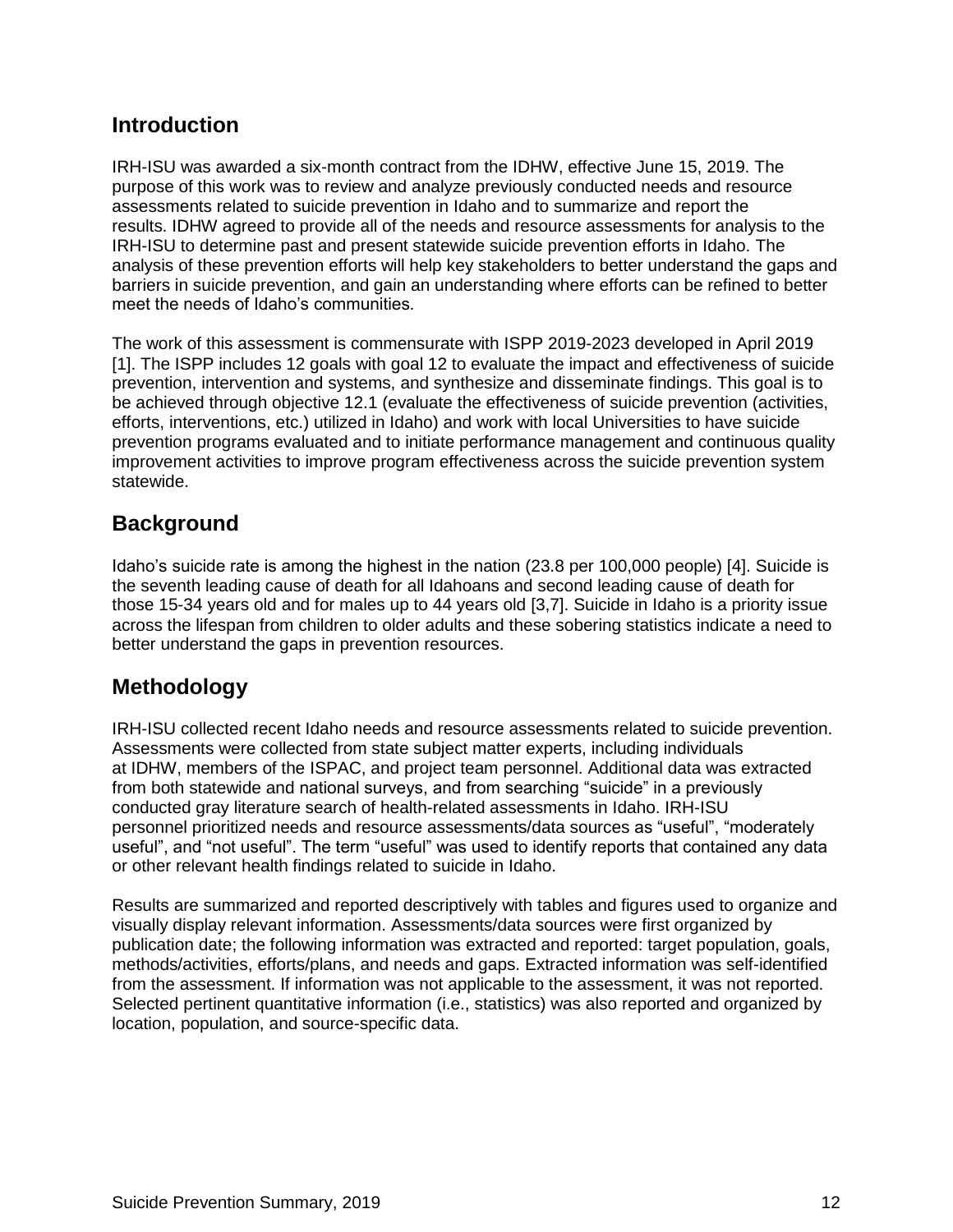# **Results**

IRH-ISU reviewed and analyzed over 40 assessments/data sources with 21 including "useful" information related to suicide prevention in Idaho and included in this report (**Table 2**). [5-32] Other sources of data were also used to provide general statewide statistics (e.g., Bureau of Vital Records and suicide statewide fact sheets).

Included assessments/data sources spanned the state and were published between 2014-2019. There were eight community assessments and data from six surveys included. Surveys represented different populations (youth, college-aged, and adult individuals (n=1 each) and stakeholder groups (schools (n=3), suicide prevention work groups (n=1)). Five resources providing population-specific data were included: veterans (n=1), army national guard (n=1), American Indians/Alaska Natives (AI/AN) (n=2), and women and children (n=1). Lastly, a statewide assessment and data from a statewide resource were also included.

| <b>Name</b>                                                                                                                                    | <b>Source/Conducted By</b>                                                                         | <b>Publication</b><br>Year |
|------------------------------------------------------------------------------------------------------------------------------------------------|----------------------------------------------------------------------------------------------------|----------------------------|
| Army National Guard Suicide Data [5,6]                                                                                                         | <b>Army National Guard</b>                                                                         | 2019                       |
| Get Healthy Idaho: Measuring and<br>Improving Population Health [7]                                                                            | Division of Public Health, IDHW                                                                    | 2019                       |
| Idaho Suicide Prevention Hotline Data [8]                                                                                                      | <b>Idaho Suicide Prevention Hotline</b><br>by Jannus                                               | 2019                       |
| Idaho Suicide-Safe Schools Survey [9]                                                                                                          | Idaho State Department of<br>Education                                                             | 2019                       |
| St. Luke's Community Health Needs<br>Assessment 2019 - Boise/Meridian,<br>Elmore, Jerome, Magic Valley, McCall,<br>Nampa, Wood River [10-16]   | St. Luke's Hospital System                                                                         | 2019                       |
| Suicide among American Indians &<br>Alaska Natives in Idaho [17]                                                                               | Northwest Portland Area Indian<br><b>Health Board</b>                                              | 2019                       |
| Idaho Health Behaviors 2016: Results<br>from Idaho's Behavioral Risk Factor<br>Surveillance System (BRFSS) [18]                                | <b>BRFSS; Bureau of Vital Records</b><br>and Health Statistics, Division of<br>Public Health, IDHW | 2018                       |
| Idaho School Health Profiles (ISHP) Data<br>[19]                                                                                               | Idaho State Department of<br>Education                                                             | 2018                       |
| North Idaho Community Health<br>Improvement Plan - Panhandle Health<br>District [20]                                                           | <b>Panhandle Health District</b>                                                                   | 2018                       |
| American College Health Association<br>(ACHA) - National College Health<br>Assessment II: Idaho Consortium<br>Reference Group Data Report [21] | <b>ACHA</b>                                                                                        | 2017                       |
| <b>Idaho North Central District Community</b><br>Health Improvement Plan [22]                                                                  | Public Health - Idaho North<br><b>Central District</b>                                             | 2017                       |
| Idaho Youth Risk Behavior Survey<br>(YRBS) 2017 [23]                                                                                           | Idaho State Department of<br>Education                                                             | 2017                       |
| United Way of Treasure Valley 2017<br><b>Community Assessment [24]</b>                                                                         | United Way of Treasure Valley                                                                      | 2017                       |

## **Table 2. Characteristics of Included Assessments/Data Sources**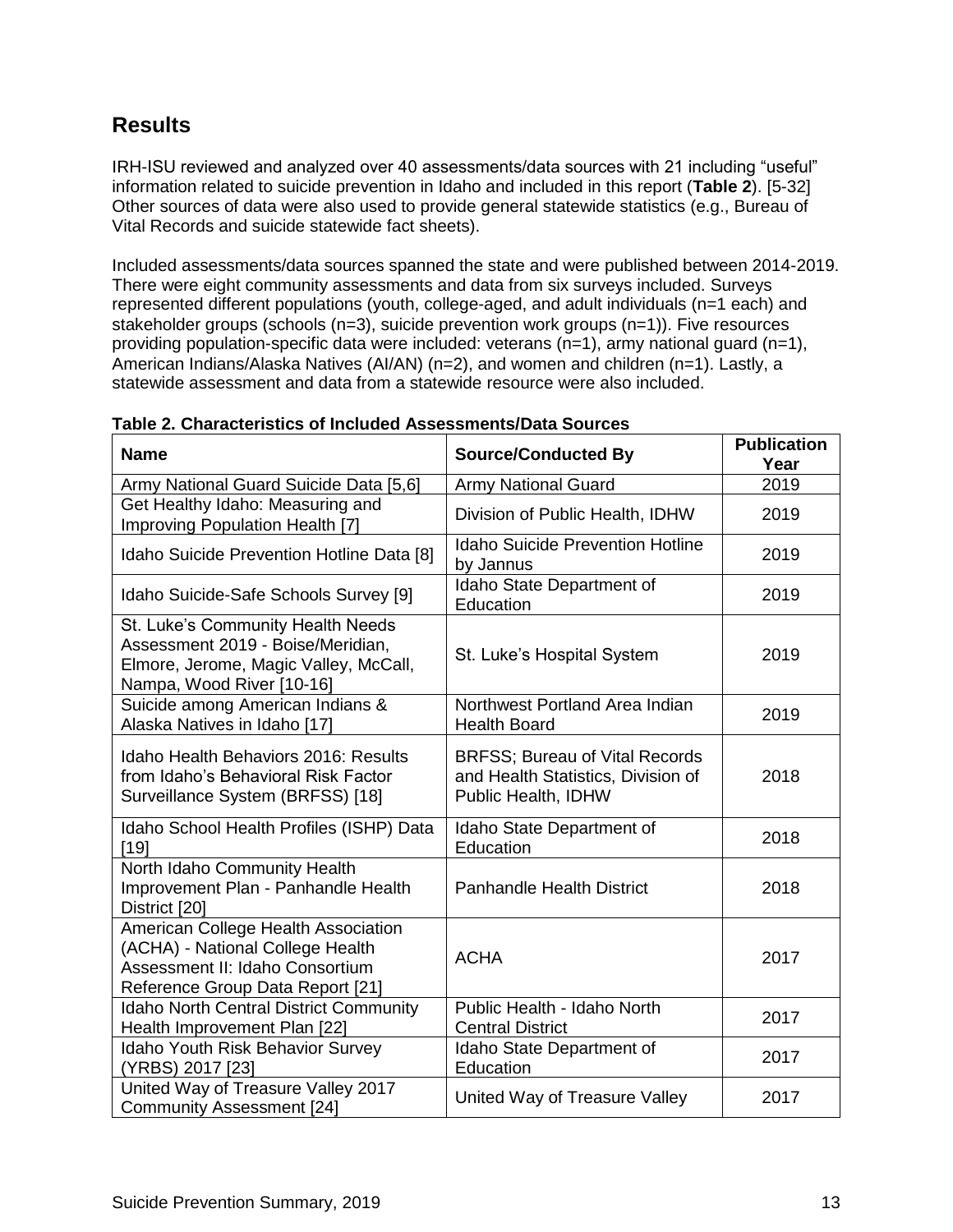| <b>Bingham Memorial Hospital Community</b><br>Health Needs Assessment 2016 [25]                         | <b>Bingham Memorial Hospital;</b><br>Lamprophony Enterprises, LLC                       | 2016 |
|---------------------------------------------------------------------------------------------------------|-----------------------------------------------------------------------------------------|------|
| Clearwater Valley Hospital 2016<br><b>Community Health Needs Assessment</b><br>[26]                     | Clearwater Valley Hospital and<br>Clinics                                               | 2016 |
| <b>Gritman Medical Center Community</b><br>Health Needs Assessment and<br>Implementation Strategy [27]  | <b>Gritman Medical Center</b>                                                           | 2016 |
| Idaho Veteran Suicide Data Sheet [28]                                                                   | U.S. Department of Veterans<br>Affairs                                                  | 2016 |
| Suicide Prevention Program Stakeholder<br>Survey [29]                                                   | <b>IDHW, Suicide Prevention</b><br>Program                                              | 2016 |
| <b>Teton Valley Healthcare Community</b><br>Health Needs Assessment and<br>Implementation Strategy [30] | <b>Teton Valley Healthcare</b>                                                          | 2016 |
| Multimodal Assessment of Stakeholder<br>Perceptions of Maternal and Child Health<br>Needs in Idaho [31] | Center for Health Policy, Boise<br><b>State University</b>                              | 2015 |
| Idaho American Indian & Alaska Native<br>Community Health Profile [32]                                  | Northwest Tribal Epidemiology<br>Center, Northwest Portland Area<br>Indian Health Board | 2014 |

Included assessments/data sources covered all of Idaho's seven health districts (**Figure 1**).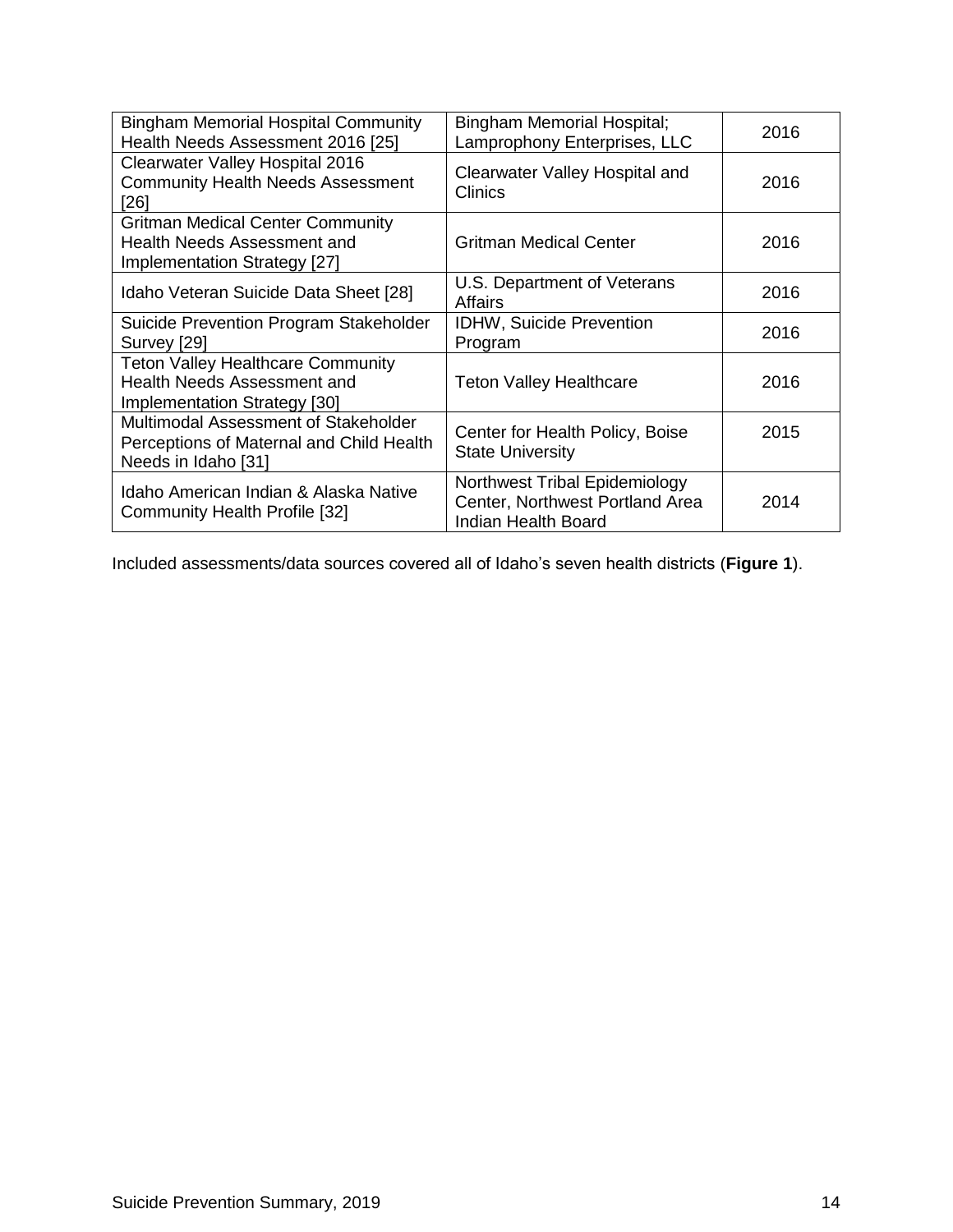#### **Figure 1. Included Assessments by Health Districts**

#### **District 1:**

▪ North Idaho Community Health Improvement Plan - Panhandle Health District

#### **District 2:**

- ▪ Idaho North Central District Community Health Improvement Plan
- Clearwater Valley Hospital 2016 Community Health Needs Assessment
- ▪ Gritman Medical Center Community Health Needs Assessment and Implementation Strategy

#### **District 3:**

- ▪ St. Luke's Community Health Needs Assessment 2019 - Nampa
- United Way of Treasure Valley 2017 Community Assessment



#### **District 4:**

- ▪ St. Luke's Community Health Needs Assessment 2019 - Boise/Meridian, Elmore, McCall
- ▪ United Way of Treasure Valley 2017 Community Assessment

#### **District 5:**

▪ St. Luke's Community Health Needs Assessment 2019 - Jerome, Magic Valley, Wood River

#### **District 6:**

▪ Bingham Memorial Hospital Community Health Needs Assessment 2016

#### **District 7:**

- ▪ Bingham Memorial Hospital Community Health Needs Assessment 2016
- ▪ Teton Valley Healthcare Community Health Needs Assessment and Implementation Strategy

#### **Statewide:**

- ▪Army National Guard Suicide Data
- ▪ Get Healthy Idaho: Measuring and Improving Population Health
- ▪Idaho Suicide Prevention Hotline Data
- ▪Idaho Suicide-Safe Schools Survey
- ▪ Suicide among American Indians & Alaska Natives in Idaho
- ▪ Idaho Health Behaviors 2016: Results from Idaho's Behavioral Risk Factor Surveillance System (BRFSS)
- ▪Idaho School Health Profiles (ISHP) Data
- ▪ American College Health Association (ACHA) - National College Health Assessment II: Idaho Consortium Reference Group Data Report Fall 2017
- ▪Idaho Youth Risk Behavior Survey (YRBS) 2017
- ▪Idaho Veteran Suicide Data Sheet
- ▪Suicide Prevention Program Stakeholder Survey
- ▪ Multimodal Assessment of Stakeholder Perceptions of Maternal and Child Health Needs in Idaho
- ▪ Idaho American Indian & Alaska Native Community Health Profile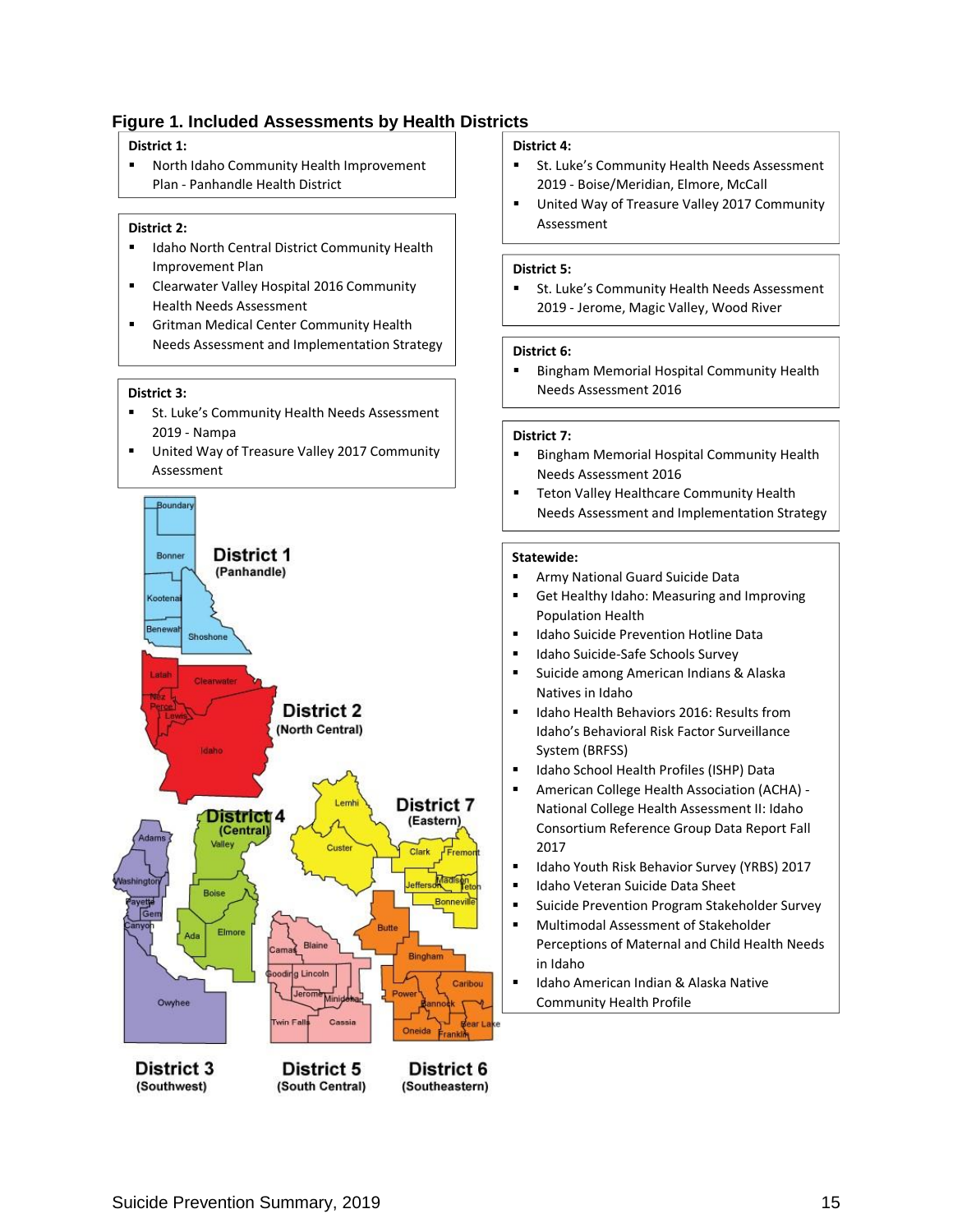## **Summaries of Included Assessments and Data Sources**

#### *Army National Guard Suicide Data [5,6]*

- Target Population: Idaho Army National Guard
- Goals: To prevent suicide among service members, their families, Department of Defense civilians, and veterans
- Needs and Gaps: From 2015 through May 6, 2019 the Idaho Army National Guard reported nine suicides. Most suicide deaths involve a firearm while most non-fatal suicide attempts involve medications. Safe firearm and medication storage is an effective way to help prevent suicide.

## *Get Healthy Idaho: Measuring and Improving Population Health [7]*

- Target Population: Idaho
- Goals: 1) Provide an annual plan for improving population health and, 2) assess the health of Idahoans, resulting in improved health for Idahoans
- Methods/Activities: Oversight and approval of the *Get Healthy Idaho* Plan by the Population Health Work Group; 2015 to 2018 assessments
- Efforts/Plans: Continued focus on four health priorities: access to care, diabetes, tobacco, and obesity
- Needs and Gaps: Suicide is among the top 10 priority health issues

#### *Idaho Suicide Prevention Hotline Data [8]*

- Target Population: Persons at risk for suicide and for those concerned about them
- Goals: To provide crisis intervention, emotional support, resource referrals, linkages to local services, and follow-up for all Idahoans
- Needs and Gaps: From 2014-2019, Ada County had the highest number of calls, but county-level data was unavailable for almost half of all calls. Of ISPH callers with age collected, the majority were 55-64 years old. Sex (male, female, intersex/nonbinary/other) of callers was only available from 2018-2019 with more than half of calls from females (of collected data).

## *Idaho Suicide-Safe Schools Survey [9]*

- Target Population: Teachers, school administrators, counselors, social workers, school psychologists, nurses, school district office staff, and superintendents
- Goals: To collect information about current school and district policies, practices, and competencies related to suicide prevention, intervention, and postvention to provide support in creating safer environments for Idaho schools
- Methods/Activities: Survey
- Needs and Gaps: Sixty-eight percent of teachers and school administrators reported they have received suicide prevention/intervention training with 32% saying they have not received any training. Almost 40% of teachers and school administrators strongly disagreed/disagreed that based on their training they are capable of intervening with a suicidal student. Almost two-thirds (63.3%) of teachers and school administrators strongly disagreed/disagreed that their school staff are trained in responding to youth who have attempted suicide and to suicide deaths.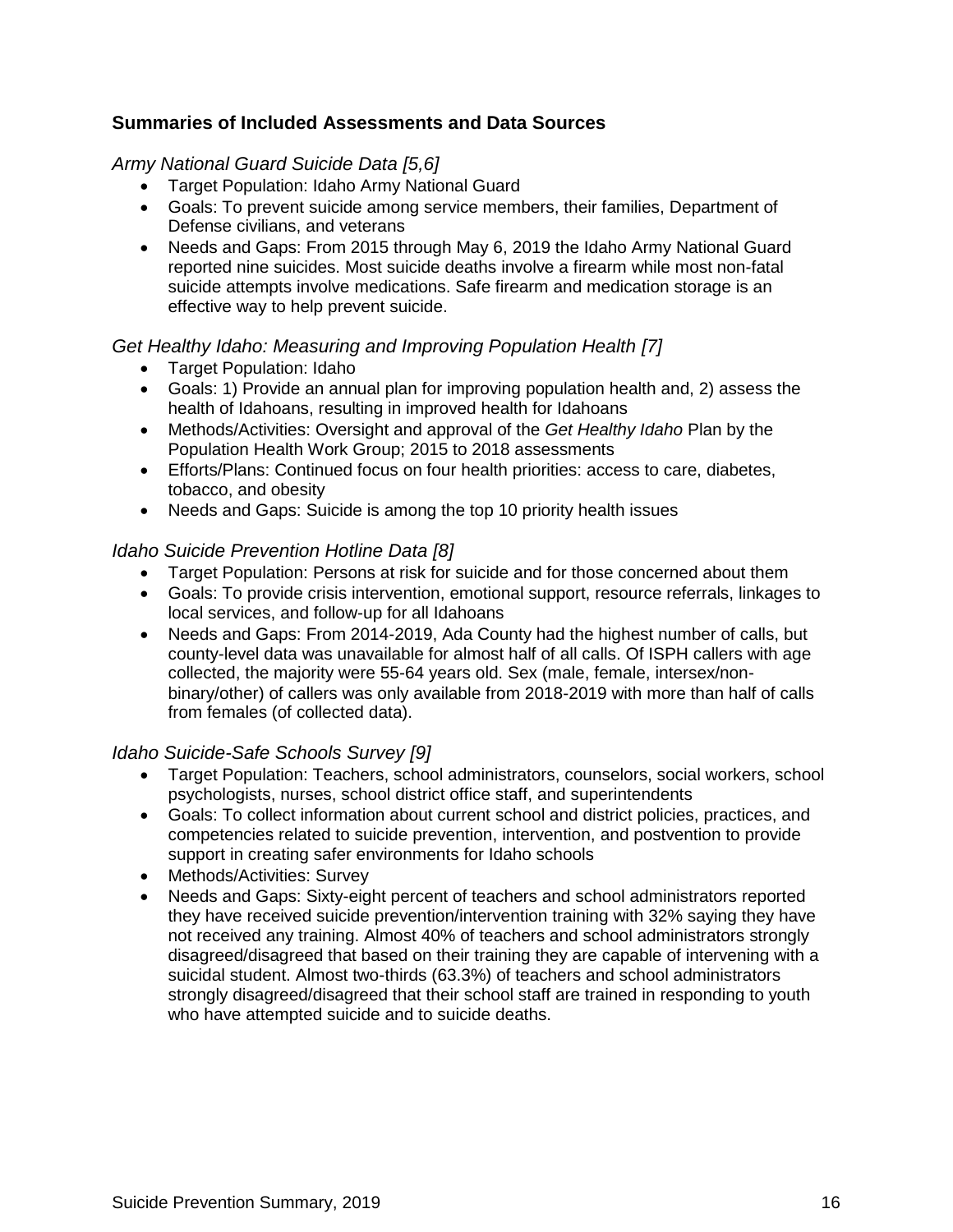#### *St. Luke's Community Health Needs Assessment 2019 - Boise/Meridian, Elmore, Jerome, Magic Valley, McCall, Nampa, Wood River [10-16]*

- Target Population: Boise/Meridian, Elmore, Jerome, Magic Valley, McCall, Nampa, and Wood River communities
- Goals: To better understand the most significant health challenges facing communities and use the community health needs assessments to efficiently use resources and engage partners to achieve long term community health objectives
- Methods/Activities: Use of various information sources, conclusions, and health needs identified in the assessments
- Efforts/Plans: Work with communities to reduce stigma, improve mental health services, and increase access and availability of mental health providers
- Needs and Gaps: Many suicides can be prevented through awareness of warning signs, risk factors, and protective factors. The suicide death rate per 100,000 people in Idaho was 20.9 in 2016 which is about 50% higher than the national average rate of 13.9. Improving mental health and reducing suicide rank were two of their most significant priorities. The following is the suicide rate for each respective service area: Boise/Meridian 18.9, Elmore 21.5, Jerome 22.2; Magic Valley 22.2; McCall 13.9; Nampa 16.9; and Wood River 21.4.

## *Suicide among American Indians (AI) and Alaska Natives (AN) in Idaho [17]*

- Target Population: AI and AN
- Goals: To reduce misclassification in public health data through reviewing death certificate data and provide Northwest tribes with accurate health data
- Needs/Gaps: There is inaccurate suicide race data for AI/AN; this work found that the data used for the fact sheet would have under-counted AI/AN suicides by 6 deaths and underestimated the age-adjusted rate by 16%. There were 42 suicide deaths among AI/ANs between 2013-2017, 67% male and 45% by firearm.

## *Idaho Health Behaviors 2016: Results from Idaho's Behavioral Risk Factor Surveillance System (BRFSS) [18]*

- Target Population: Adults in Idaho
- Methods/Activities: A public health surveillance program consisting of an ongoing statebased system of telephone health surveys of individuals aged 18 and older in Idaho which includes information about health risk behaviors, preventive health practice, chronic disease prevalence, and health care access primarily related to chronic disease and injury
- Needs/Gaps: The survey includes standardized core questionnaires with the option for states to add additional questions. Suicide was included as an Idaho state added question in the 2016 BFRSS survey. The 0.8% of respondents that had attempted suicide in the past 12 months were subsequently asked if they received or sought medical care, advice, or counseling. More than a quarter of respondents (27.0%) indicated not seeking any medical care, advice, or counseling.

## *Idaho School Health Profiles (ISHP) Data [19]*

- Target Population*:* School principals and lead health education teachers
- Goals: To monitor school health education, physical education and physical activity, practices related to bullying and sexual harassment, school health policies related to tobacco-use prevention and nutrition, school-based health services, family engagement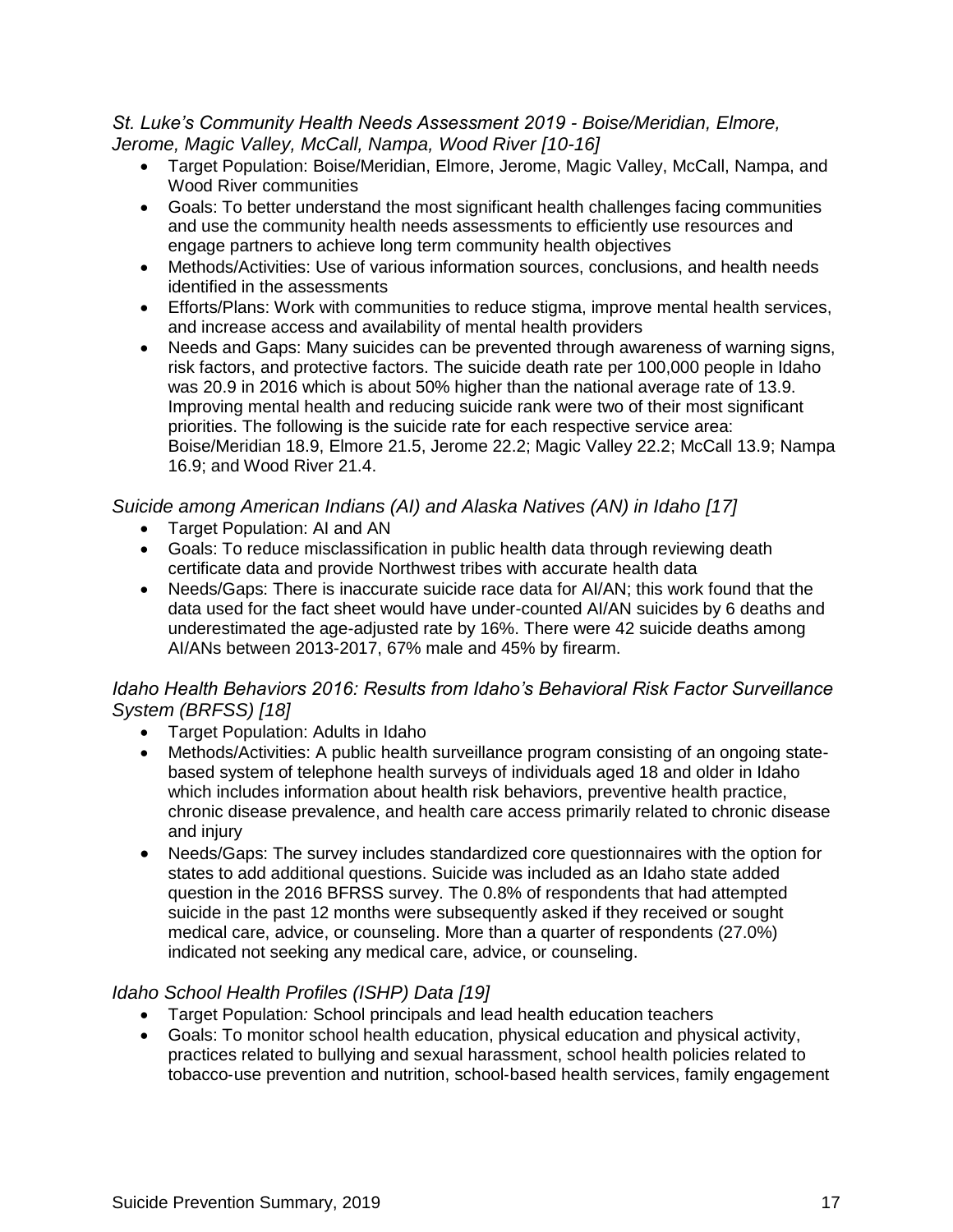and community involvement; and school health coordination, allowing for policy and program development

- Methods/Activities: Two questionnaires administered in Spring 2018; questionnaires were mailed to 259 eligible secondary public, charter, alternative, and vocational schools in Idaho with 6-12 graders
- Needs and Gaps: In only 48.7% of schools did the lead health education teacher receive professional development related to suicide prevention during the past two years. However, 81.6% of lead health education teachers would like to receive professional development on this topic revealing a training need. Regardless of training, 88.7% of schools indicated that teachers tried to increase student knowledge on suicide prevention.

## *North Idaho Community Health Improvement Plan - Panhandle Health District [20]*

- Target Population: Northern Idaho Panhandle
- Goals: To stimulate community action in impactful areas to improve the health of all North Idaho residents; the plan creates a framework for next steps in the development of strategies with measurable outcomes
- Methods/Activities: Four different assessments that assessed both qualitative and quantitative data and included both primary and secondary data, key informant interviews, and tools that measured the local public health system; results were reviewed and examined for themes
- Needs and Gaps: There are resource gaps including barriers to accessing care, as well as the lack of mental health providers and hospital bed capacity for those experiencing a mental illness.

## *American College Health Association (ACHA) - National College Health Assessment II: Idaho Consortium Reference Group Data Report [21]*

- Target Population: Five Idaho colleges or universities
- Methods/Activities: Survey; questions pertaining to receiving information around suicide prevention, death of a family member or friend, and intentional cuts, burns, bruises and injuries to oneself were included
- Needs/Gaps: 0.4% of students reported that they ever attempted suicide in the past 30 days.

## *Idaho North Central District Community Health Improvement Plan [22]*

- Target Population: North Idaho Central Health District
- Goals: To increase health education, develop a healthy workforce, and create health policies to bring better resources to Idaho's North Central District. However, specifically related to suicide, the goals of this project are to decrease the age adjusted suicide rate in the region from 30.8 to 29.33 by 2019
- Methods/Activities: To examine the results of the Community Health Needs Assessment for common themes and to discuss what the assessment revealed about the health of the community; several strategic issues emerged.
- Effort/Plan: To engage with the new Suicide Program at the Department of Health and Welfare Department, participate in a rural mental health symposium, and participate in mental health month and resource fairs
- Needs and Gaps: Mental health services are an area that can be improved with measurable outcomes. The ratio of population to mental health providers is identified as a key area of improvement with the goal of: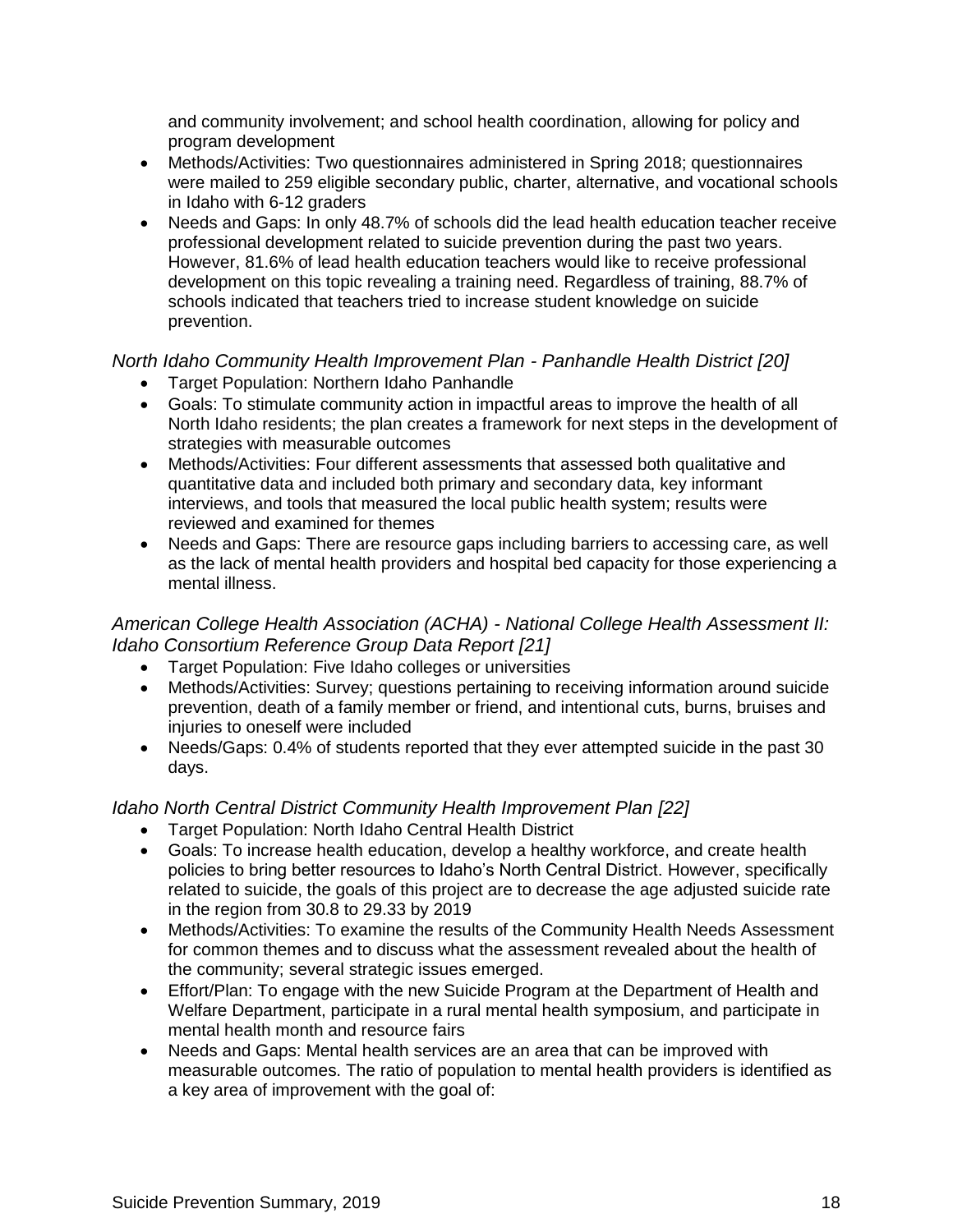$\circ$  "Improving the mental health and emotional well-being of North Idaho residents by increasing the quality, availability, and effectiveness of community-based mental health programs"

#### *Idaho Youth Risk Behavior Survey (YRBS) 2017 [23]*

- Target Population: Youth (grades 9-12) in Idaho
- Goals: To identify behaviors among youth related to leading causes of mortality and morbidity and assess how behaviors change over time; this survey measured behaviors that contribute to unintentional injuries and intentional injuries such as violence
- Methods/Activities: Two-stage cluster sample; self-administered questionnaires
- Needs and Gaps: Mortality, morbidity, and social problems which Idaho teenagers encounter are largely related to a number of negative behaviors such as drinking and driving, sexual intercourse at a young age, suicide, lack of seatbelt use, etc. These behaviors and associated health problems are largely preventable.

#### *United Way of Treasure Valley 2017 Community Assessment [24]*

- Target Population: Ada, Canyon, and Gem County
- Methods/Activities: A combination of existing local, state, and national data sources, in addition to integrating new data collected by the United Way of Treasure Valley's assessment team via in-person and telephone interviews, focus groups, and observational data
- Needs and Gaps: Mental health issues represent a crucial and unmet need for many residents of the Treasure Valley. Focus group participants described a lack of sufficient facilities to serve people who need mental health care, a prevalence of cultural stigmas preventing people from seeking treatment, and negative impacts on children when their parents are not getting the assistance they need to cope effectively with life's difficulties. Adolescent mental health and suicide prevention are significant areas of concern with an urgent need for programs to support these areas.

## *Bingham Memorial Hospital Community Health Needs Assessment 2016 [25]*

- Target Population: Bingham, Bannock, and Bonneville counties and Fort Hall Indian **Reservation**
- Methods/Activities: Compilation and analysis of secondary data from a variety of sources, including state and federal agencies, as well as national foundations, in order to create a community health profile for Bingham Counties service area. Community input was gathered through key stakeholder interviews, an online survey, and regional community health needs assessments. Findings helped to identify priority health issues.
- Needs and Gaps: Population health and demographic data often lag by several years with geographic details limited (e.g., data only available at the county level). Some health issues had less robust data available, particularly on topics related to mental health and behavioral health.

## *Clearwater Valley Hospital 2016 Community Health Needs Assessment [26]*

- Target Population: Lewis, Clearwater, and Idaho counties
- Goals: 1) Assess the health needs, disparities, assets, and influences in Clearwater Valley Hospital's service area, 2) prioritize health needs based on community input, 3) design an implementation strategy to reflect the optimal usage of resources in the community, and 4) engage community partners and stakeholders in all aspects of the process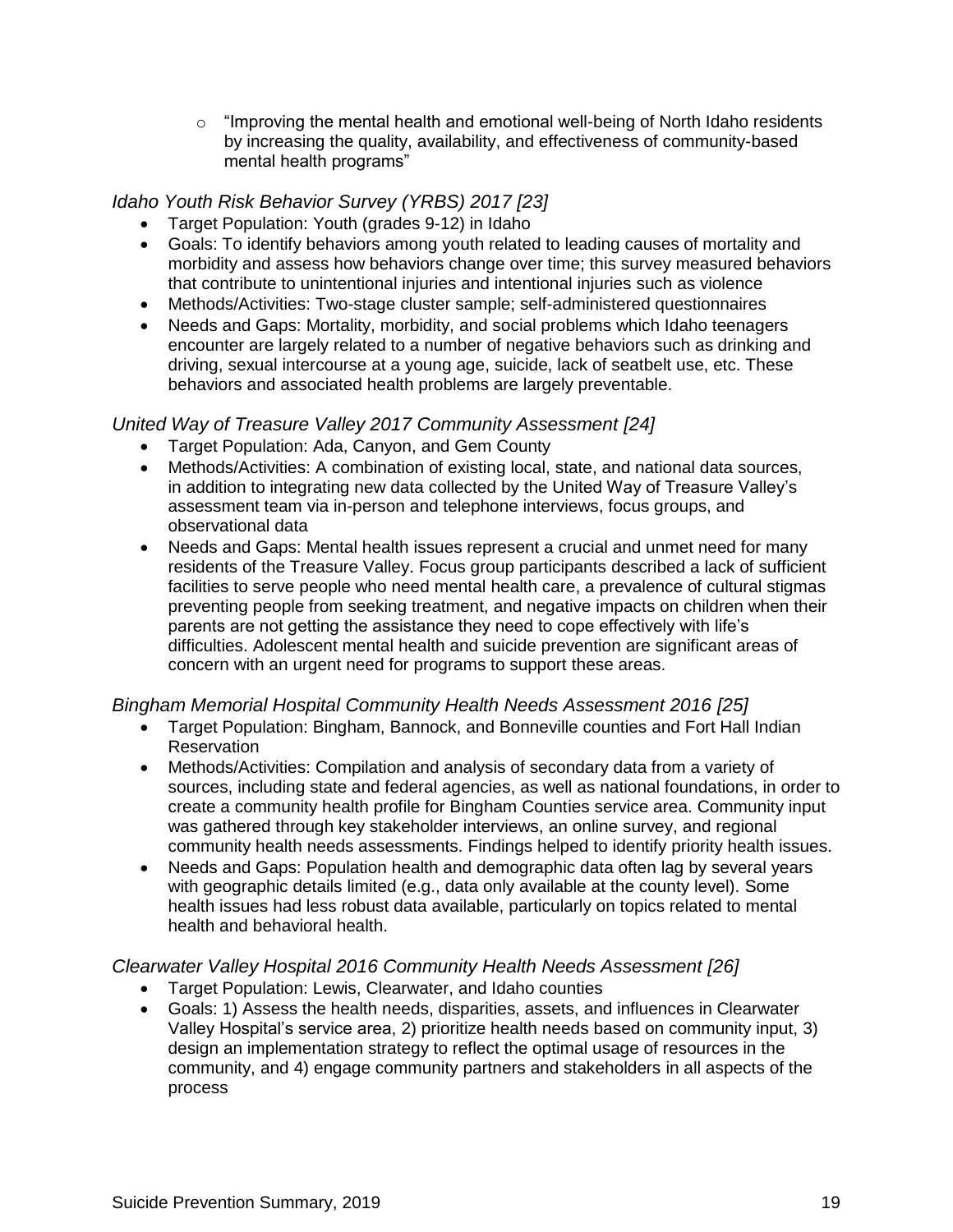- Methods/Activities: County-level data was used for all three counties served by Clearwater Valley Hospital and Clinics; public comments related to mental health topics were used to identify gaps in resources and suicide
- Needs and Gaps:
	- $\circ$  "Accessibility and transportation are issues given the rural nature of the area, there is need for translators with an understanding of cultural differences, and mental health diagnosis and treatment are under-represented in the community"

## *Gritman Medical Center Community Health Needs Assessment and Implementation Strategy [27]*

- Target Population: Latah County
- Methods/Activities: Data was gathered from multiple secondary sources in order to build an accurate picture of the community and its health needs. A survey of a select group of local experts was administered to review prior community health needs assessment methods, provide feedback, and ascertain whether previously identified needs were still a priority. A second survey was distributed to the same group who determined that significant health needs still exist in the community.
- Needs and Gaps: There is limited accessibility and transportation in rural areas. There is a need for translators who understand cultural differences. Mental health diagnosis and treatment are under-represented in the community.

## *Idaho Veteran Suicide Data Sheet [28]*

- Target Population*: Western Region - Idaho*
- Methods/Activities: Suicide deaths are identified based on the underlying cause of death on the state death certificate. This information comes from the NCHS National death index (NDI) and was obtained from the joint VA/DoD suicide data repository (SDR)
- Needs and Gaps: After accounting for age differences, the Veteran suicide rate in Idaho was significantly higher than both the national and national veteran suicide rate.

## *Suicide Prevention Program Stakeholder Survey [29]*

- Target Population: Twenty-six stakeholder organizations involved in suicide prevention
- Methods/Activities: A twelve question suicide prevention survey conducted in October 2016 to identify involvement in suicide prevention activities, and to identify duplication and gaps in services
- Needs and Gaps: Public awareness, gatekeeper training, and advocacy were the top three suicide prevention activities that respondents reported. Duplications in activities included gatekeeper trainings, gunlock campaigns, legislation, and public awareness events. Gaps consisted of ASIST trainings, AMSR, data collection, follow-up, means restriction, provider education and public awareness.
- Efforts/Plans: Discussion to prevent duplication centered around offering joint trainings, collaboration with gun lock campaigns, and the gun shop program as well as sharing in responsibility for public awareness events with more than one organization.

## *Teton Valley Healthcare Community Health Needs Assessment and Implementation Strategy [30]*

- Target Population: Teton County
- Methods/Activities: Data from multiple secondary sources to build an accurate picture of the current community and its health needs. A survey of a select group of local experts was conducted to review a prioritized community health needs assessment and provide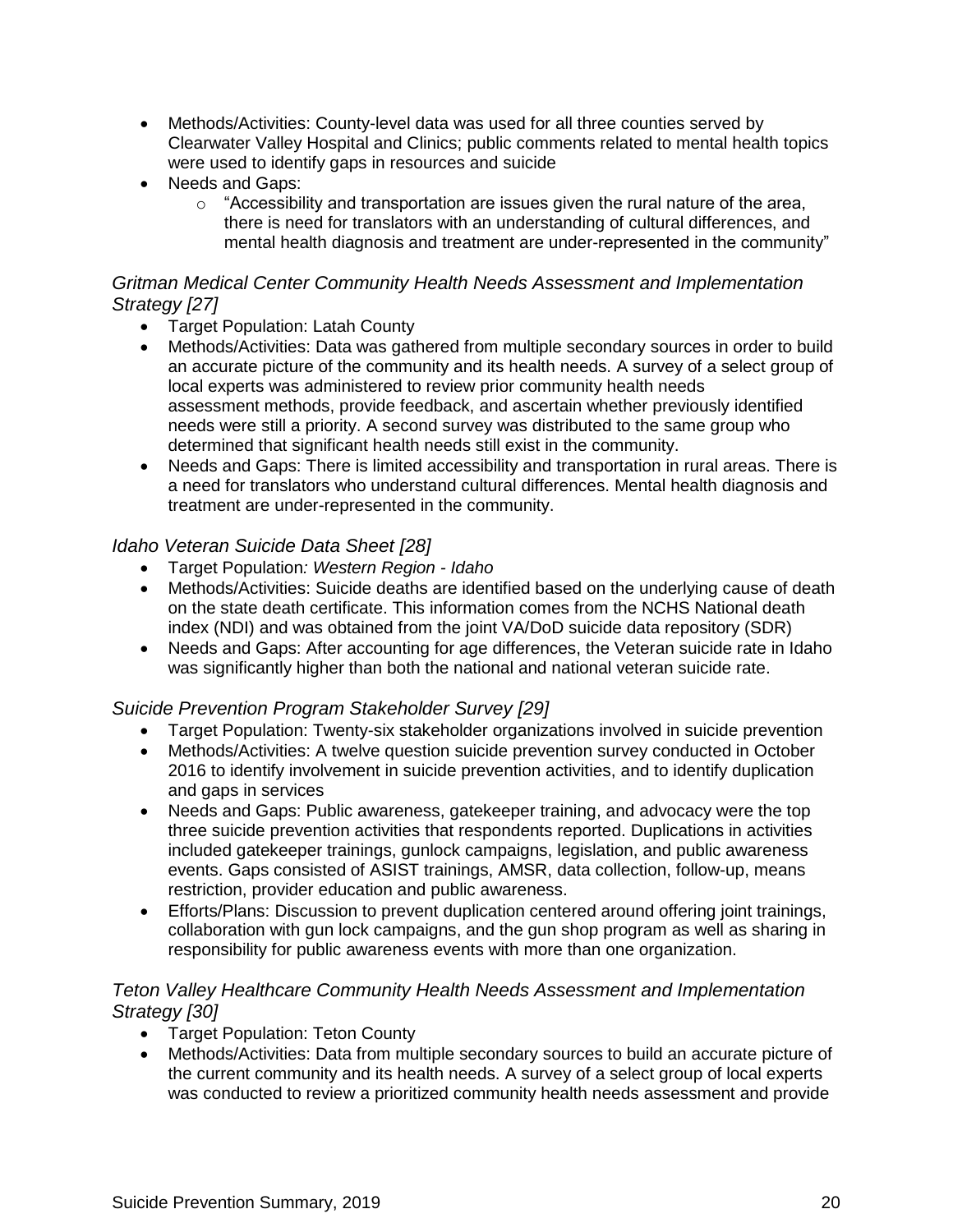feedback. A second survey was distributed to the same group, who reviewed the data from the secondary sources to determine significant health needs.

- Needs and Gaps: Mental health/suicide is an area of significant health need with improvement of awareness and access to mental health services as a gap in resources related to suicide prevention.
	- $\circ$  "Suicide rates are shamefully high and the obstacles to adequate, high-quality mental healthcare in our community are huge"

### *Multimodal Assessment of Stakeholder Perceptions of Maternal and Child Health Needs in Idaho [31]*

- Target Population: Mothers and children
- Goals: To guide the state in identifying maternal and child populations most in need; and to identify resources to improve health and well-being. The assessment was designed to select state performance measures for the target populations.
- Methods/Activities: 1) Retrieval of secondary/archival data sources, 2) surveys of Idaho, consumers and providers of maternal and child health services, and 3) interviews of key informants and stakeholders
- Needs and Gaps: The assessment identified limitations of the study, rather than gaps in suicide prevention resources. These consisted of 1) out-of-date information in the review of secondary/archival data, 2) a low response rate (and consequently large confidence interval or margin of error to the general population survey), 3) survey respondents differed from the general population in several ways, 4) there was a discrepancy between the definitions of "rural" and "frontier" in the general population and consumer surveys, and 5) there was a lack of diversity among survey respondents.

## *Idaho American Indian & Alaska Native Community Health Profile [32]*

- Target Population: AI and AN
- Methods/Activities: Available data was chosen for review of each health indicator. If statistically sound data was not available for a specific indicator, it was not reported. Due to a lack of data, several years of data was combined for analysis and comparison.
- Efforts/Plans: 1) Increase knowledge and awareness about suicide among Tribal community members, 2) improve intertribal and interagency communication about suicide and prevention treatment, and 3) increase the capacity of Tribal health programs to track, prevent, and treat suicide
- Needs and Gaps: Identified that without reliable health information, tribal information is limited in its ability to identify priorities and actions that will improve the health of their communities. Members of federally-recognized tribes who utilize Health Indian Services, Tribal, and Urban (I/T/U) clinics for primary care often have limited access to specialty, dental, and behavioral health care. This is due to chronic underfunding of the Indian health system which limits referral care and having to travel long distances for services.

## **Suicide Data**

## *Idaho*

In 2018 suicide was the  $7<sup>th</sup>$  leading cause of death in Idaho. [2] Idaho has the  $5<sup>th</sup>$  highest crude suicide rate in the nation (22.9 per 100,000 people) with 393 deaths in 2017; the death rate increased to 23.8 per 100,000 people with 418 deaths in 2018. [3,4] Idaho's crude suicide rate has been consistently higher than the national rate for the past decade (**Figure 2**). [3] When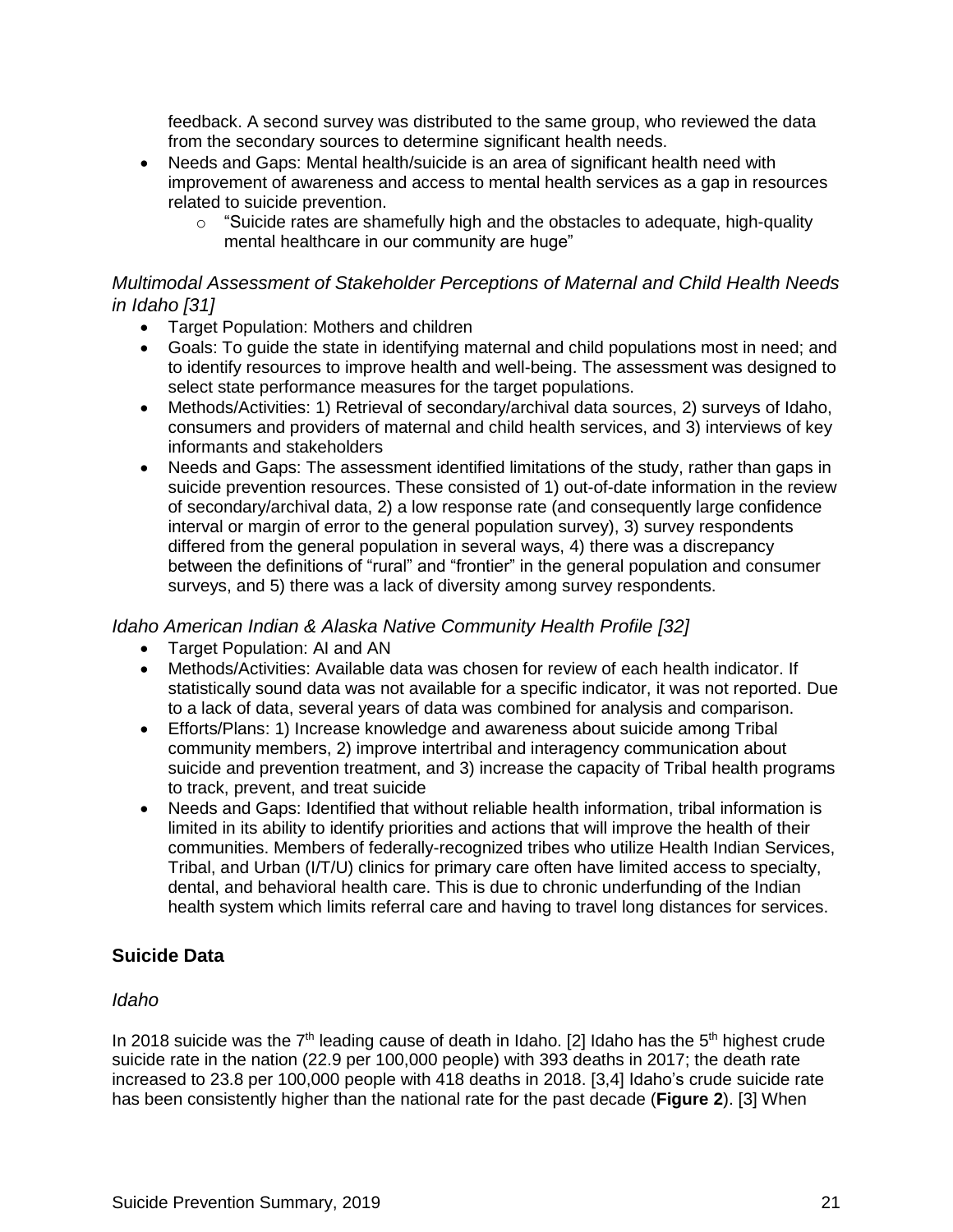age-adjusted, Idaho's suicide rate continues to be higher than that of the United States (23.2 vs. 14.0, per 100,000 people; 2017 data). [33]



**Figure 2. Idaho and U.S. Crude Suicide Rates by Year** 

Suicide ranks higher as a leading cause of death in Idahoan males ( $5<sup>th</sup>$ ) than females ( $9<sup>th</sup>$ ). [7] Of the state's 1,734 suicide deaths from 2013-2017, 78% of these were males. [3] The 2017 ageadjusted death rates for males and females was 78.8 and 28.1 per 100,000 people, respectively. [7]

From 2013-2017, suicides were completed most by firearms (61%), suffocation (19%), and poisoning (16%). [3]

Data from 2014-2018 continues to indicate a higher number of deaths in males vs. females (**Table 3**). Non-Hispanic AI/ANs have the highest age-adjusted rate (AAR) of death per 100,000 people. Hispanics have a significantly lower AAR vs. non-Hispanics (10.0 vs. 23.7 per 100,000 people).

| Table 3. Number and Age-Adjusted Rate of Suicides by Race, Ethnicity, and Sex from |  |
|------------------------------------------------------------------------------------|--|
| 2014-2018                                                                          |  |

|                               | <b>Total</b>          |            | <b>Male</b>           |            | <b>Female</b>         |            |
|-------------------------------|-----------------------|------------|-----------------------|------------|-----------------------|------------|
| <b>Race and Ethnicity</b>     | # of<br><b>Deaths</b> | <b>ARR</b> | # of<br><b>Deaths</b> | <b>ARR</b> | # of<br><b>Deaths</b> | <b>ARR</b> |
| Total                         | 1,844                 | 22.2       | 1,439                 | 34.7       | 405                   | 10.0       |
| Non-Hispanic                  | 1,746                 | 23.7       | 1,358                 | 36.9       | 388                   | 10.8       |
| White                         | 1,682                 | 23.8       | 1,312                 | 37.3       | 370                   | 10.7       |
| <b>Black</b>                  | 9                     |            | 6                     |            | 3                     |            |
| American Indian/Alaska Native | 47                    | 44.6       | 36                    | 66.6       | 11                    |            |
| Asian/Pacific Islander        |                       |            | 4                     | ٠          | 3                     |            |
| Hispanic                      | 97                    | 10.0       | 80                    | 15.9       | 17                    |            |

Table recreated from Idaho Suicide 2018 Data [2]

AAR=Age-adjusted rate (# of deaths per 100,000 people, age-adjusted to 2000 U.S. standard population; not calculated if <20 deaths)

Figure recreated from Suicide in Idaho: Fact Sheet, January 2019 [3]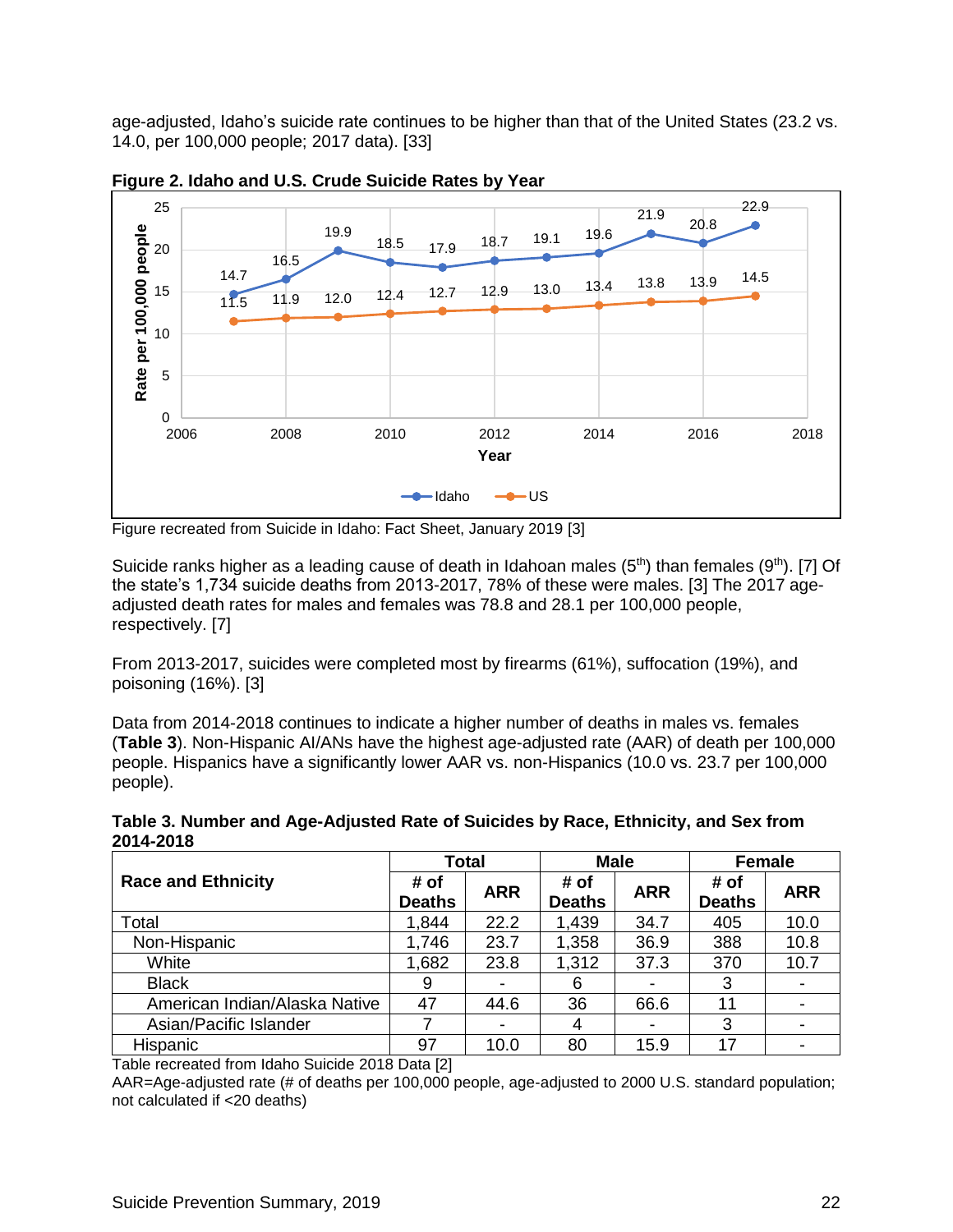#### *Health District and County-Level Data*

The most populated health district (#4) also had the highest number of suicides in 2018 (n=120), but ranked in the middle versus other districts when comparing suicide rates (**Table 4**). [4] Health district #6 had the highest rate of suicides (33.1 per 100,000 people) while district 3 had the lowest rate (18.2 per 100,000 people). [4]

| <b>District</b> | # of Suicides | Rate* | Rank |
|-----------------|---------------|-------|------|
|                 |               | 27.9  |      |
|                 | 27            | 24.6  |      |
|                 | 53            | 18.2  |      |
|                 | 120           | 23.3  |      |
|                 | 45            | 22.6  |      |
|                 | 58            | 33.1  |      |
|                 | 48            | 21.5  |      |
| Idaho           | 418           | 23.8  |      |

#### **Table 4. Number and Rate of Suicides by Health District in 2018**

Table recreated from Idaho Resident Suicide Deaths, Death Rate by District and County of Residence, 2013-2018 [4]

\*Rate per 100,000 people

By county, Ada had the highest number of suicides (n=109), but Lincoln county had the highest suicide rate (56.0 per 100,000 people) with 3 deaths in 2018 (**Table 5**). [4]

| <b>County</b>     | # of Suicides            | Rate*                    |
|-------------------|--------------------------|--------------------------|
| Ada               | 109                      | 23.2                     |
| Adams             |                          |                          |
| <b>Bannock</b>    | 34                       | 39.0                     |
| Bear Lake         | $\overline{2}$           | 33.1                     |
| Benewah           | 3                        | 32.5                     |
| Bingham           | 11                       | 23.8                     |
| <b>Blaine</b>     | $\overline{2}$           | 8.8                      |
| <b>Boise</b>      |                          | $\blacksquare$           |
| <b>Bonner</b>     | 12                       | 26.8                     |
| <b>Bonneville</b> | 33                       | 28.2                     |
| Boundary          | 4                        | 33.5                     |
| <b>Butte</b>      |                          | 38.3                     |
| Camas             | $\overline{\phantom{0}}$ | $\overline{\phantom{a}}$ |
| Canyon            | 40                       | 17.9                     |
| Caribou           | 3                        | 42.5                     |
| Cassia            | 6                        | 25.1                     |
| Clark             |                          | $\overline{\phantom{a}}$ |
| Clearwater        | 2                        | 22.8                     |
| Custer            |                          | 23.4                     |
| Elmore            | 8                        | 29.3                     |
| Franklin          | 3                        | 21.9                     |
| Fremont           |                          |                          |
| Gem               | 5                        | 28.4                     |

#### **Table 5. Number and Rate of Suicides by County in 2018**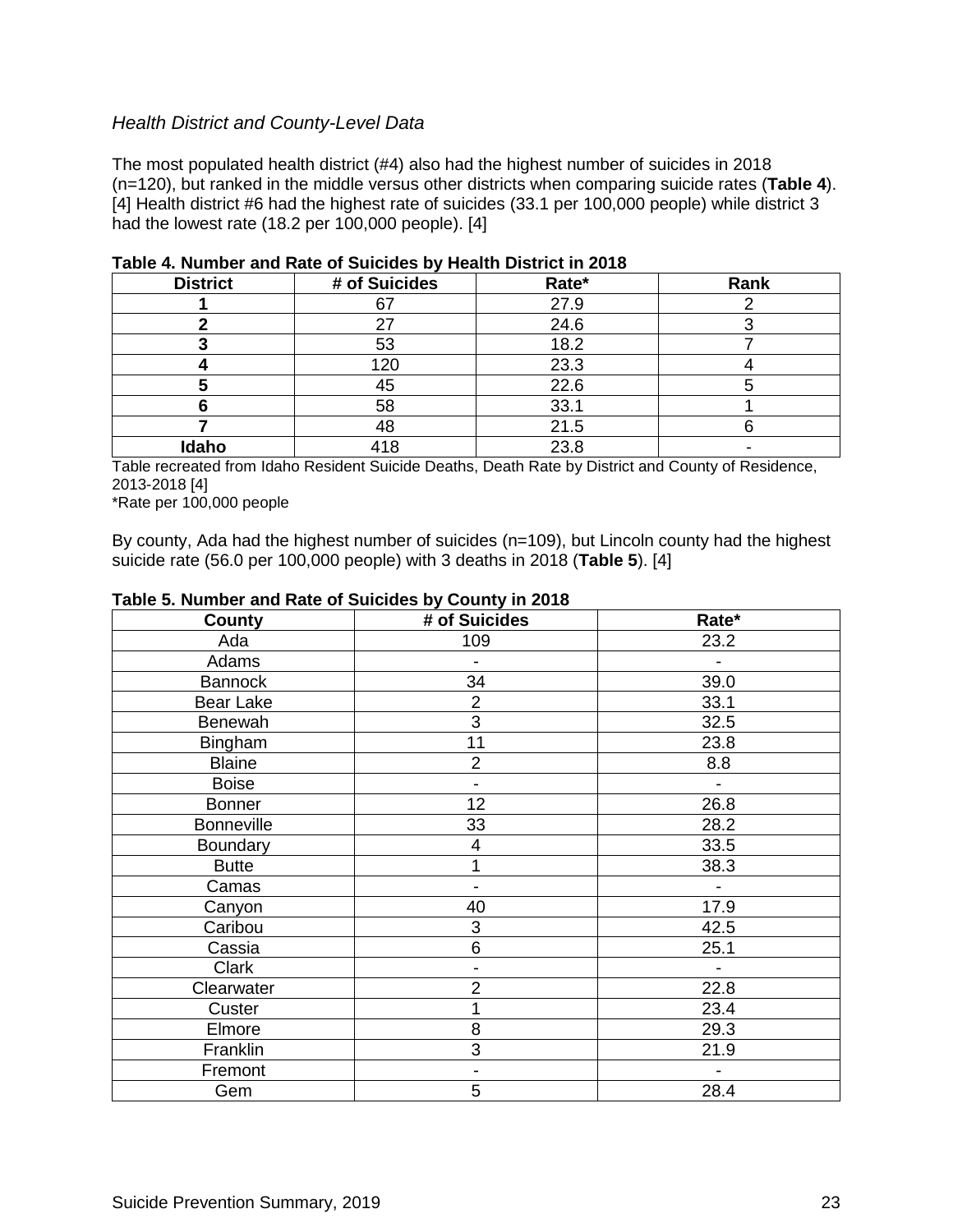| Gooding           | 5              | 32.9 |
|-------------------|----------------|------|
| Idaho             | 6              | 36.3 |
| Jefferson         | 4              | 13.6 |
| Jerome            |                | 4.2  |
| Kootenai          | 43             | 26.6 |
| Latah             | 8              | 19.9 |
| Lemhi             | 4              | 50.2 |
| Lewis             |                | 25.9 |
| Lincoln           | 3              | 56.0 |
| Madison           | 3              | 7.6  |
| Minidoka          | 6              | 28.8 |
| Nez Perce         | 10             | 24.7 |
| Oneida            |                | 22.3 |
| Owyhee            | $\overline{2}$ | 17.1 |
| Payette           | 5              | 21.2 |
| Power             | 3              | 38.6 |
| Shoshone          | 5              | 39.1 |
| Teton             | 3              | 25.8 |
| <b>Twin Falls</b> | 22             | 25.6 |
| Valley            | 3              | 27.2 |
| Washington        | 1              | 9.8  |

Table recreated from Idaho Resident Suicide Deaths, Death Rate by District and County of Residence, 2013-2018 [4] \*Rate per 100,000 people

Five-year (2013-2017) county-level data shows that most counties have a suicide rate between 40-59.9 per 100,000 people (**Figure 3**).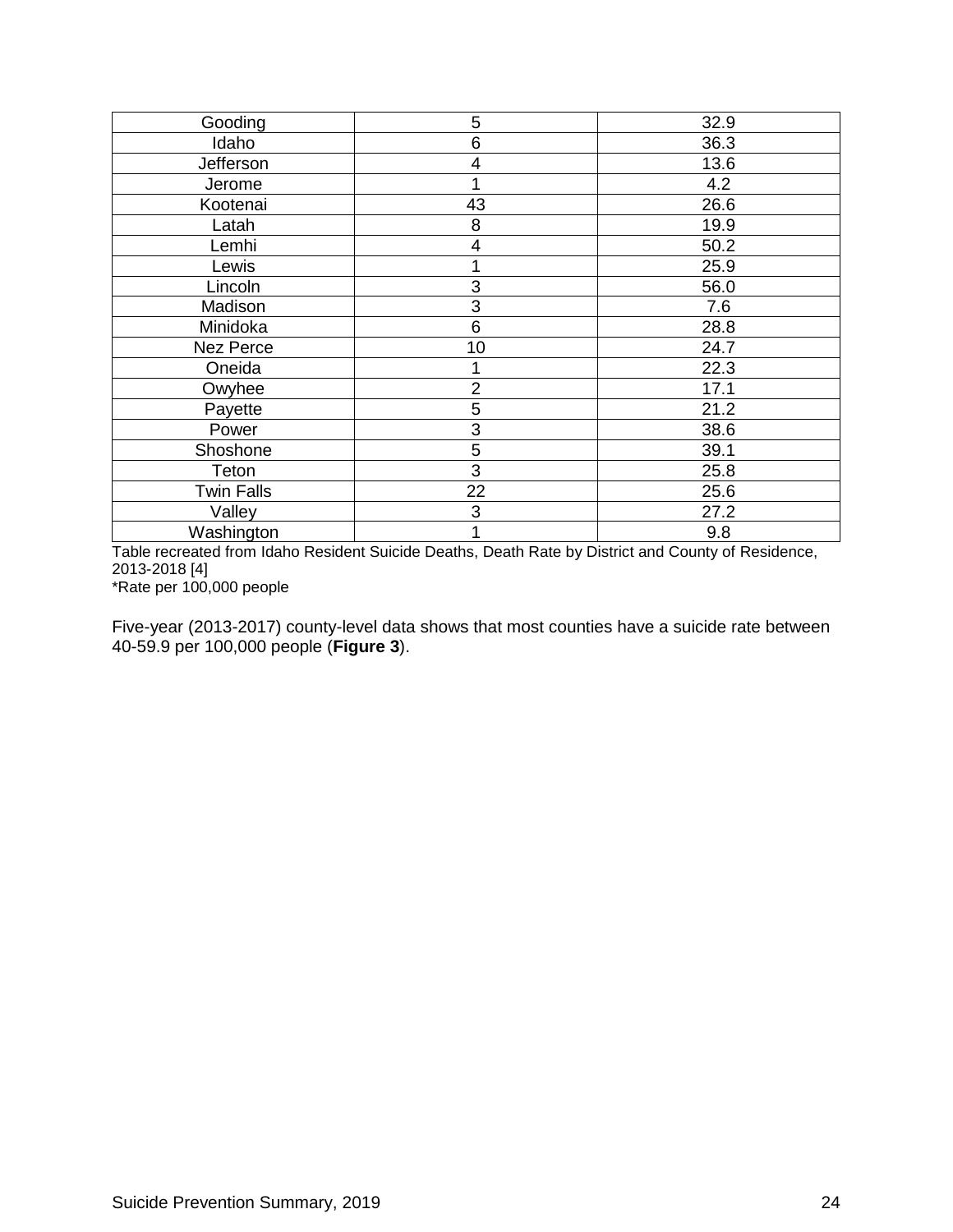

**Figure 3. Rate of Suicides by County from 2013-2017**

Figure retrieved from Suicide in Idaho: Fact Sheet, January 2019 [3]

## *Special Populations*

#### Veterans [28]

In 2016, the Idaho veteran suicide rate was higher than the national veteran suicide rate and Idaho suicide rate (47.2 vs. 30.1 vs. 26.9, respectively). Veterans made up 17.3% (n=58) of the 335 Idaho suicides. By sex, most (n=50-60) suicides occurred in males vs. females (n=<10). By age categories, most (n=24) suicides occurred in veterans 55-74 years old, followed by those 75+ (n=10-20), 35-54 (n=18), and 18-34 (n=<10) years old. Suicides were completed by most by firearms (72.4%, n=42).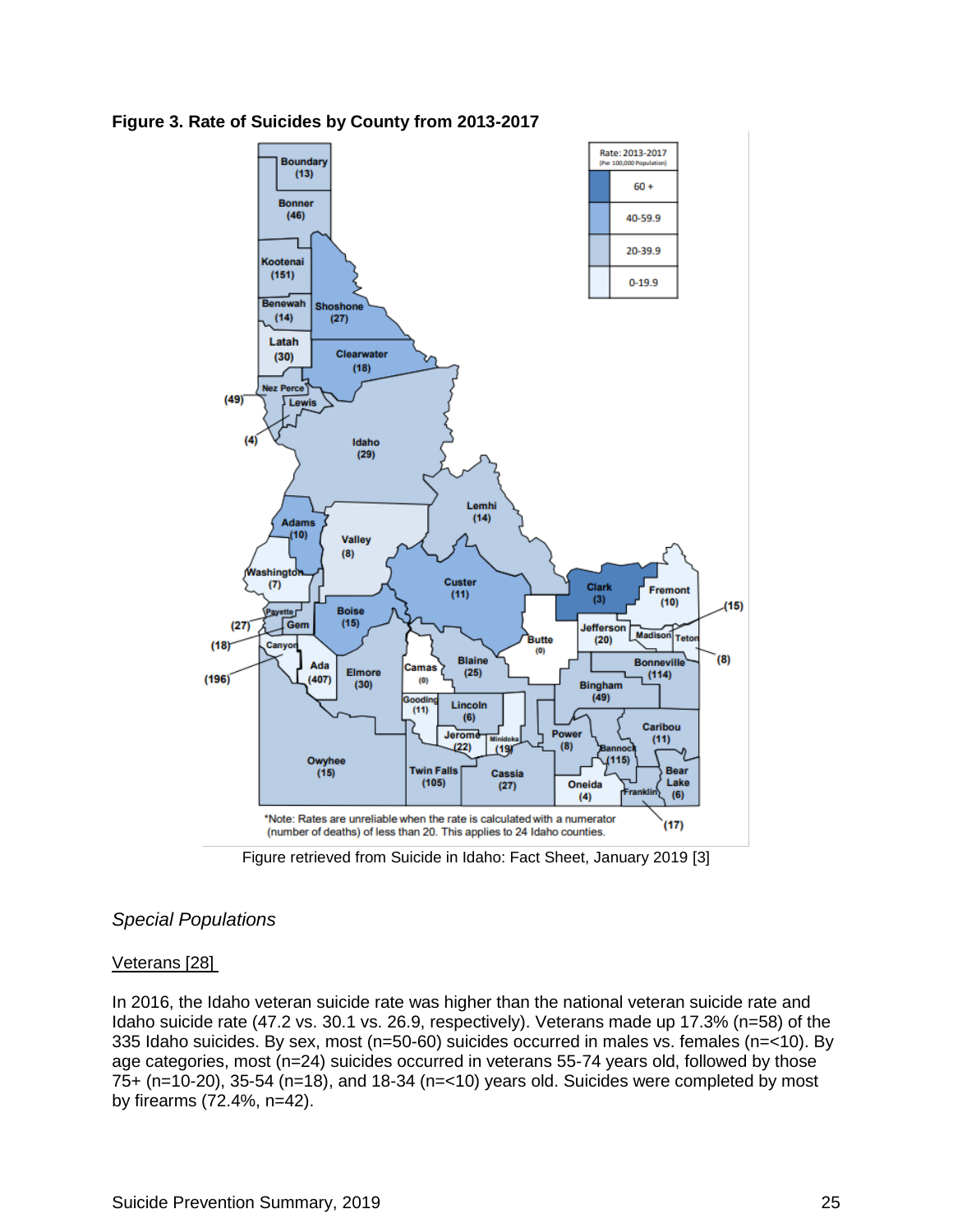#### Army [5,6]

From 2015-2019, the Army National Guard Data reported 9 suicides with 3, 3, 2, and 1 suicide occurring in 2015, 2017, 2018, and 2019, respectively.

#### Military [2]

Individuals with military status typically comprise ~20% of suicide deaths in Idaho.

| Year         | Yes (%)    | No (%)       | Unknown (%)    | <b>Total</b> |
|--------------|------------|--------------|----------------|--------------|
| 2014         | 56 (18.5)  | 243 (80.5)   | 3(1.0)         | 302          |
| 2015         | 74 (21.5)  | 270 (78.5)   | $\blacksquare$ | 344          |
| 2016         | 68 (20.3)  | 265 (79.1)   | 2(0.6)         | 335          |
| 2017         | 74 (19.8)  | 297 (79.6)   | 2(0.5)         | 373          |
| 2018         | 67(17.1)   | 322 (82.1)   | 3(0.8)         | 392          |
| <b>TOTAL</b> | 339 (19.4) | 1,397 (80.0) | 10(0.6)        | 1,746        |

Table recreated from Idaho Suicide 2018 Data [2]

Of these suicide deaths, use of a firearm was the most common mechanism (79.6%) (**Figure 4**). In individuals who did not serve in the military, 55.8% of suicide deaths was by firearm.



#### **Figure 4. Number of Suicide Deaths in those Who Served in the U.S. Armed Forces by Mechanism from 2014-2018**

#### Women and Children [31]

In a general population survey (random sampling) of Idaho residents (n=102), mental health problems and suicide were considered most important in the community by 27% and 9% of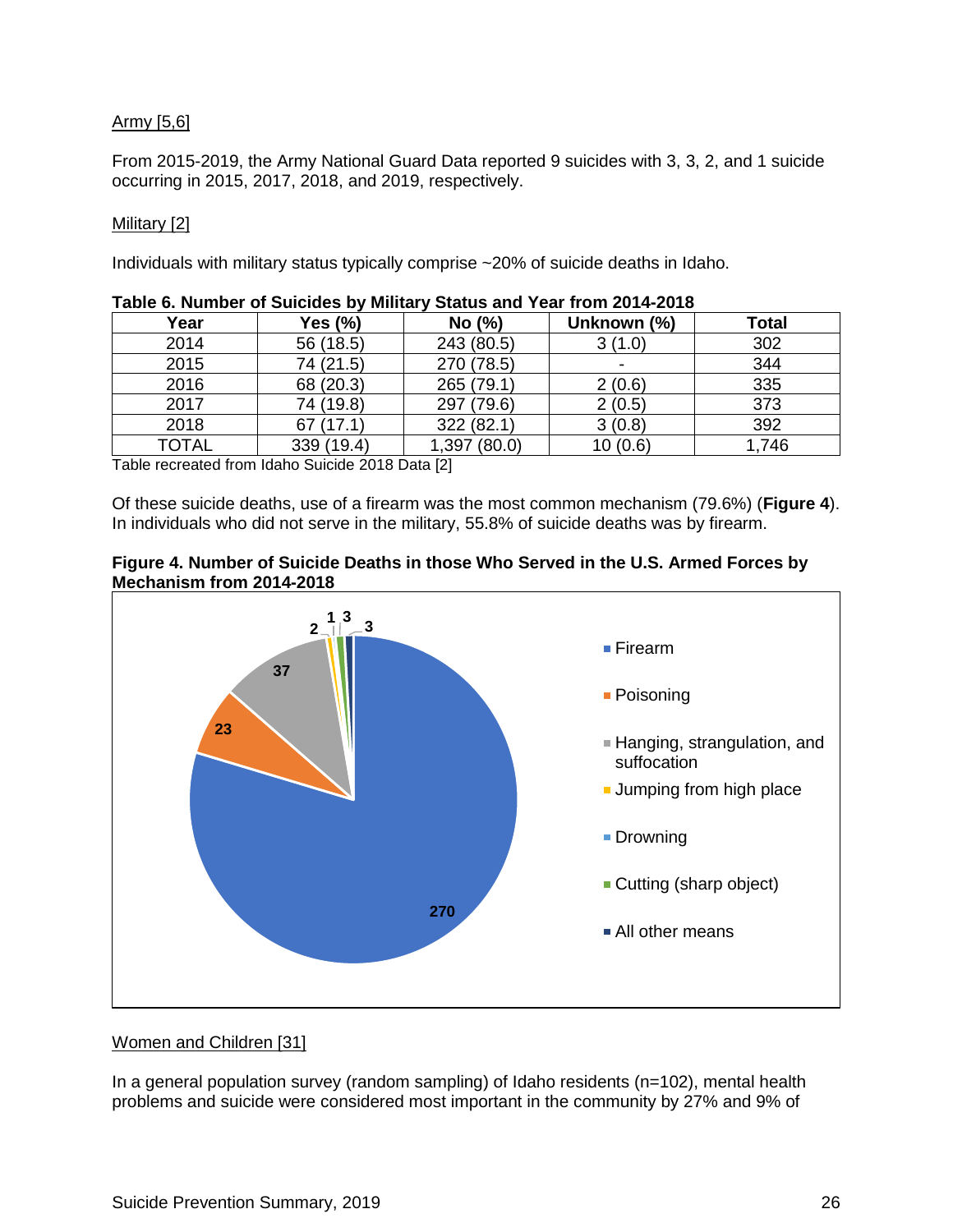respondents. Mental health was also identified as an important health issue for pregnant women and youth; intentional self-harm was also identified as an important issue for youth.

In a "consumer" survey including individuals or those with children that used maternal and child health-related services had child and with organizations affiliated with families with children or youth with special health care needs (n=265), access to mental health services was identified as an issue of most importance for the health of women (aged 18-44 years), pregnant women and infants, and teens.

Providers of maternal and child health-related services also noted mental health as an issue considered to be a common challenge for pediatrics, pregnant patients, and women (aged 18- 44 years).

#### American Indians (AI) and Alaska Natives (AN) [17,32]

Suicide among AI and AN in Idaho is a concern with suicide representing the second leading cause of death for individuals 10-24 years of age in this population; it is the seventh leading cause of death overall for AI/ANs and the age-adjusted suicide rate has increased since 2014 to 34.7 per 100,000 people. There is a disparity in suicides between AI/AN compared to non-AI/AN in Idaho with AI/ANs having a 1.3X higher age-adjusted suicide rate (**Figure 5**). Although suicide rates for females are lower, there is a larger disparity.



**Figure 5. AI/AN and Non-AI/AN Age-Adjusted Suicide Rates from 2013-2017**

Figure recreated from Suicide among American Indians & Alaska Natives in Idaho [17]

From 2013-2017, there were 42 AI/AN suicide deaths; 67% male, 45% completed by firearm and 38% by hanging/strangulation. Most deaths (45.2%) occur in individuals 0-34 years of age, followed by those 35-49 years old (33.3%) and 50+ years old (21.4%).

#### *Source-Specific Data*

#### Idaho Suicide Prevention Hotline (ISPH) [8]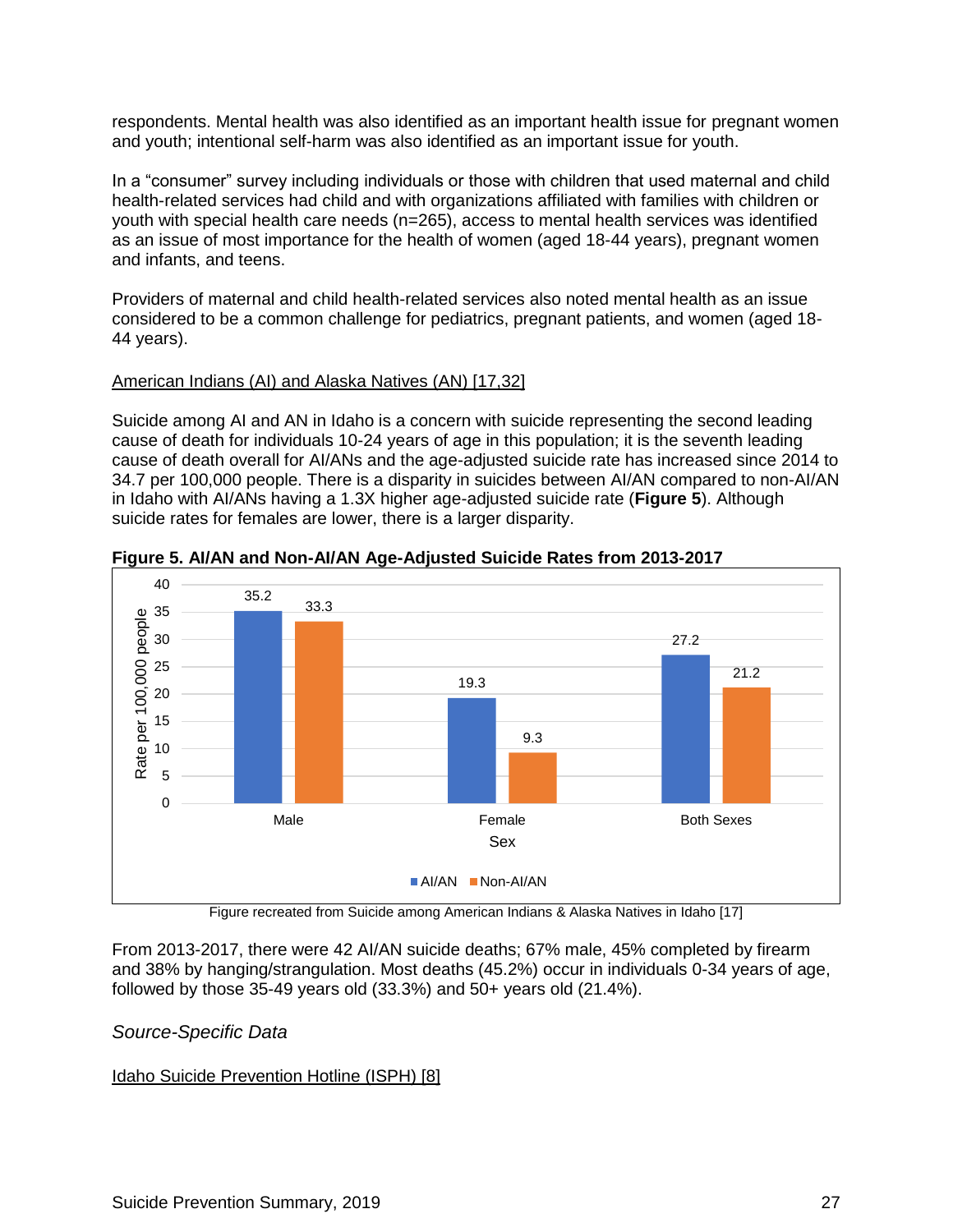ISPH is the state's nationally accredited crisis hotline. Data on county, age, and sex from the past five years (2014-2019) was gathered. However, reported data is not comprehensive over this time period due to changes in data collection techniques.

#### County-Level Data

The comprehensive list of all counties analyzed during the 2014-2019 time period includes: Ada, Adams, Bannock, Bear Lake, Benewah, Bingham, Blaine, Boise, Bonner, Bonneville, Boundary, Butte, Camas, Canyon, Caribou, Cassia, Clark, Clearwater, Custer, Elmore, Franklin, Fremont, Gem, Gooding, Idaho, Jefferson, Jerome, Kootenai, Latah, Lemhi, Lewis, Lincoln, Madison, Minidoka, Nez Perce, Oneida, Owyhee, Payette, Power, Shoshone, Teton, Twin Falls, Valley, and Washington. Some counties were not included. If data were not collected for a specific county, it was categorized as one of the following: refused/not collected, unknown, other/outside of Idaho, or non-specified/not collected.

From available data, Ada County had the highest number of calls during the five-year time period (n=9,331) (**Table 7**). However, county-level data was unavailable for 45.7% (n=20,125) of calls.

| .<br>, , , , , , , , , ,<br>$-$ - ,<br>County | <br># of Calls |
|-----------------------------------------------|----------------|
| Ada                                           | 9,331          |
| Adams                                         | 47             |
| <b>Bannock</b>                                | 1,219          |
| <b>Bear Lake</b>                              | 17             |
| Benewah                                       | 60             |
| Bingham                                       | 1,434          |
| <b>Blaine</b>                                 | 235            |
| <b>Boise</b>                                  | 112            |
| <b>Bonner</b>                                 | 519            |
| <b>Bonneville</b>                             | 1,173          |
| Boundary                                      | 33             |
| <b>Butte</b>                                  | 23             |
| Camas                                         | 6              |
| Canyon                                        | 3,521          |
| Caribou                                       | 21             |
| Cassia                                        | 212            |
| Clark                                         | $\overline{7}$ |
| Clearwater                                    | 48             |
| Custer                                        | 30             |
| Elmore                                        | 202            |
| Franklin                                      | 63             |
| Fremont                                       | 128            |
| Gem                                           | 171            |
| Gooding                                       | 196            |

**Table 7. Number of ISPH Calls by County from 2014-2019**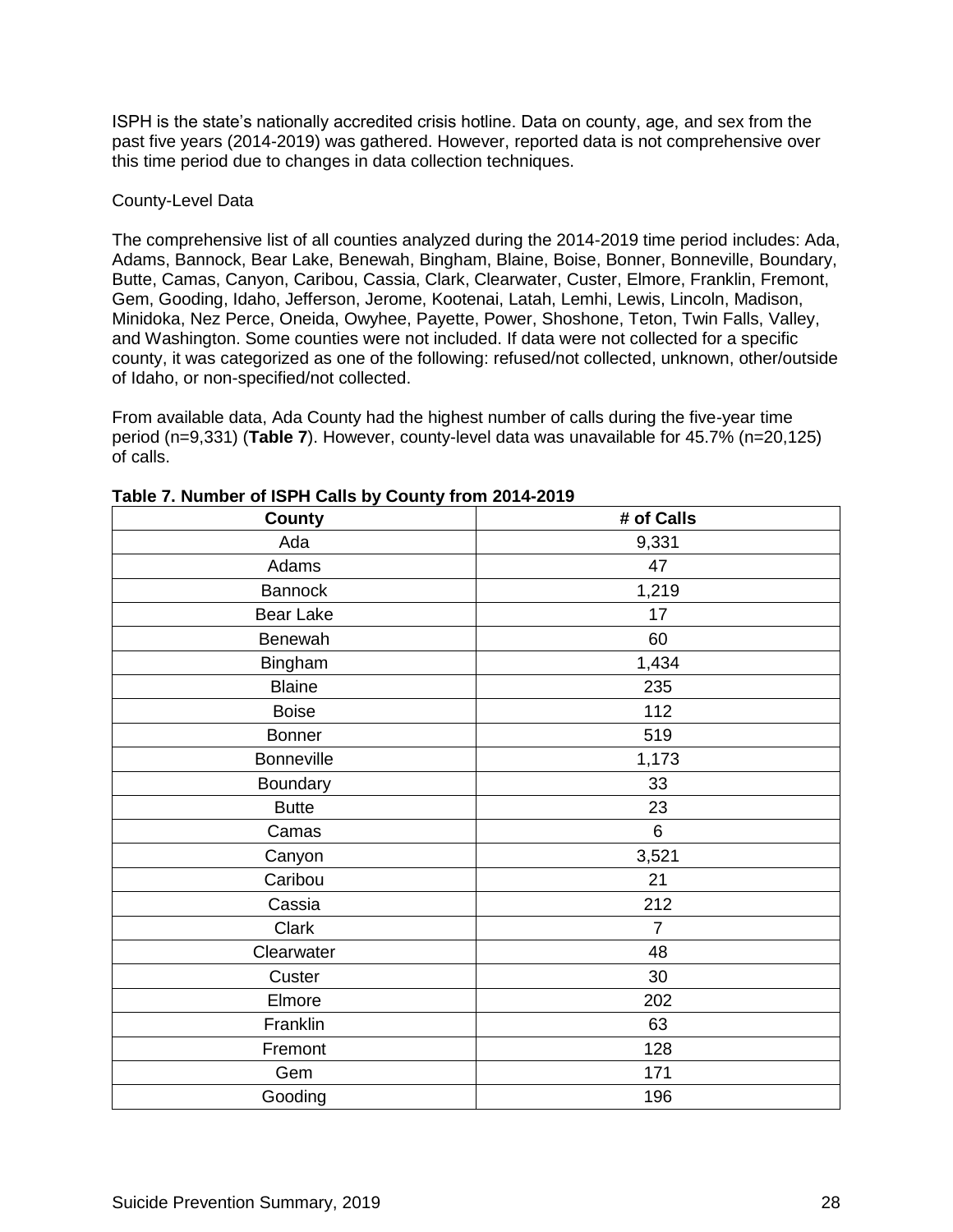| Idaho                       | 63     |
|-----------------------------|--------|
| Jefferson                   | 63     |
| Jerome                      | 241    |
| Kootenai                    | 1,715  |
| Latah                       | 649    |
| Lemhi                       | 47     |
| Lewis                       | 22     |
| Lincoln                     | 13     |
| Madison                     | 246    |
| Minidoka                    | 78     |
| Nez Perce                   | 478    |
| Oneida                      | 9      |
| Owyhee                      | 67     |
| Payette                     | 129    |
| Power                       | 57     |
| Shoshone                    | 186    |
| Teton                       | 37     |
| <b>Twin Falls</b>           | 872    |
| Valley                      | 72     |
| Washington                  | 57     |
| Unknown                     | 1      |
| Refused/Not collected       | 6,778  |
| Other                       | 689    |
| Outside Idaho               | 5,368  |
| Non-specified/Not collected | 7,289  |
| <b>TOTAL</b>                | 44,034 |

#### Age

Of ISPH callers with age collected, the majority were 55-64 years old (**Figure 6**), with declining rates especially in those 65 years of age and older. It is important to note that not all age categories were accounted for during all years of data collection; the 0-9 age group was not utilized until the second quarter of 2018. There were 10,550 calls with age information unavailable.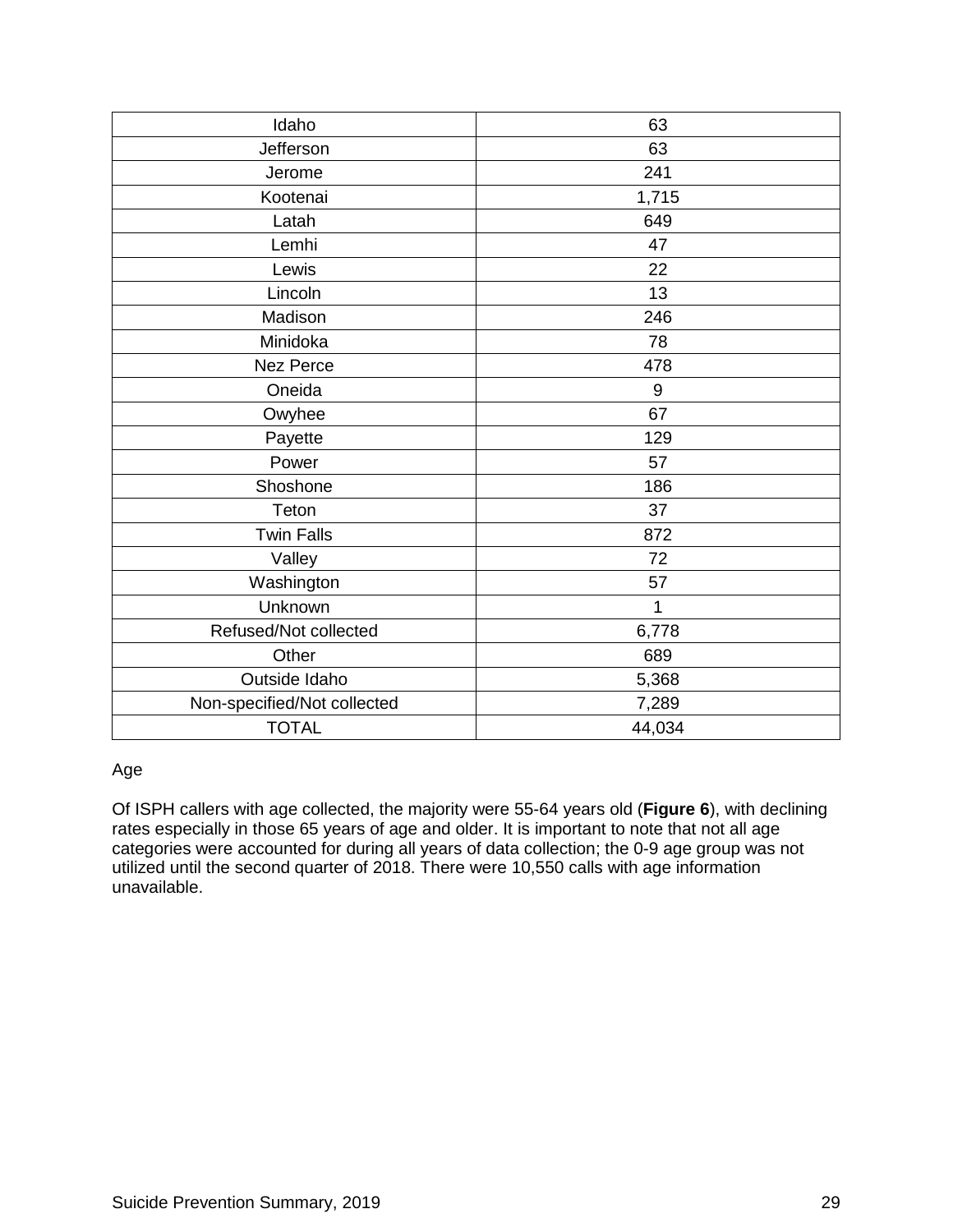

#### **Figure 6. Number of ISPH Calls by Age Category from 2014-2019**

#### Sex

Sex (male, female, intersex/non-binary/other) of callers was only available from 2018-2019. Of collected data, more than half (54.8%, n=7,454) of calls were female. Males and individuals identifying as intersex/non-binary/other comprised 6,143 and 17 calls, respectively. There were 1,488 calls with sex information not collected.

#### Idaho Youth Risk Behavior Survey (YRBS) [23]

Idaho's YRBS is a weighted, representative sample of public school students in ninth through twelfth grade. Student responses (n=1,818) were self-recorded during a regular class period in spring 2017. Data from 53 public schools is represented with a school response rate of 92%, student response rate of 85%, and overall response rate of 79%. Weighted characteristics of the respondent sample include a fairly even distribution of sex (male=51.0%) and grades  $(9<sup>th</sup>=27.6$ %, 10<sup>th</sup>=26.1%, 11<sup>th</sup>=24.1%, 12<sup>th</sup>=22.1%). Weighted data most represents Whites/Non-Hispanic (77.2%), followed by Hispanic/Latino (16.5%).

Of survey respondents, there was a higher percentage of females than males who, during the past 12 months: ever felt so sad or hopeless almost every day for two or more weeks in a row that they stopped doing some usual activities (**Figure 7**), seriously considered attempting suicide (**Figure 8**), made a plan about how they would attempt suicide (**Figure 9**), actually attempted suicide one or more times (**Figure 10**), and attempted suicide which resulted in an injury, poisoning, or overdose that had to be treated by a doctor or nurse (**Figure 11**). When comparing percentages of overall Idaho rates (2017 survey) to 2015 U.S. data, Idaho is always higher.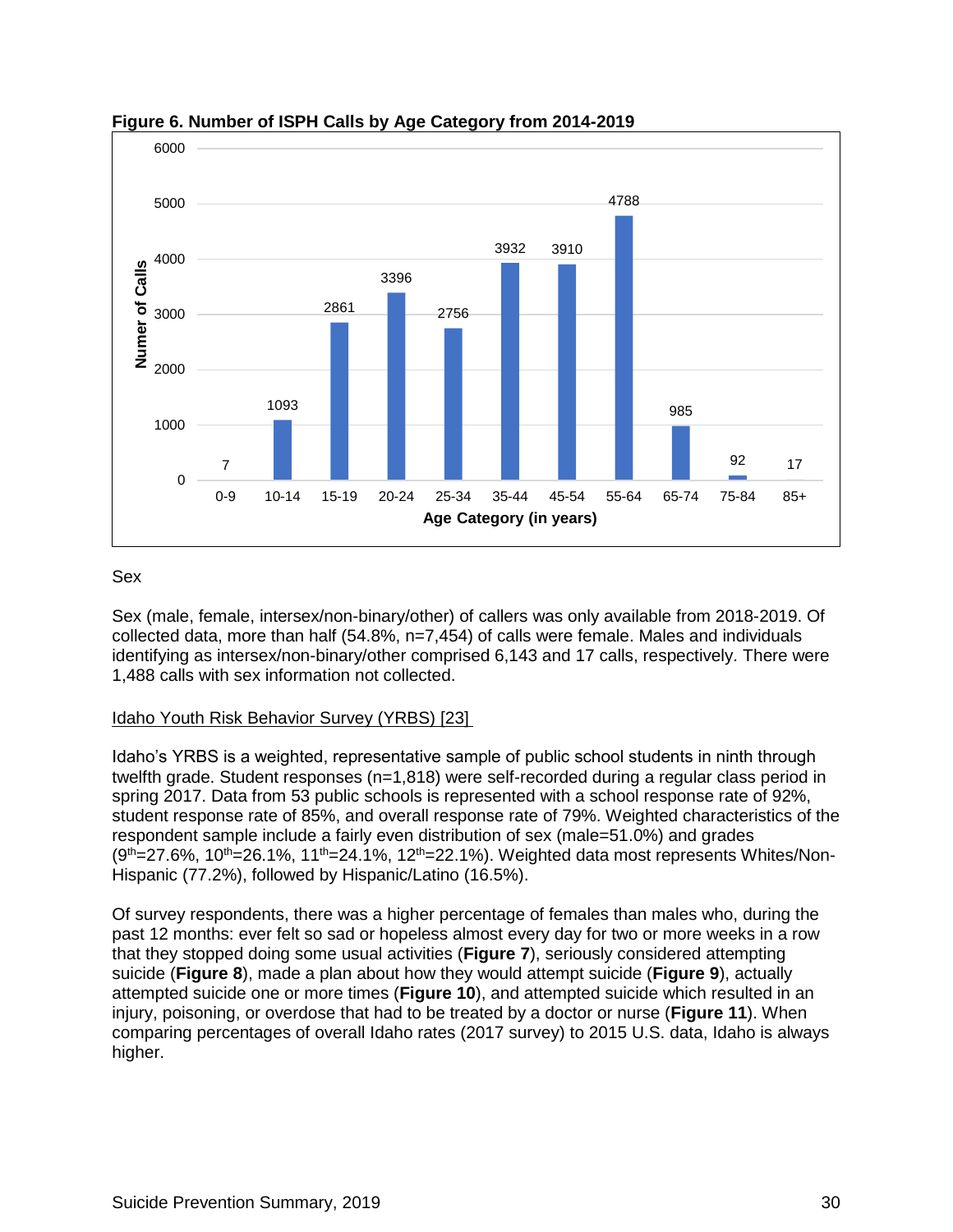

**Figure 7. Percentage of Students Who Ever Felt Sad or Hopeless Almost Every Day for Two or More Weeks in a Row that they Stopped Doing Some Usual Activities in the Past 12 Months by Grade and Sex**

**Figure 8. Percentage of Students Who Seriously Considered Attempting Suicide During the Past 12 Months by Grade and Sex**

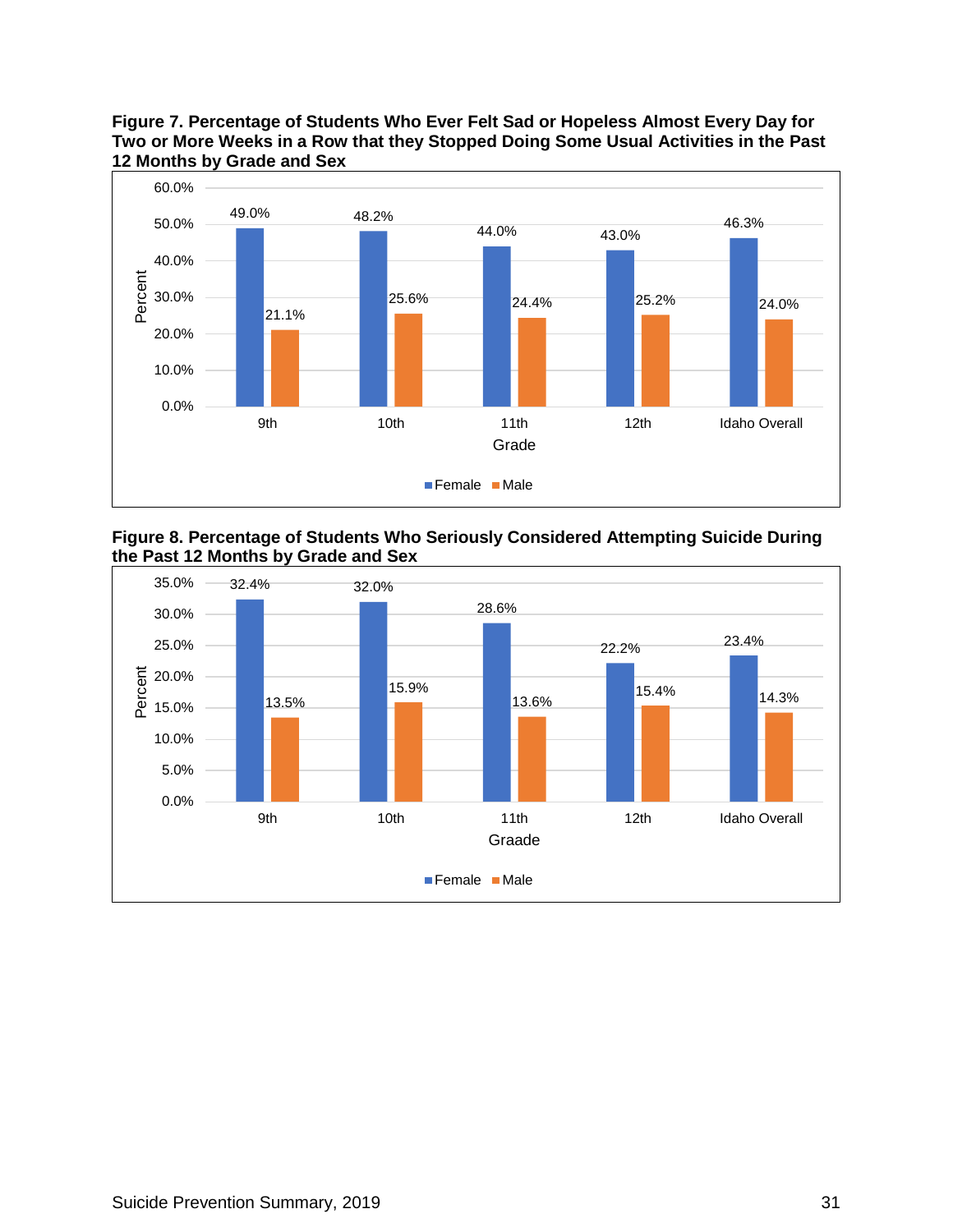

**Figure 9. Percentage of Students Who Made a Plan about How They Would Attempt Suicide During the Past 12 Months by Grade and Sex**

**Figure 10. Percentage of Students Who Actually Attempted Suicide One or More Times During the Past 12 Months by Grade and Sex**

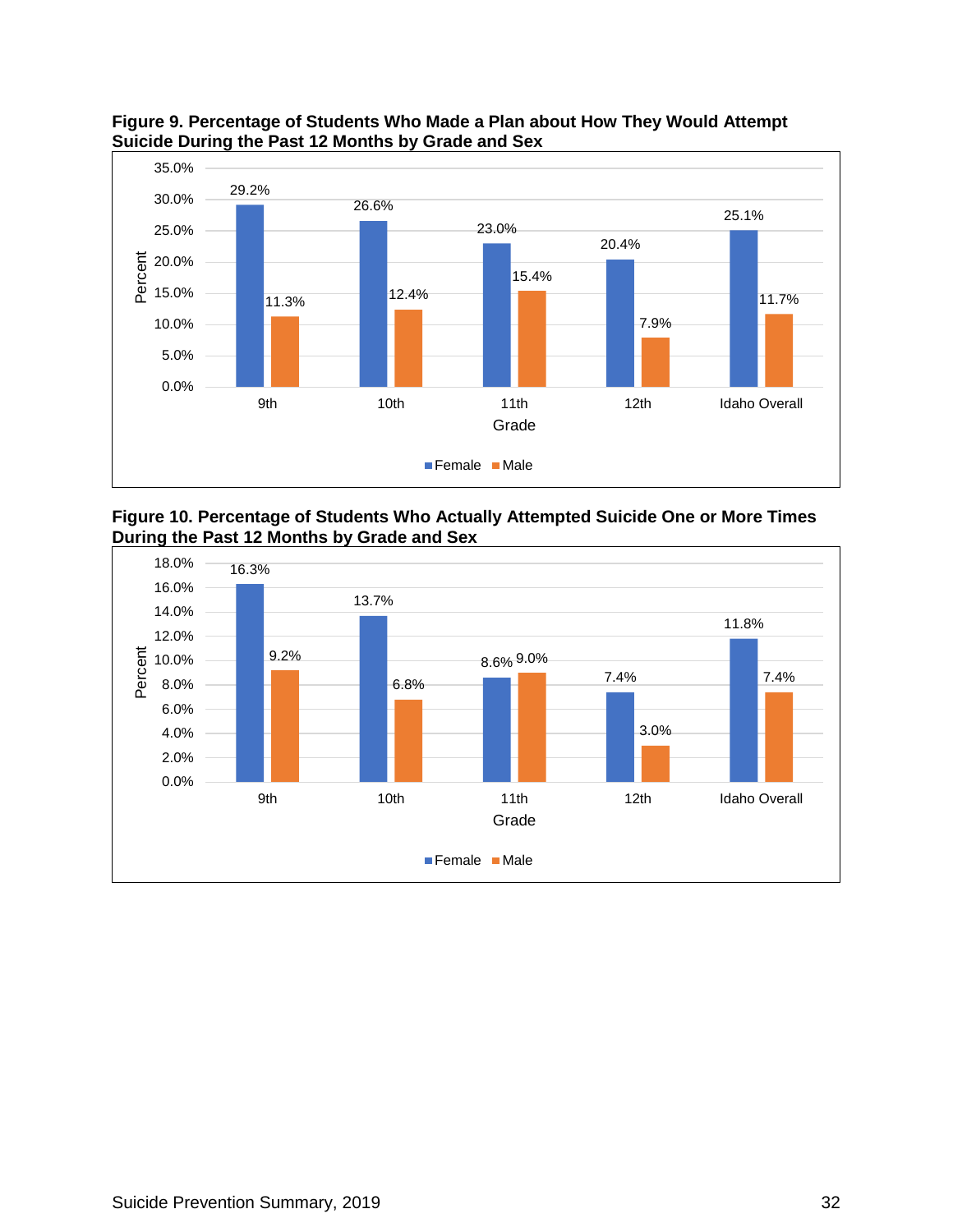

**Figure 11. Percentage of Students Who Attempted Suicide which Resulted in an Injury, Poisoning, or Overdose treated by a Doctor or Nurse During the Past 12 Months by Grade and Sex**

Academic achievement was significantly associated with considering suicide during the past 12 months; those receiving lower grades had a higher percentage of suicide consideration.

From 2011-2017, there was a significant increase in the percentage of students who seriously considered attempting suicide during the past 12 months (**Figure 12**).

**Figure 12. Percentage of Students Who Seriously Considered Attempting Suicide During the Past 12 Months by Year**

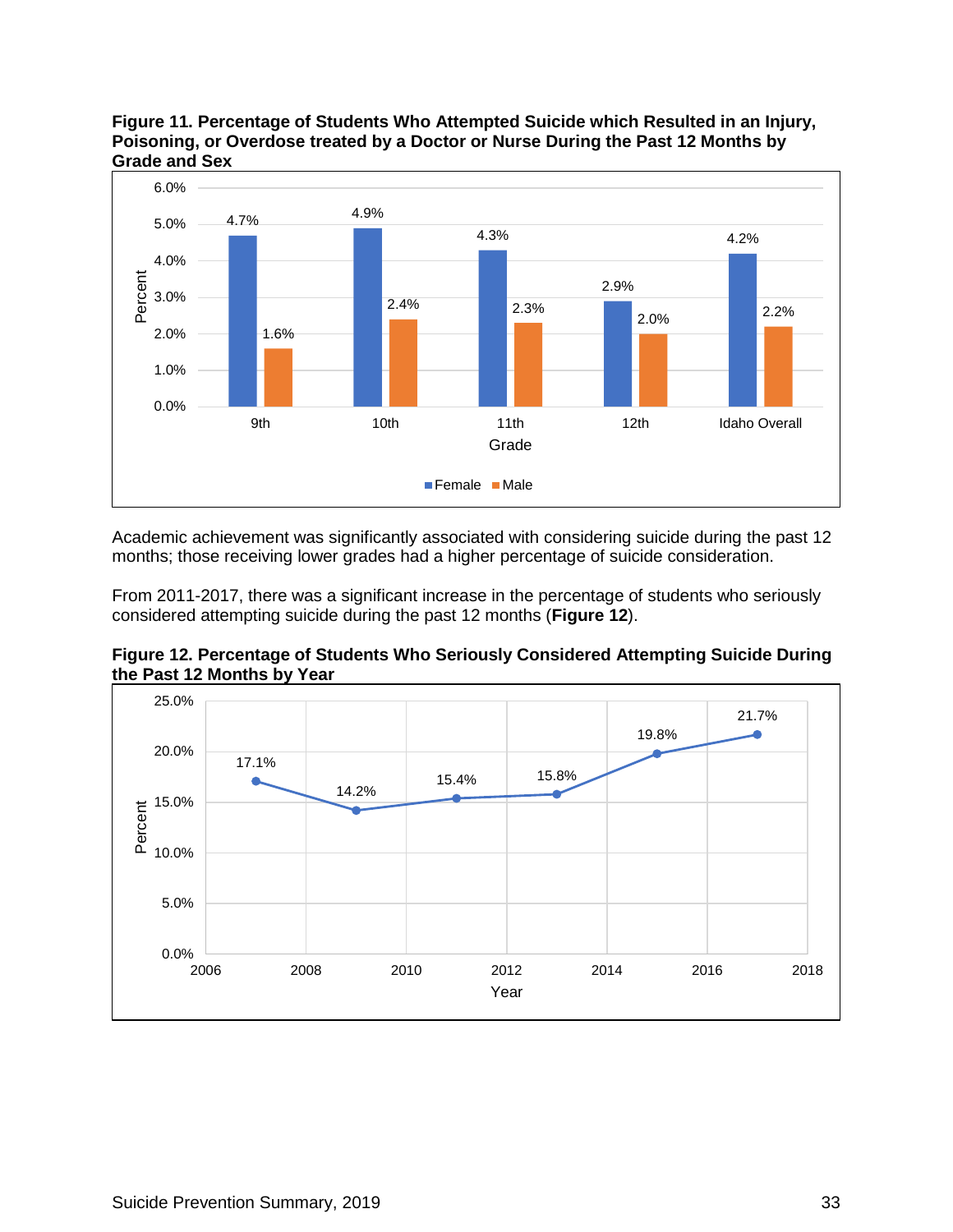#### Idaho School Health Profiles [19]

In spring 2018, the Idaho State Department of Education surveyed  $6<sup>th</sup>$ -12<sup>th</sup> grade lead health education teachers through the School Health Profile Survey. In only 48.7% of schools did the lead health education teacher receive professional development related to suicide prevention during the past two years. However, 81.6% of lead health education teachers would like to receive professional development on this topic revealing a training need. Regardless of training, 88.7% of schools indicated that teachers tried to increase student knowledge on suicide prevention.

#### Idaho Suicide-Safe Schools Survey [9]

The Idaho Suicide-Safe Schools Survey collected information from: 1) teachers and school administrators, 2) health/mental health staff, and 3) superintendents and school district staff to understand policies, practices and competencies related to suicide prevention, intervention (i.e., training), and postvention (i.e., aftermath of a suicide death).

1. Teachers and School Administrators: The majority of teachers (n=239) and school administrators (n=54) that completed the survey have been in their current position for 1-5 years (n=158) and worked in any education setting for over 15 years (n=123). Respondents worked in elementary (n=99), middle (n=29), high (n=46), and alternative (n=18) schools; some respondents worked in two or more settings (n=94).

| Table 8. Percentage of Teachers and School Administrators to Select Yes/No Questions |  |
|--------------------------------------------------------------------------------------|--|
| in the Suicide-Safe Schools Survey                                                   |  |

| Question                                                    | Yes   | <b>No</b> | <b>Unsure</b> |
|-------------------------------------------------------------|-------|-----------|---------------|
| Have you received suicide prevention/intervention training? | 68.0% | 32.0%     |               |
| Does your school have a suicide prevention policy?          | 51.4% | 5.3%      | 43.3%         |
| Does your school have a suicide postvention policy?         | 27.5% | 10.9%     | 61.6%         |
| Has your school provided suicide prevention training to     | 30.1% | 34.8%     | $N/A =$       |
| students (for middle and high school)?                      |       |           | 35.1%         |
| Is suicide prevention information posted in your school,    | 51.1% | 16.2%     | 32.7%         |
| e.g., hotline number, where to get help, etc.?              |       |           |               |
| Has your school experienced a student or staff suicide      | 32.0% | 47.5%     | 20.4%         |
| death in the last five years?                               |       |           |               |
| Is it common knowledge among staff, students, and           |       |           |               |
| parents to whom concerns about suicide should be            | 72.8% | 7.8%      | 19.4%         |
| reported at school?                                         |       |           |               |

Sources of Strength was the most common suicide prevention training used (76.0%) and Sources of Strength + was the most common emotional learning or wellness program used (47.7%).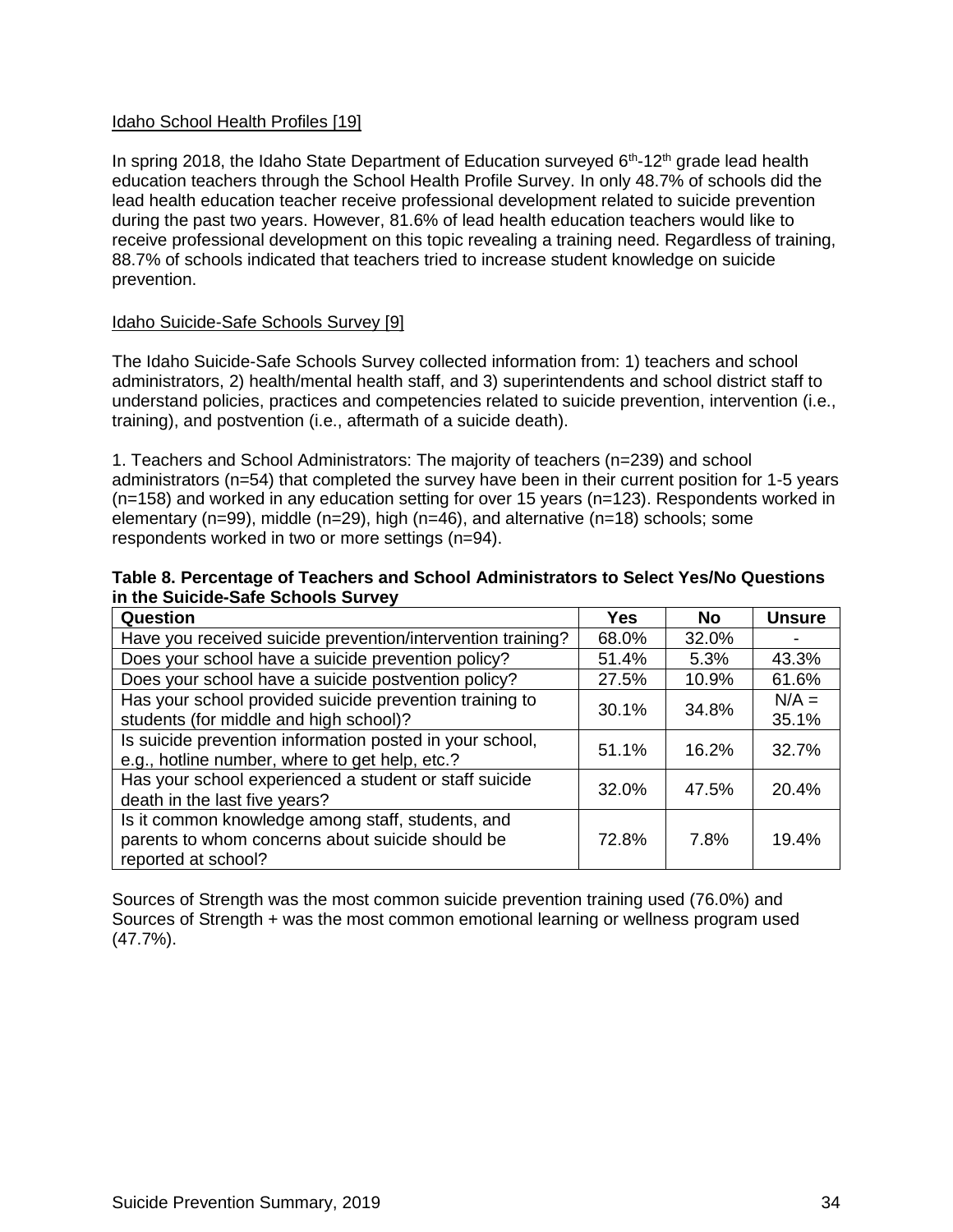| Table 9. Percentage of Teachers and School Administrators to Select Agreement-Scale |  |
|-------------------------------------------------------------------------------------|--|
| <b>Questions in the Suicide-Safe Schools Survey</b>                                 |  |

| Question                                                                                                    | <b>Strongly</b><br><b>Disagree</b> | <b>Disagree</b> | <b>Agree</b> | <b>Strongly</b><br>Agree |
|-------------------------------------------------------------------------------------------------------------|------------------------------------|-----------------|--------------|--------------------------|
| Based on my training, I am capable of<br>intervening with a suicidal student                                | 6.0%                               | 33.9%           | 43.8%        | 16.3%                    |
| I know the warning signs of suicide                                                                         | 0.7%                               | 14.4%           | 61.3%        | 23.6%                    |
| My school's staff are trained in suicide<br>prevention and intervention                                     | 8.5%                               | 36.5%           | 46.5%        | 8.5%                     |
| My school's staff are trained in responding to<br>youth who have attempted suicide and to<br>suicide deaths | 11.0%                              | 52.3%           | 32.7%        | 3.9%                     |

Staff most often receive training annually (45.1%).

2. Health/Mental Health Staff: Seventy-four health/mental health personnel completed the survey with 36 having been in their current position for 1-5 years and 24 working in any education setting for over 15 years. Respondents worked in elementary (n=16), middle (n=5), high (n=21), and alternative (n=4) schools; some respondents worked in two or more settings  $(n=25)$ .

More than 95% of health/mental health staff received suicide prevention/intervention training with Sources of Strength alone (61.1%) or with another program (8.3%) being the most common training used. Health/mental health staff agreed (30.8%) or strongly agreed (61.5%) that they have the skills and abilities to conduct depressions screenings for students; 7.7% disagreed. All respondents indicated having the knowledge and skills to respond to youth who have attempted suicide and to suicide deaths (61.5% strongly agreed, 38.5% agreed). Staff most often receive training annually (61.2%)

3. Superintendent and School District Staff: Like with the other surveys, the majority of superintendents (n=4) and school district staff (n=15) that completed the survey have been in their current position for 1-5 years (n=10) and worked in any education setting for over 15 years (n=9). Respondents worked in elementary, high, and alternative schools (n=1 each) as well as middle schools (n=4) and in two or more settings (n=12).

**Table 10. Percentage of Superintendents and School District Staff to Select Yes/No Questions in the Suicide-Safe Schools Survey** 

| Question                                                                                 | Yes   | <b>No</b> | <b>Unsure</b> |
|------------------------------------------------------------------------------------------|-------|-----------|---------------|
| Does your district require suicide prevention/intervention<br>training for school staff? | 38.5% | 23.1%     | 38.5%         |
| Does your district have a suicide prevention policy?                                     | 69.2% | 7.7%      | 23.1%         |
| Does your school have a suicide postvention policy?                                      | 61.5% |           | 38.5%         |
| Does your school district have a crisis team?                                            | 69.2% | 7.7%      | 23.1%         |

Two-thirds of superintendents and school district staff agreed (33.3%) or strongly agreed (33.3%) that their crisis team and/or school staff are trained to respond to youth who have attempted suicide and to suicide deaths (25.0% disagreed, 8.3% strongly disagreed). Staff most often receive training annually (41.7%).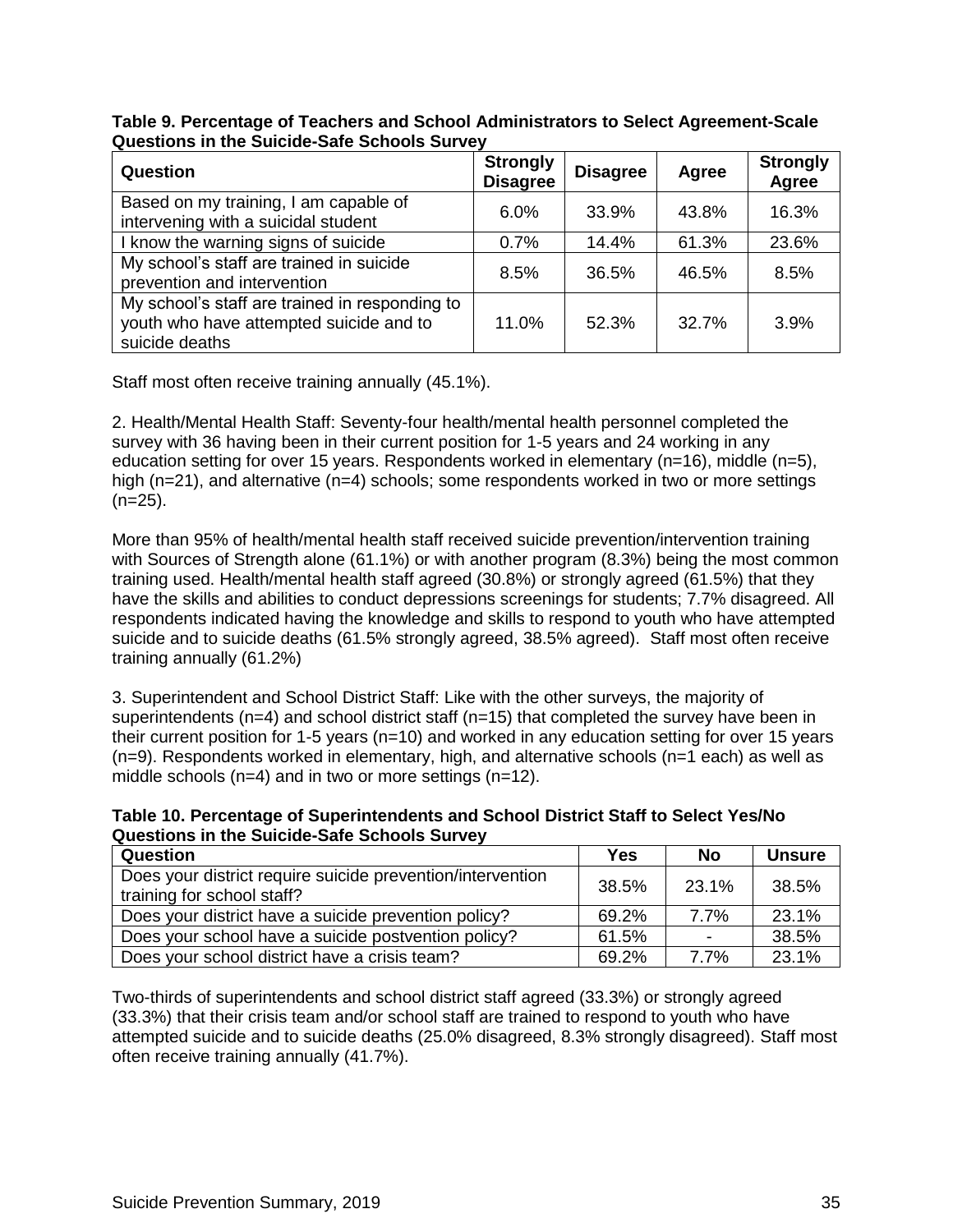#### 2017 ACHA National College Health Assessment [21]

Five self-selected postsecondary educational institutions participated in 2017 ACHA National College Health Assessment. The survey was administered via web and completed by 2,745 Idaho students. Of valid responses, most respondents identified as a woman (69.4%) and the mean and median age of respondents was 24 and 21 years, respectively. The assessment was completed most by undergraduates (first year=20.7%, second year=22.6%, third year=18.0%, fourth year=16.7%, fifth year=7.7%); graduate/professional students, those not seeking a degree, or other years in school made up the remaining percentage.

About half of students (51.7%) indicated *an interest* in receiving suicide prevention information from their college or university; half (51.0%) also indicated receiving information from their college or university on suicide prevention.

The majority of students never seriously considered (**Table 11**) or attempted (**Table 12**) suicide.

| <b>Response</b>       | ישאוטיווי יווי יישומים שנעשטוויט זיווט בזיטו טטווטעטון טטווטועטויט טעוויו<br># of Students | <b>Percent</b> |
|-----------------------|--------------------------------------------------------------------------------------------|----------------|
| <b>Never</b>          | 1,831                                                                                      | 67.2           |
| Not in last 12 months | 507                                                                                        | 18.6           |
| In the last 2 weeks   |                                                                                            |                |
| In the last 30 days   | 63                                                                                         | 2.3            |
| In the last 12 months | 251                                                                                        | 9.2            |

#### **Table 11. Number of Students who Ever Seriously Considered Suicide**

#### **Table 12. Number of Students who Have Ever Attempted Suicide**

| <b>Response</b>       | # of Students | <b>Percent</b> |
|-----------------------|---------------|----------------|
| <b>Never</b>          | 2,367         | 86.8           |
| Not in last 12 months | 303           | 11 1           |
| In the last 2 weeks   |               | 0.3            |
| In the last 30 days   |               |                |
| In the last 12 months | 45            |                |

When drinking alcohol, the percentage of students who seriously considered suicide within the last 12 months was 3.8% (n=103).

#### Behavioral Risk Factor Surveillance System (BRFSS) [18]

BRFSS is a health-related, telephone survey conducted in Idaho and throughout the U.S. The survey includes standardized core questionnaires with the option for states to add additional questions; suicide was included as an Idaho state added section in the 2016 BRFSS survey.

Nearly all (99.2%) of the 4,705 respondents of Idaho's added section on suicide stated that they had not attempted suicide in the past 12 months. The 0.8% of respondents that had attempted suicide in the past 12 months were subsequently asked if they received or sought medical care, advice, or counseling. Sixteen respondents indicated receiving services from the physician office (34.8%), hospital emergency department (47.1%), urgent care facility (18.1%), mental health provider (13.0%), and other health care facility (16.6%); respondents could indicate receiving services from multiple options. More than a quarter of respondents (27.0%) indicated not seeking any medical care, advice, or counseling.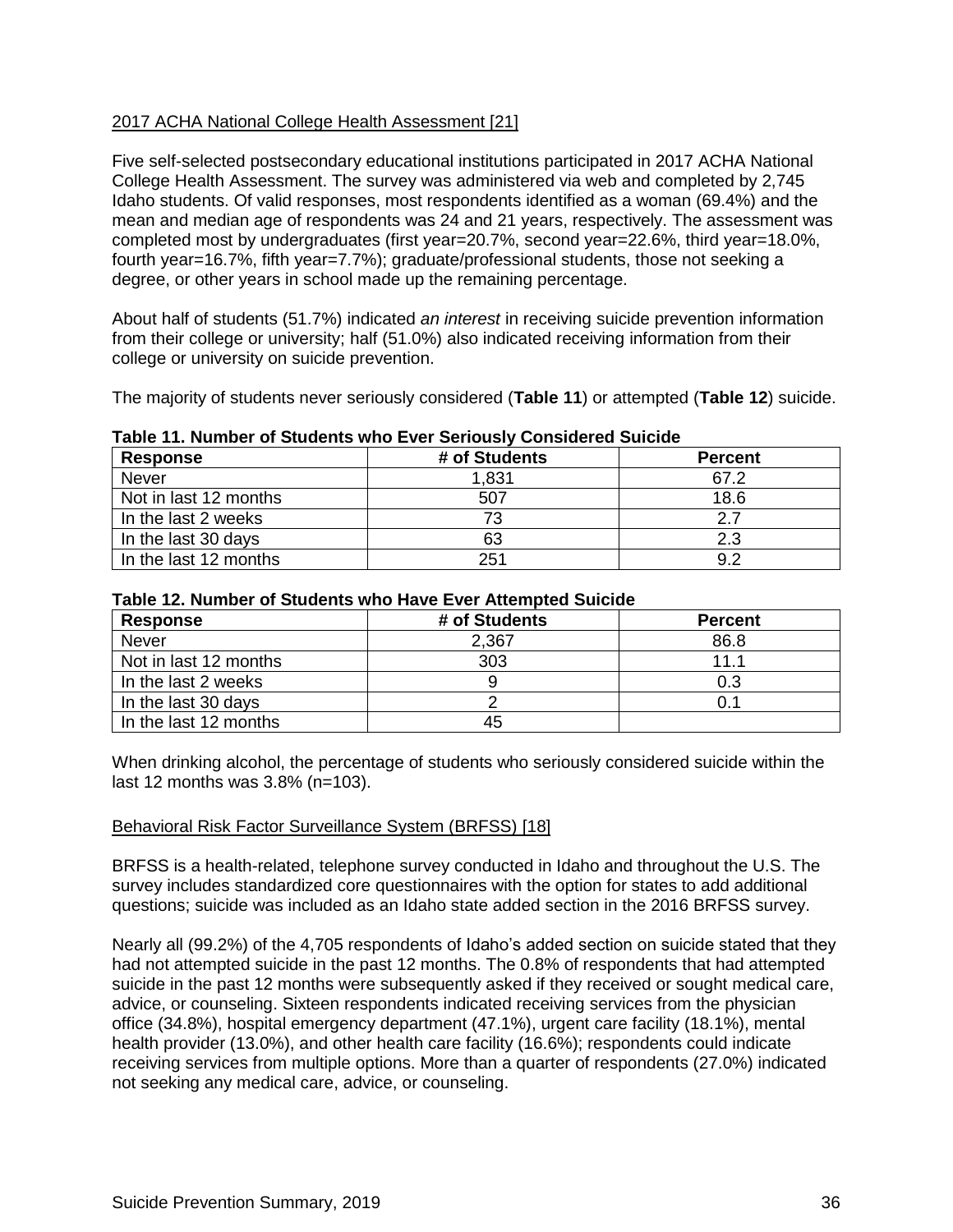#### Mental Health

Mental health is an important factor in suicide prevention. Idaho 2016 BRFSS respondents (n=5,148) reported a mean of 3.5 "not good" days when asked how many days during the past 30 days was their mental health (stress, depression, and problems with emotions) not good.





Related to poor mental health days is mental distress. Eleven percent of Idahoans also report frequent mental distress, defined as reporting ≥14 days of "not good" mental health days in the past 30 days [34].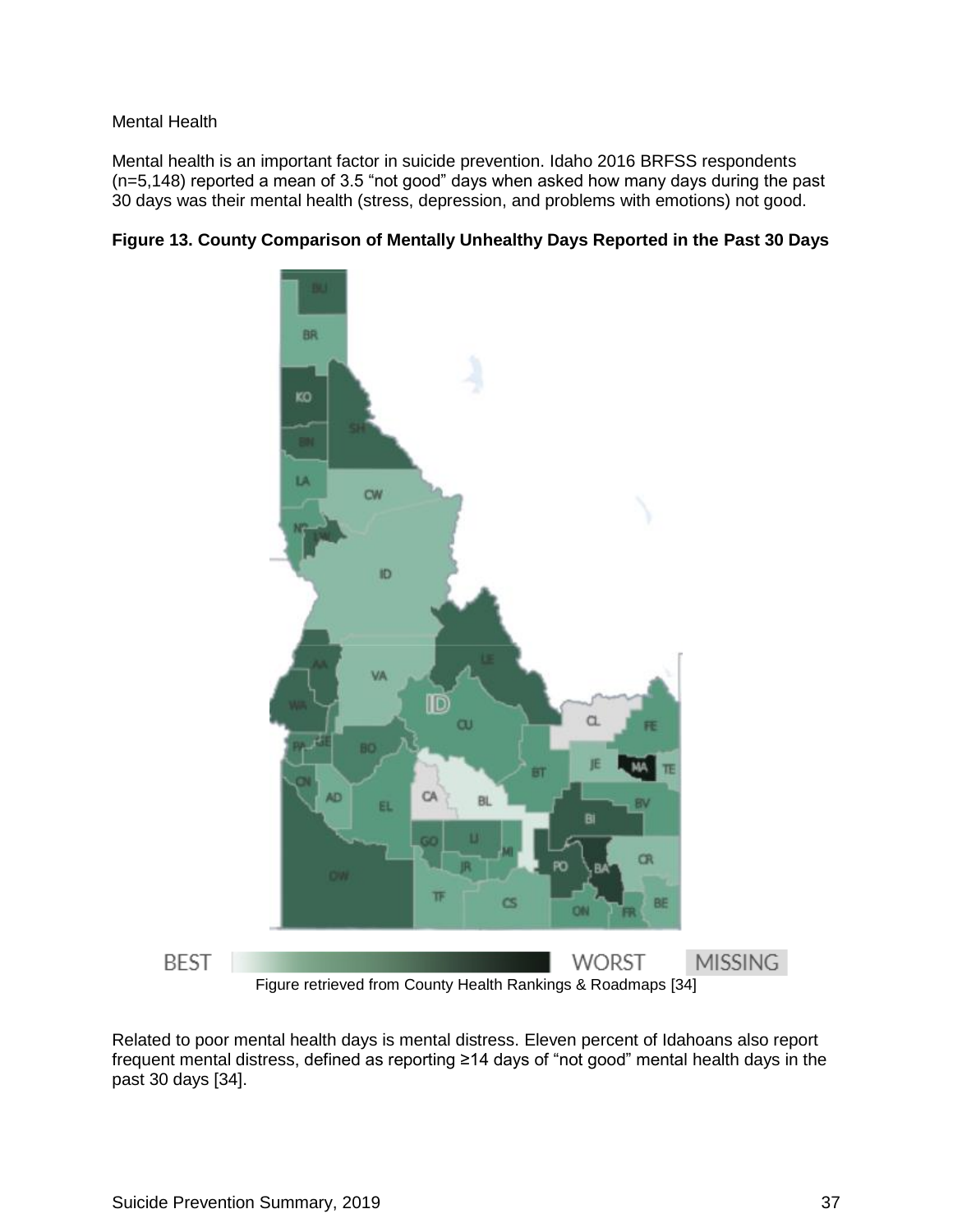Unfortunately, all of Idaho's 44 counties are designated as a geographic or population mental health professional shortage area with access to care identified as a major issue [35]. Across the state, the mental health provider to population ratio ranges from 250:1 (Bannock County) to 7,880:1 (Jerome County) indicating within and overall state disparities in mental health provision (**Table 13**) [34].

| <b>County</b>     | # of Mental Health<br><b>Providers</b> | <b>Mental Health Provider:</b><br><b>Population Ratio</b> |
|-------------------|----------------------------------------|-----------------------------------------------------------|
| Ada               | 1,252                                  | 360:1                                                     |
| Adams             | 3                                      | 1,380:1                                                   |
| <b>Bannock</b>    | 338                                    | 250:1                                                     |
| Bear Lake         | 5                                      | 1,210:1                                                   |
| Benewah           | 19                                     | 480:1                                                     |
| Bingham           | 59                                     | 780:1                                                     |
| <b>Blaine</b>     | 32                                     | 690:1                                                     |
| <b>Boise</b>      | $\overline{2}$                         | 3,650:1                                                   |
| <b>Bonner</b>     | 89                                     | 490:1                                                     |
| <b>Bonneville</b> | 313                                    | 370:1                                                     |
| Boundary          | 15                                     | 790:1                                                     |
| <b>Butte</b>      | 1                                      | 2,600:1                                                   |
| Camas             | $\overline{\phantom{0}}$               |                                                           |
| Canyon            | 307                                    | 710:1                                                     |
| Caribou           | 3                                      | 2,340:1                                                   |
| Cassia            | 28                                     | 850:1                                                     |
| Clark             | $\mathbf 0$                            | 870:1                                                     |
| Clearwater        | 10                                     | 850:1                                                     |
| Custer            | $\overline{\phantom{a}}$               |                                                           |
| Elmore            | 33                                     | 810:1                                                     |
| Franklin          | 8                                      | 1,700:1                                                   |
| Fremont           | 5                                      | 2,620:1                                                   |
| Gem               | 14                                     | 1,240:1                                                   |
| Gooding           | 19                                     | 800:1                                                     |
| Idaho             | 15                                     | 1,090:1                                                   |
| Jefferson         | 6                                      | 4,740:1                                                   |
| Jerome            | $\sqrt{3}$                             | 7,880:1                                                   |
| Kootenai          | 291                                    | 540:1                                                     |
| Latah             | 57                                     | 690:1                                                     |
| Lemhi             | 10                                     | 790:1                                                     |
| Lewis             | $\overline{2}$                         | 1,940:1                                                   |
| Lincoln           | 1                                      | 5,320:1                                                   |

**Table 13. Number of Mental Health Providers and Population Ratio by County in 2018**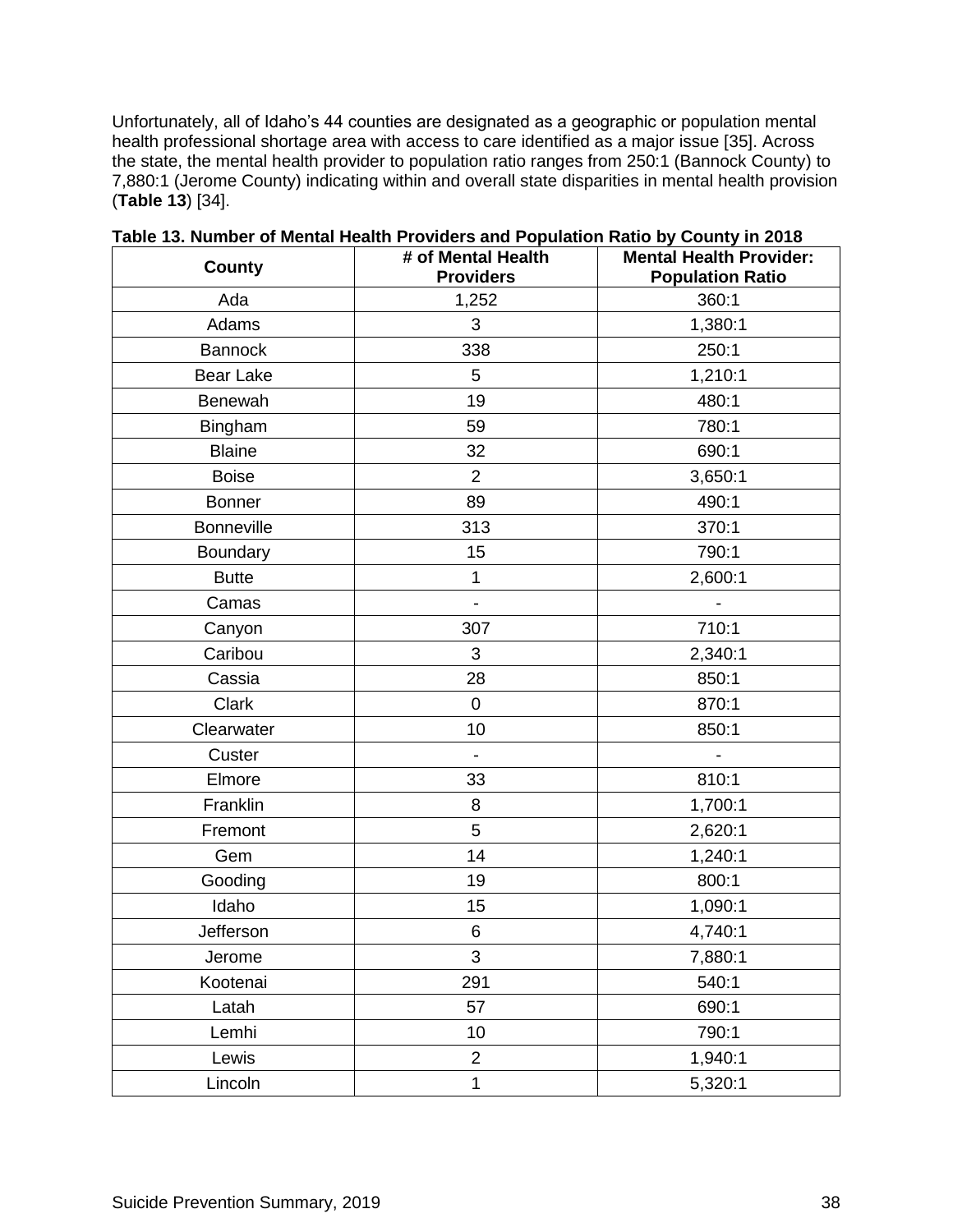| Madison           | 54             | 720:1   |
|-------------------|----------------|---------|
| Minidoka          | 5              | 4,150:1 |
| <b>Nez Perce</b>  | 95             | 430:1   |
| Oneida            | 6              | 740:1   |
| Owyhee            | 3              | 3,880:1 |
| Payette           | 21             | 1,110:1 |
| Power             | $\overline{2}$ | 3,800:1 |
| Shoshone          | 17             | 740:1   |
| Teton             | 12             | 950:1   |
| <b>Twin Falls</b> | 214            | 400:1   |
| Valley            | 20             | 530:1   |
| Washington        | 4              | 2,530:1 |

Table created from County Health Rankings & Roadmaps [34]

# **ISPP Goals, Objectives, Identified Gaps, and Supporting Assessments**

During our review of needs and resource assessments, we found that the ISPP 2019-2023 already recognized and addressed (through goals, objectives, and recommended activities and actions) many gaps in the state's suicide prevention needs. To support current and future work outlined in the ISPP, goals are linked to our identified gap(s). **Please see the ISPP for additional details on priority objectives and recommended activities and actions.**

| <b>Objective</b>                                                                                                                | Gap                                                                                                                         | <b>Supporting Assessments</b>                                                                                                                                                                                                                                                                                                                                                                                                                                                                                                        |
|---------------------------------------------------------------------------------------------------------------------------------|-----------------------------------------------------------------------------------------------------------------------------|--------------------------------------------------------------------------------------------------------------------------------------------------------------------------------------------------------------------------------------------------------------------------------------------------------------------------------------------------------------------------------------------------------------------------------------------------------------------------------------------------------------------------------------|
| 1.3.2 Improve and<br>support inter-agency<br>collaboration.                                                                     | Coordinated suicide prevention<br>activities across healthcare<br>professionals and systems needs<br>to be improved.        | <b>Idaho Suicide Prevention</b><br>$\blacksquare$<br><b>Hotline Data</b><br>North Idaho Community<br>٠<br>Health Improvement Plan -<br><b>Panhandle Health District</b><br><b>Clearwater Valley Hospital</b><br>$\blacksquare$<br>2016 Community Health<br><b>Needs Assessment</b><br><b>Gritman Medical Center</b><br><b>Community Health Needs</b><br>Assessment and<br><b>Implementation Strategy</b><br><b>Teton Valley Healthcare</b><br>٠<br><b>Community Health Needs</b><br>Assessment and<br><b>Implementation Strategy</b> |
| 1.3.3 Improve and<br>support public-private<br>initiatives that can<br>contribute to suicide<br>prevention success<br>outcomes. | There is a lack of collaboration<br>and communication among public<br>and private suicide prevention<br>stakeholder groups. | Suicide Prevention Program<br>٠<br><b>Stakeholder Survey</b>                                                                                                                                                                                                                                                                                                                                                                                                                                                                         |

**Goal 1 -** Integrate and coordinate suicide prevention activities across multiple sectors and settings.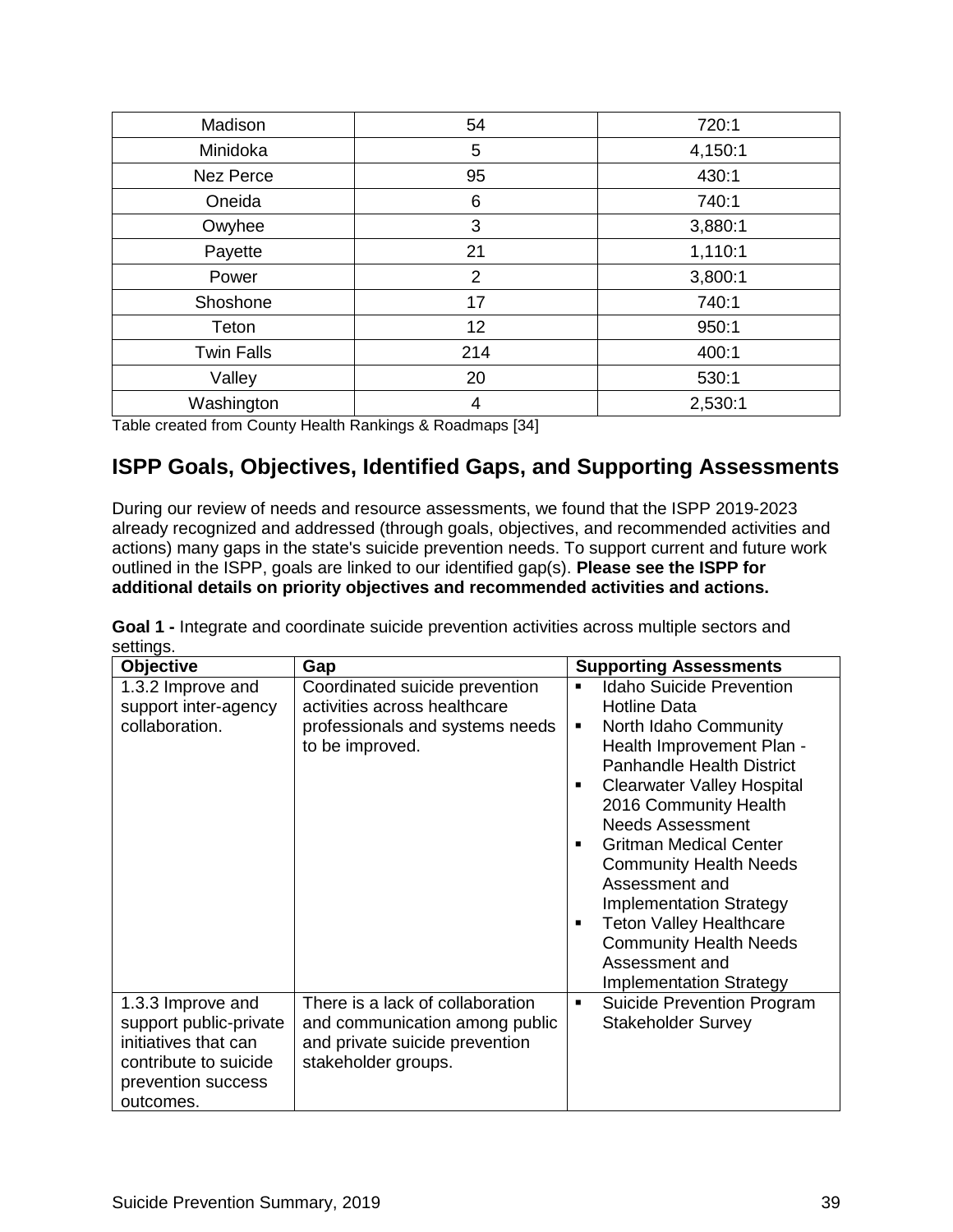*Notes: While this gap was not explicitly stated in any assessments, we found duplication in efforts across organizations implying a possible lack of coordination. Integration and coordination of activities may lead to more efficient use of limited resources.*

| <b>Objective</b>    | Gap                            | <b>Supporting Assessments</b>                     |
|---------------------|--------------------------------|---------------------------------------------------|
| 2.4 Increase        | There is a need for increased  | <b>Idaho Suicide Prevention</b><br>$\blacksquare$ |
| knowledge and       | awareness/education related to | Hotline Data                                      |
| awareness of the    | suicide.                       | Idaho Health Behaviors 2016:<br>$\blacksquare$    |
| warning signs for   |                                | Results from Idaho's                              |
| suicide and how to  |                                | <b>Behavioral Risk Factor</b>                     |
| connect individuals |                                | Surveillance System (BRFSS)                       |
| with assistance and |                                | <b>Idaho Youth Risk Behavior</b>                  |
| care within their   |                                | (YRBS) Survey 2017                                |
| communities.        |                                | United Way of Treasure                            |
|                     |                                | Valley 2017 Community                             |
|                     |                                | Assessment                                        |
|                     |                                | <b>Clearwater Valley Hospital</b>                 |
|                     |                                | 2016 Community Health                             |
|                     |                                | <b>Needs Assessment</b>                           |
|                     |                                | Idaho American Indian &                           |
|                     |                                | Alaska Native Community                           |
|                     |                                | <b>Health Profile</b>                             |

**Goal 2 -** Implement research-informed communication efforts designed to prevent suicide by changing knowledge, attitudes and behaviors.

**Goal 3 -** Increase knowledge of the factors that offer protection from suicidal behaviors and promote wellness and recovery.

| <b>Objective</b>                                                                            | Gap                           | <b>Supporting Assessments</b>                   |  |  |
|---------------------------------------------------------------------------------------------|-------------------------------|-------------------------------------------------|--|--|
| 3.1 Promote culturally                                                                      | There is a need to recognize  | <b>Gritman Medical Center</b><br>$\blacksquare$ |  |  |
| competent, evidence-                                                                        | cultural differences around   | <b>Community Health Needs</b>                   |  |  |
| based and best                                                                              | protective factors and to     | Assessment and                                  |  |  |
| practice program that                                                                       | effectively transfer this     | <b>Implementation Strategy</b>                  |  |  |
| increase protection                                                                         | information to un-represented |                                                 |  |  |
| from suicide risk.                                                                          | populations.                  |                                                 |  |  |
| Aleter distribution from model and attached with a constational conselling these from terms |                               |                                                 |  |  |

*Notes: Idahoans from racial and ethnic minority populations, as well as those from lower socioeconomic backgrounds and those who live in rural communities, are less likely to have access to mental health care and more likely to receive lower quality care. Even with the investment in community mental health centers and the expansion of Medicaid, more work is needed to eliminate these disparities by understanding the contributing factors and to study the effectiveness of programs to eliminate them.*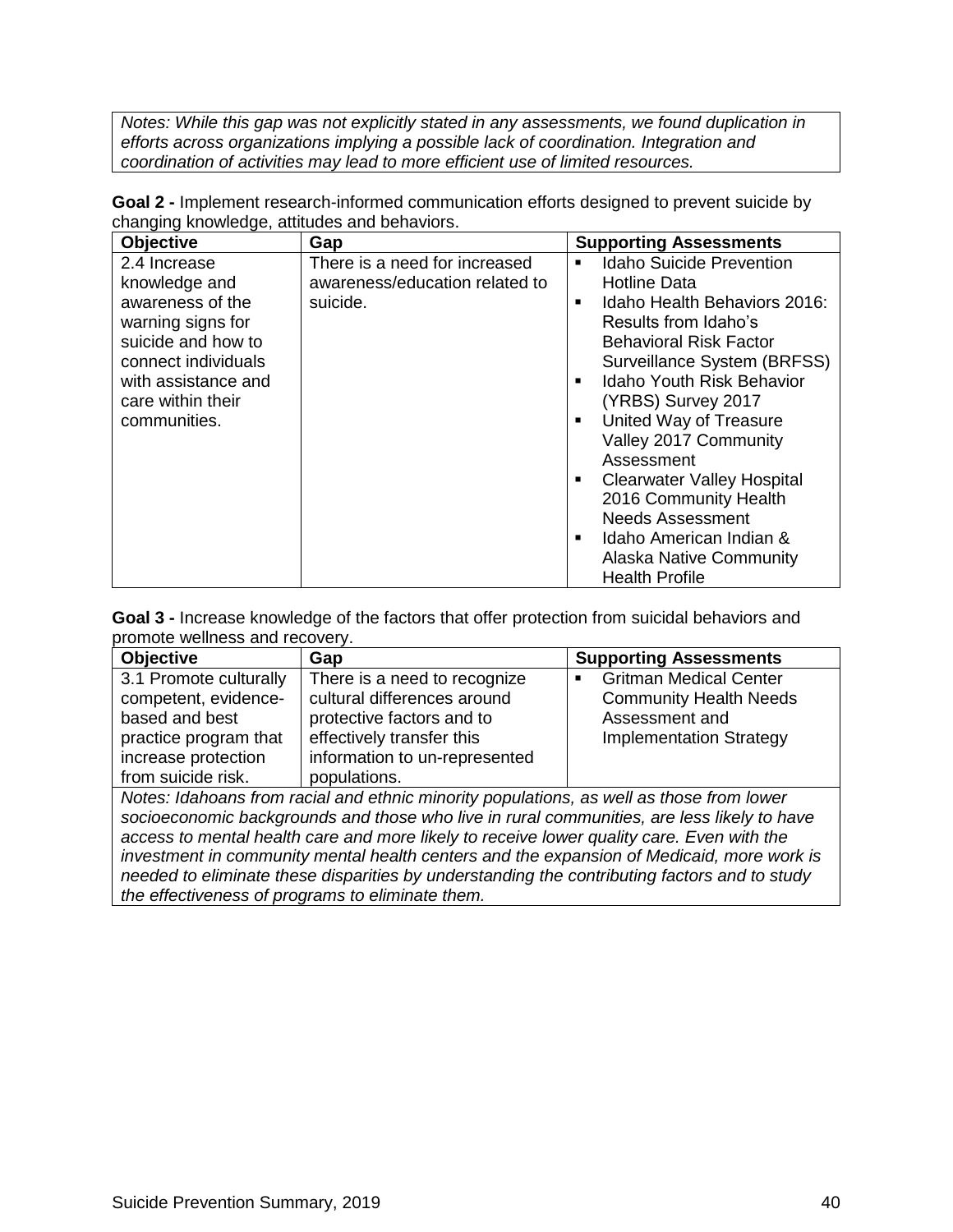| Goal 4 - Promote responsible and accurate portrayals of suicide and mental illness in media |
|---------------------------------------------------------------------------------------------|
| reporting and the safety of online content related to suicide.                              |

| <b>Objective</b>                                                                                                                                                                                                     | Gap                                                                                                                                                                                        | <b>Supporting Assessments</b>                                                                                                                  |  |  |
|----------------------------------------------------------------------------------------------------------------------------------------------------------------------------------------------------------------------|--------------------------------------------------------------------------------------------------------------------------------------------------------------------------------------------|------------------------------------------------------------------------------------------------------------------------------------------------|--|--|
| 4.1. Encourage and<br>recognize news<br>organizations and<br>develop and<br>implement policies<br>and practices<br>addressing the safe<br>and responsible<br>reporting of suicide<br>and other related<br>behaviors. | There is a stigma associated<br>with a mental health diagnosis<br>that continues to serve as a<br>barrier.                                                                                 | <b>Idaho Youth Risk Behavior</b><br>$\blacksquare$<br>(YRBS) Survey 2017<br>United Way of Treasure<br>٠<br>Valley 2017 Community<br>Assessment |  |  |
|                                                                                                                                                                                                                      | Notes: Stoicism exists in Idaho and there appears to be a reluctance for some to seek help.<br>This cultural observation coupled with undiagnosed or untreated mental health difficulties, |                                                                                                                                                |  |  |
| tallout from the opioid crisis, economic pressures, easy access to quins, and increased use of                                                                                                                       |                                                                                                                                                                                            |                                                                                                                                                |  |  |

fallout from the opioid crisis, economic pressures, easy access to guns, and increased use of *social media especially by adolescents are all contributing factors to the increase in suicide.*

| Goal 5 - Develop, implement and monitor effective programs that promote wellness and prevent |  |  |  |
|----------------------------------------------------------------------------------------------|--|--|--|
| suicide and related behaviors.                                                               |  |  |  |

| <b>Objective</b>                                                                                                                                                                                                                       | Gap                                                                                                                                                           | <b>Supporting Assessments</b>                                                                                                                                                                                                                                                                                                                                                                                                                                                |
|----------------------------------------------------------------------------------------------------------------------------------------------------------------------------------------------------------------------------------------|---------------------------------------------------------------------------------------------------------------------------------------------------------------|------------------------------------------------------------------------------------------------------------------------------------------------------------------------------------------------------------------------------------------------------------------------------------------------------------------------------------------------------------------------------------------------------------------------------------------------------------------------------|
| 5.2 Encourage and<br>empower institutions,<br>agencies, and<br>organizations in the<br>community to<br>implement effective<br>programs and provide<br>education that<br>promote wellness,<br>prevent suicide and<br>related behaviors. | There is a shortage of mental<br>health providers based on the<br>number of people reporting a<br>need for care.                                              | <b>Idaho North Central District</b><br>$\blacksquare$<br><b>Community Health</b><br>Improvement Plan                                                                                                                                                                                                                                                                                                                                                                         |
| 5.4 Increase access to<br>effective programs<br>and services for<br>mental health and<br>substance use<br>disorders.                                                                                                                   | When mental health services are<br>available, they are difficult to<br>access due to affordability<br>and/or transportation and can be<br>lacking in quality. | St. Luke's Community Health<br>٠<br><b>Needs Assessment 2019</b><br>North Idaho Community<br>٠<br>Health Improvement Plan -<br><b>Panhandle Health District</b><br>United Way of Treasure<br>$\blacksquare$<br>Valley 2017 Community<br>Assessment<br><b>Clearwater Valley Hospital</b><br>٠<br>2016 Community Health<br><b>Needs Assessment</b><br><b>Teton Valley Healthcare</b><br>٠<br><b>Community Health Needs</b><br>Assessment and<br><b>Implementation Strategy</b> |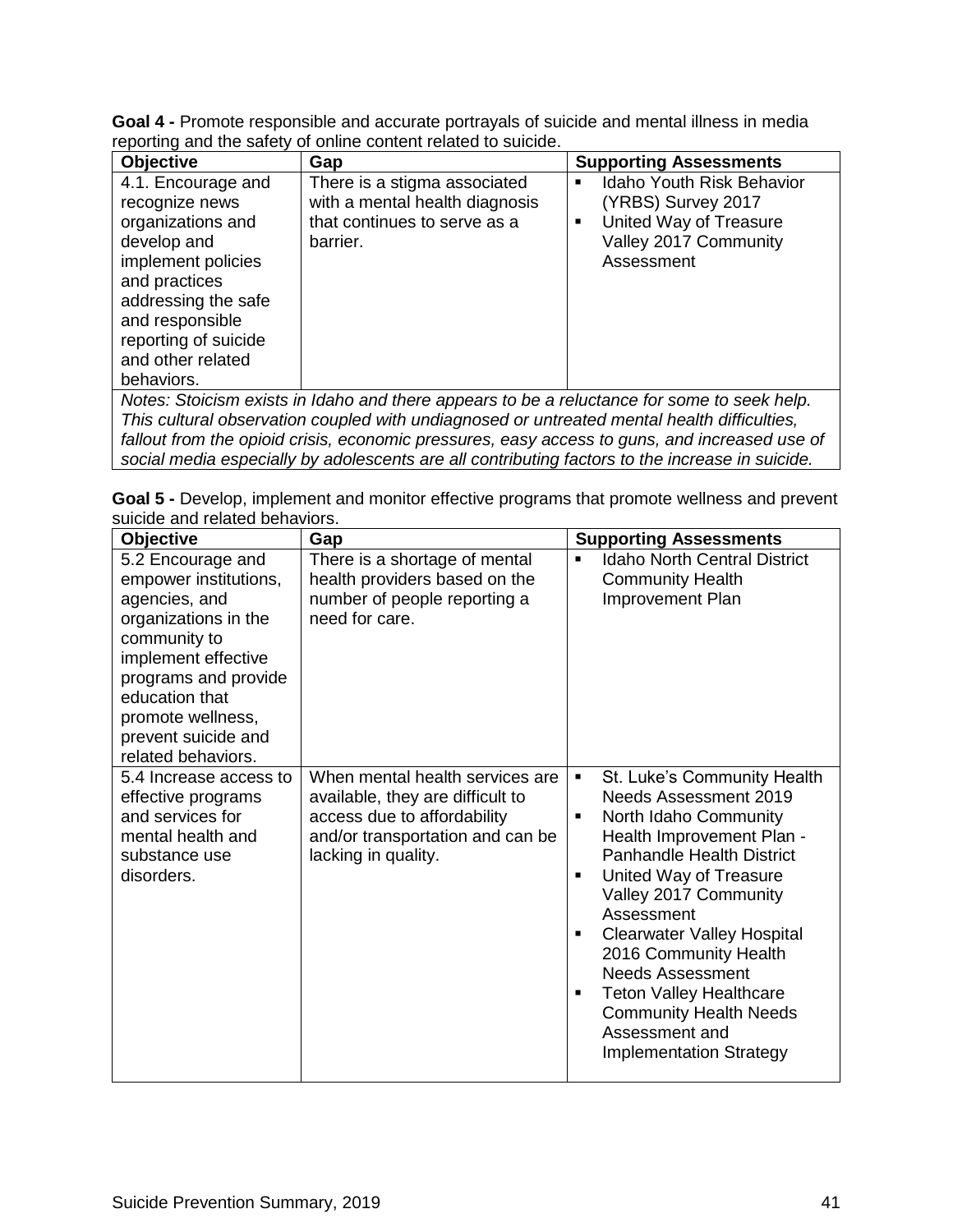| <b>Objective</b>                                                                           | Gap                             |   | <b>Supporting Assessments</b>      |
|--------------------------------------------------------------------------------------------|---------------------------------|---|------------------------------------|
| 6.1 Encourage those                                                                        | Use of a firearm is the most    | п | <b>Army National Guard Suicide</b> |
| who interact with                                                                          | common mechanism in suicide     |   | Data                               |
| individuals at risk for                                                                    | deaths.                         | п | Suicide among American             |
| suicide to assess                                                                          |                                 |   | Indians & Alaska Natives in        |
| routinely for access to                                                                    |                                 |   | Idaho                              |
| lethal means and                                                                           |                                 |   | Idaho Veteran Suicide Data         |
| mitigate means.                                                                            |                                 |   | <b>Sheet</b>                       |
|                                                                                            |                                 | ٠ | Fig. 2. Idaho and U.S. Crude       |
|                                                                                            |                                 |   | Suicide Rates by Year              |
| Notes: Data indicate that Idahoans, including AI/ANs and veterans, complete suicide deaths |                                 |   |                                    |
| by firearm more than any other mechanism.                                                  |                                 |   |                                    |
| 6.2 Collaborate with                                                                       | There is duplication around     | ٠ | <b>Army National Guard Suicide</b> |
| firearms dealers,                                                                          | gunlock campaigns and means     |   | Data                               |
| shooting clubs,                                                                            | restriction involving firearms. | п | Suicide Prevention Program         |
| ranges, hunting                                                                            |                                 |   | <b>Stakeholder Survey</b>          |
| organizations, and                                                                         |                                 |   |                                    |
| gun owners to                                                                              |                                 |   |                                    |
| incorporate suicide                                                                        |                                 |   |                                    |
| awareness as a basic                                                                       |                                 |   |                                    |
| tenet of firearm safety                                                                    |                                 |   |                                    |
| and responsible gun                                                                        |                                 |   |                                    |
| ownership.                                                                                 |                                 |   |                                    |

**Goal 6 -** Reduce access to lethal means of suicide among individuals with suicide risk.

**Goal 7 -** Expand knowledge of community and clinical service providers on the nature, related behaviors and prevention of suicide.

| <b>Objective</b>                                                                                                                                                                                                                               | Gap                                                                                                                                                                                                       | <b>Supporting Assessments</b>                                                                                                                           |
|------------------------------------------------------------------------------------------------------------------------------------------------------------------------------------------------------------------------------------------------|-----------------------------------------------------------------------------------------------------------------------------------------------------------------------------------------------------------|---------------------------------------------------------------------------------------------------------------------------------------------------------|
| 7.1. Provide suicide<br>prevention training to<br>community groups on<br>their role in the<br>prevention of suicide<br>and related behaviors.                                                                                                  | There is insufficient awareness<br>and education related to suicide.<br>This includes the improvement<br>of education of warning signs,<br>risk factors, and protective<br>factors.                       | St. Luke's Community Health<br>٠<br>Needs Assessment 2019<br><b>Clearwater Valley Hospital</b><br>٠<br>2016 Community Health<br><b>Needs Assessment</b> |
| 7.2 Provide training to<br>mental health and<br>substance abuse<br>providers on the<br>recognition,<br>assessment, and<br>management of at-risk<br>behavior and the<br>delivery of effective<br>clinical care for people<br>with suicide risk. | There is a lack of availability of<br>training/education resources for<br>educators related to suicide.<br>$Motoc \cdot Tho$ findings suggest the state would benefit by considering using a multi-tiered | Idaho Suicide-Safe Schools<br>٠<br>Survey<br><b>Idaho School Health Profiles</b><br>٠<br>(ISHP) Data                                                    |

*Notes: The findings suggest the state would benefit by considering using a multi-tiered approach to screening for all elementary, secondary, and post-secondary students using Substance Abuse and Mental Health Services (SAMHSA) National Registry of Evidenced-Based Program and Practices (NREPP).*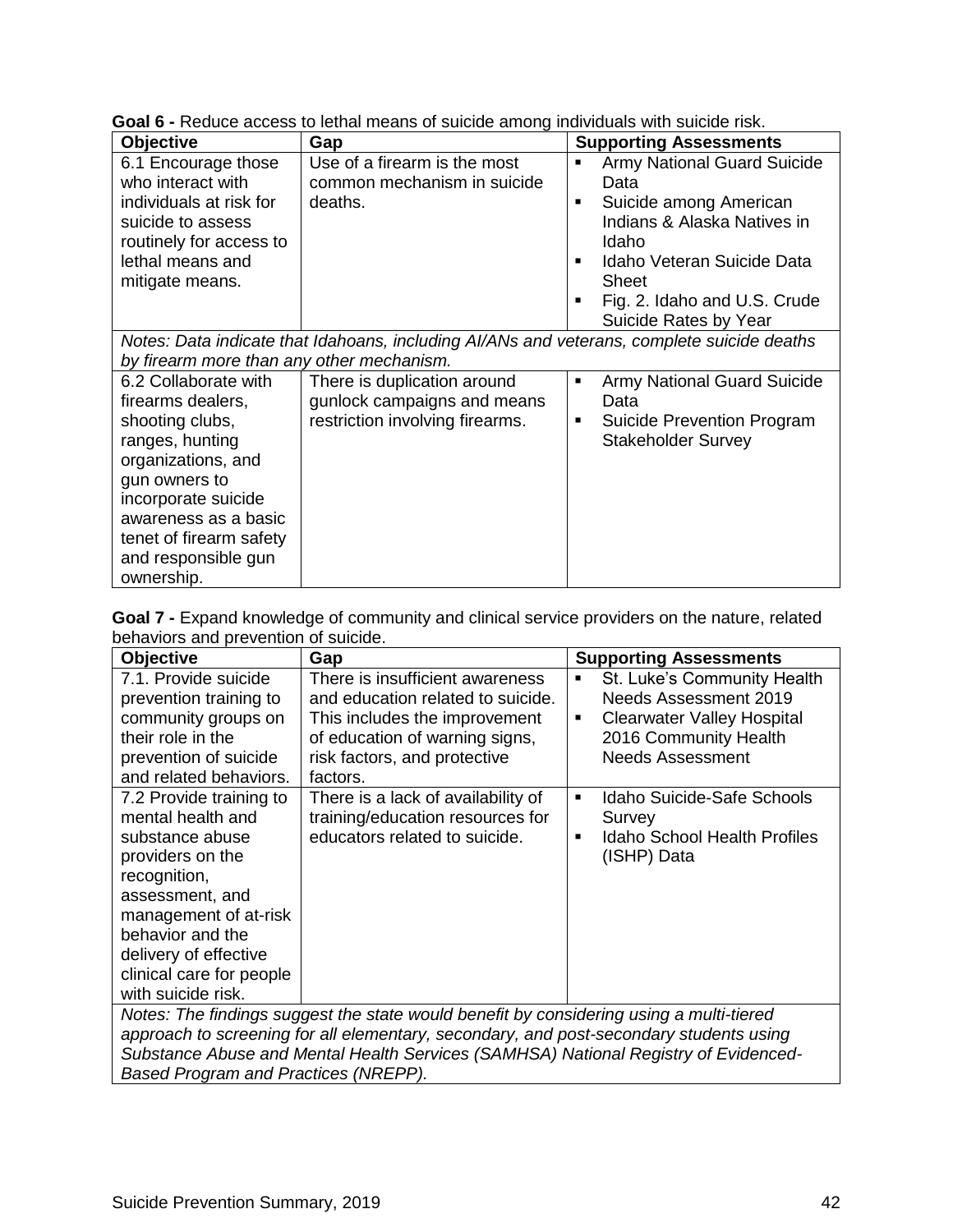| - 111000 0010100<br><b>Objective</b>                                                                                                                                                                                      | provention de a coro component or<br>Gap                                                                        | <b>Supporting Assessments</b>                                                                                                                                                                                                                                                                                                                                                                                                                                                                                                                                                                                                                                                                      |  |
|---------------------------------------------------------------------------------------------------------------------------------------------------------------------------------------------------------------------------|-----------------------------------------------------------------------------------------------------------------|----------------------------------------------------------------------------------------------------------------------------------------------------------------------------------------------------------------------------------------------------------------------------------------------------------------------------------------------------------------------------------------------------------------------------------------------------------------------------------------------------------------------------------------------------------------------------------------------------------------------------------------------------------------------------------------------------|--|
| 8.1 Promote the<br>adoption of the Zero<br>Suicide model by<br>health care and the<br>community support<br>systems that provide<br>services and support<br>to defined patient<br>populations.                             | There is a lack of affordable<br>health care for those in need.                                                 | <b>Idaho Suicide Prevention</b><br>$\blacksquare$<br>Hotline Data<br>St. Luke's Community Health<br>٠<br><b>Needs Assessment 2019</b><br>United Way of Treasure<br>٠<br>Valley 2017 Community<br>Assessment<br><b>Teton Valley Healthcare</b><br>٠<br><b>Community Health Needs</b><br>Assessment and<br><b>Implementation Strategy</b>                                                                                                                                                                                                                                                                                                                                                            |  |
| 8.3 Promote timely<br>access to<br>assessment,<br>intervention and<br>effective care for<br>individuals with a<br>heightened risk for<br>suicide.                                                                         | There are barriers to accessing<br>care, specifically mental<br>healthcare.                                     | St. Luke's Community Health<br>٠<br><b>Needs Assessment 2019</b><br>North Idaho Community<br>$\blacksquare$<br>Health Improvement Plan -<br><b>Panhandle Health District</b><br><b>Idaho North Central District</b><br>٠<br><b>Community Health</b><br>Improvement Plan<br>United Way of Treasure<br>٠<br>Valley 2017 Community<br>Assessment<br><b>Clearwater Valley Hospital</b><br>٠<br>2016 Community Health<br><b>Needs Assessment</b><br><b>Gritman Medical Center</b><br>٠<br><b>Community Health Needs</b><br>Assessment and<br><b>Implementation Strategy</b><br><b>Teton Valley Healthcare</b><br>٠<br><b>Community Health Needs</b><br>Assessment and<br><b>Implementation Strategy</b> |  |
| 8.6 Establish linkages<br>and collaboration<br>between providers of<br>mental health services<br>and community-based<br>programs such as<br>peer support<br>programs, crisis<br>centers, veteran's<br>organizations, etc. | The ratio of the population to<br>mental health providers is<br>inadequate to support the<br>population in need | <b>Idaho North Central District</b><br>٠<br><b>Community Health</b><br>Improvement Plan<br>Notes: The state would benefit through better collaborative care and planning services among                                                                                                                                                                                                                                                                                                                                                                                                                                                                                                            |  |
| health care systems and providers (primary care and behavioral health).                                                                                                                                                   |                                                                                                                 |                                                                                                                                                                                                                                                                                                                                                                                                                                                                                                                                                                                                                                                                                                    |  |

**Goal 8 -** Embed suicide prevention as a core component of health care services.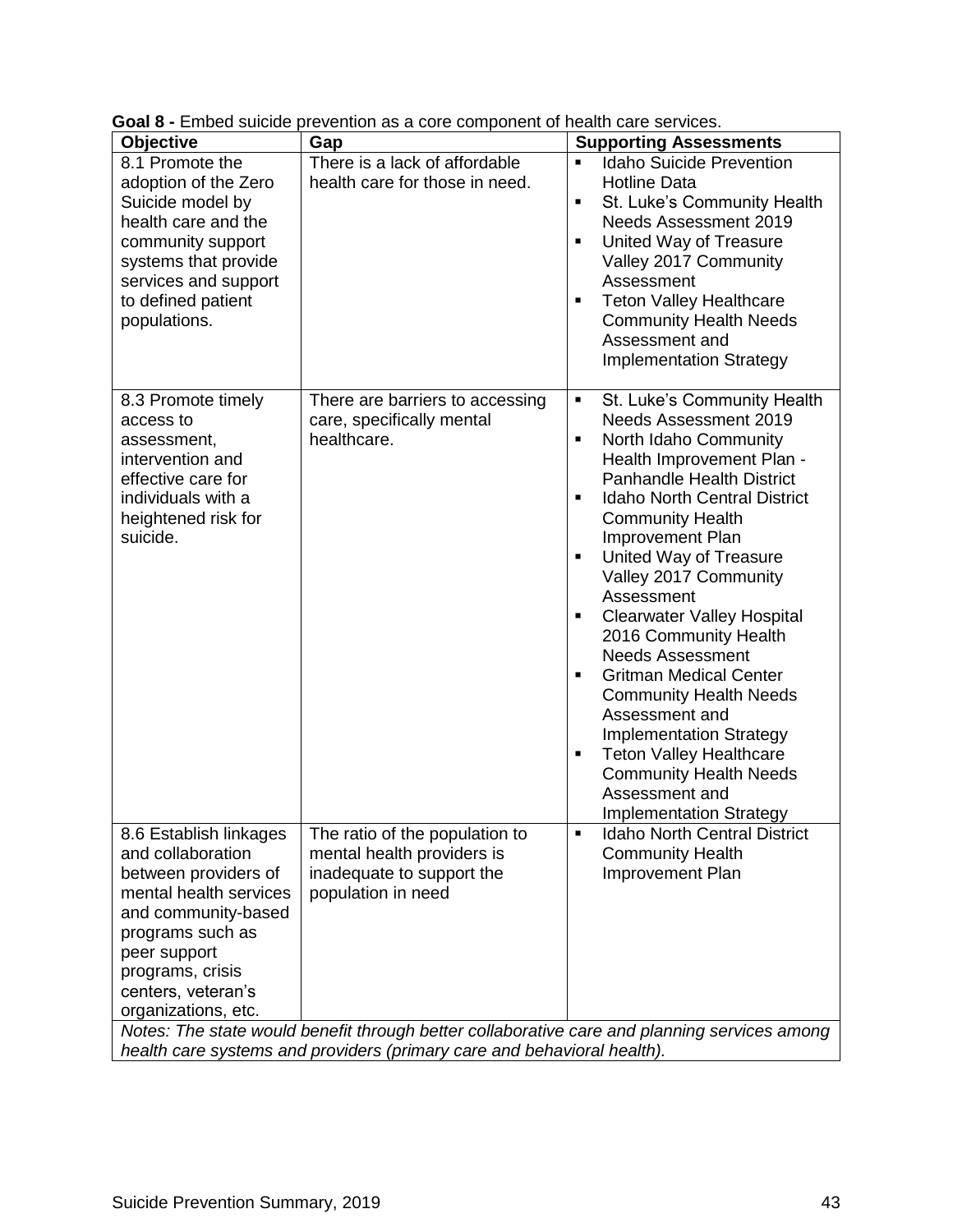**Goal 9 -** Promote and implement effective clinical and professional practices for assessing and treating those identified as being at risk for suicidal behaviors.

| <b>Objective</b>                                                                                                                                                                                                                                                                     | Gap                                                                 | <b>Supporting Assessments</b>                                                                                       |
|--------------------------------------------------------------------------------------------------------------------------------------------------------------------------------------------------------------------------------------------------------------------------------------|---------------------------------------------------------------------|---------------------------------------------------------------------------------------------------------------------|
| 9.1 Facilitate the<br>adoption,<br>dissemination and<br>implementation of<br>guidelines for the<br>assessment of suicide<br>risk among persons<br>receiving care in all<br>settings, including<br>patients receiving care<br>for mental health<br>and/or substance use<br>disorders. | There is a lack of awareness of<br>mental health services in Idaho. | <b>Teton Valley Healthcare</b><br><b>Community Health Needs</b><br>Assessment and<br><b>Implementation Strategy</b> |

**Goal 10 -** Increase knowledge of the factors that offer protection from suicidal behaviors and promote wellness and recovery.

| <b>Objective</b>                                                                                                                                                                             | Gap                                                                                     | <b>Supporting Assessments</b>                          |
|----------------------------------------------------------------------------------------------------------------------------------------------------------------------------------------------|-----------------------------------------------------------------------------------------|--------------------------------------------------------|
| 10.2 Provide<br>appropriate clinical<br>care to individuals<br>affected by a suicide<br>attempt or bereaved<br>by suicide, include<br>trauma treatment and<br>care for complicated<br>grief. | Support is needed for those<br>affected by a suicide attempt or<br>bereaved by suicide. | Idaho Suicide-Safe Schools<br>$\blacksquare$<br>Survey |

**Goal 11 -** Increase timeliness and usefulness of state and local surveillance systems relevant to suicide prevention and improve the ability to collect, analyze and use this information for action.

| <b>Objective</b>                                                                                                                            | Gap                                                                                                                                           | <b>Supporting Assessments</b>                                                                                                                                                       |  |
|---------------------------------------------------------------------------------------------------------------------------------------------|-----------------------------------------------------------------------------------------------------------------------------------------------|-------------------------------------------------------------------------------------------------------------------------------------------------------------------------------------|--|
| 11.2 Improve the<br>usefulness and quality<br>of suicide-related<br>data.                                                                   | There is a lack of data related to<br>individuals in prisons, housed in<br>medical facilities, or who spoke<br>a language other than English. | <b>Idaho Suicide Prevention</b><br>$\blacksquare$<br><b>Hotline Data</b><br>Idaho Health Behaviors 2016:<br>$\blacksquare$<br>Results from Idaho's<br><b>Behavioral Risk Factor</b> |  |
|                                                                                                                                             | Under-reporting of the<br>prevalence of mental health<br>problems and suicide may exist<br>due to social norms.                               | Surveillance System (BRFSS)<br>Idaho Youth Risk Behavior<br>$\blacksquare$<br>Survey (YRBS) 2017                                                                                    |  |
| Notes: Increase uniformity in use of electronic health record data across health systems may<br>help to identify people at risk of suicide. |                                                                                                                                               |                                                                                                                                                                                     |  |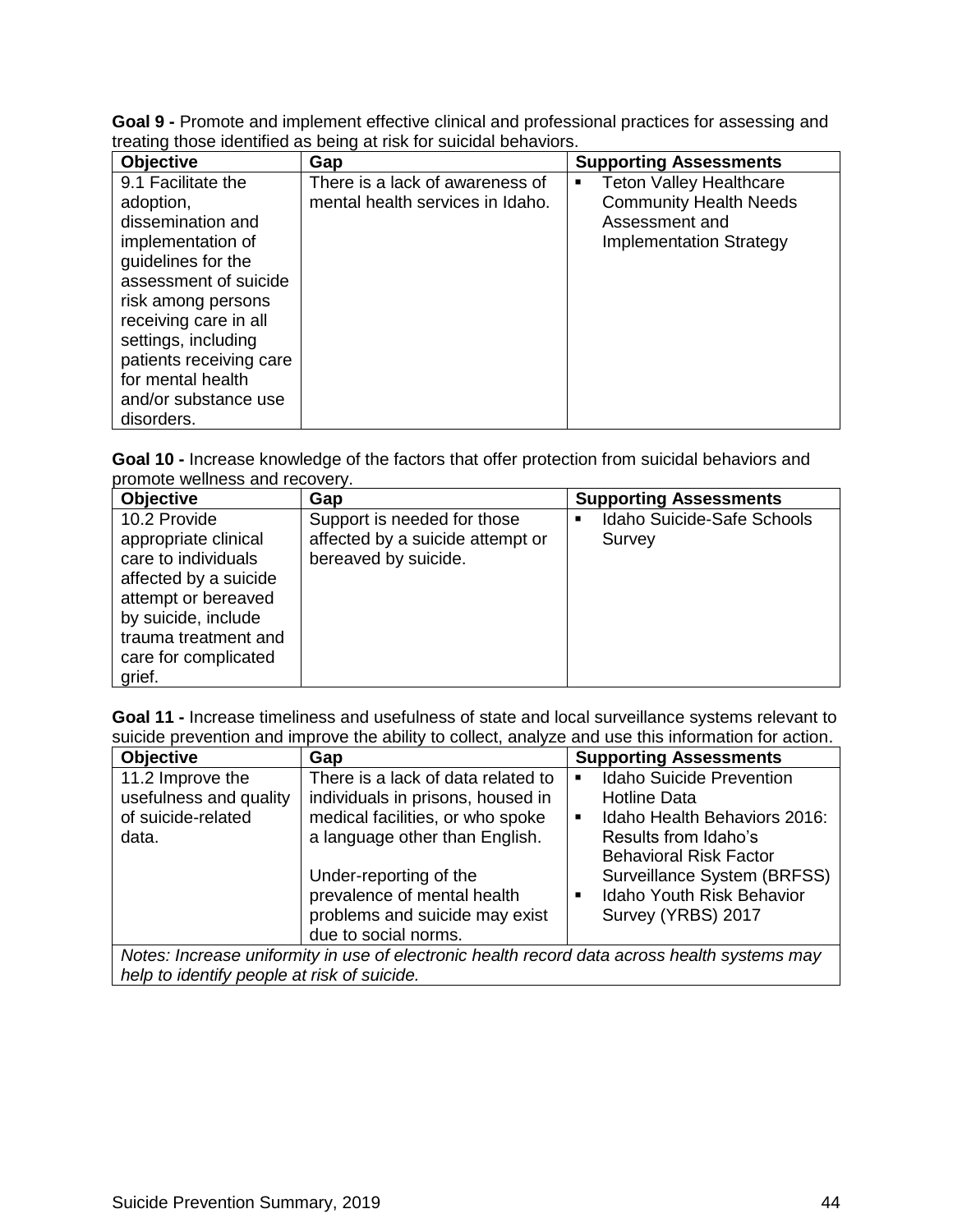| 11.3 Improve and<br>expand state, tribal<br>and local capacity<br>(public health,<br>schools, and other<br>systems) to collect<br>routinely, analyze,<br>report and use<br>suicide-related data to | There is a lack of reliable and/or<br>consistent data collection<br>methods or available data<br>related to mental health and<br>suicide. | $\blacksquare$ | <b>Bingham Memorial Hospital</b><br><b>Community Health Needs</b><br>Assessment 2016 |
|----------------------------------------------------------------------------------------------------------------------------------------------------------------------------------------------------|-------------------------------------------------------------------------------------------------------------------------------------------|----------------|--------------------------------------------------------------------------------------|
| implement prevention                                                                                                                                                                               |                                                                                                                                           |                |                                                                                      |
| efforts and inform                                                                                                                                                                                 |                                                                                                                                           |                |                                                                                      |
| policy decisions.                                                                                                                                                                                  |                                                                                                                                           |                |                                                                                      |

**Goal 12 -** Evaluate the impact and effectiveness of suicide prevention, intervention and systems and synthesize and disseminate findings.

| <b>Objective</b>                                                                                                                   | Gap                                                                                                                                            | <b>Supporting Assessments</b>                |  |
|------------------------------------------------------------------------------------------------------------------------------------|------------------------------------------------------------------------------------------------------------------------------------------------|----------------------------------------------|--|
| 12.1 Evaluate the<br>effectiveness of<br>suicide prevention<br>(activities, efforts,<br>interventions, etc.)<br>utilized in Idaho. | A comprehensive statewide<br>review/summary of available<br>needs and resource<br>assessments discussing suicide<br>prevention is unavailable. | Contract between IIDHW and<br><b>IRH-ISU</b> |  |
| Notes: This report works to remedy this.                                                                                           |                                                                                                                                                |                                              |  |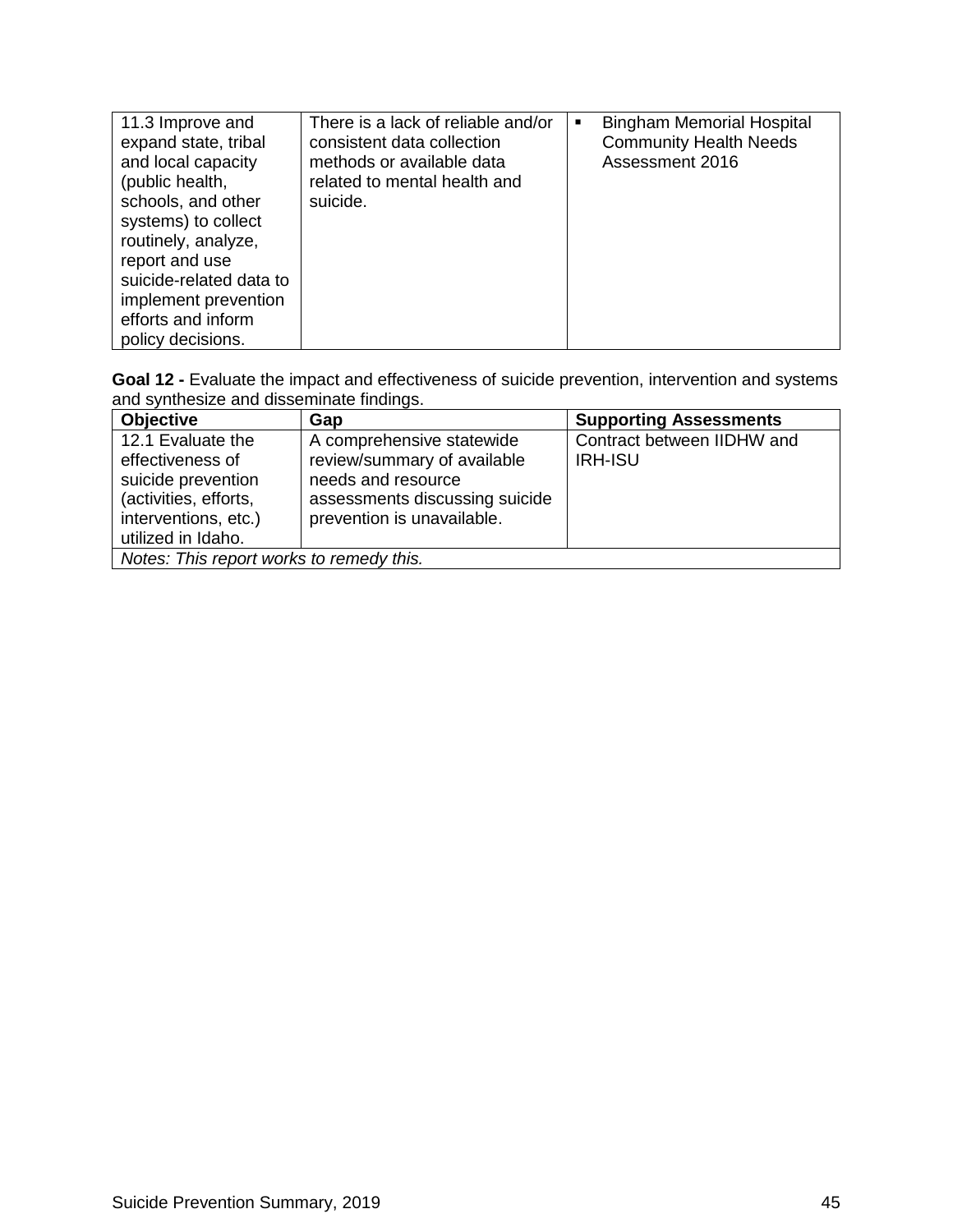# **Appendix**

## **Appendix A: Select Training Resources**

Training materials are a necessary part of any program or activity that involves knowledge acquisition and retention. The following is a list of training resources for educating students, parents, and professionals. Many of these trainings have been utilized in Idaho.

#### *Applied Suicide Intervention Skills Training (ASIST)*

ASIST is a two-day, two-trainer, workshop designed for members of all caregiving groups. Family, friends, and other community members may be the first to talk with a person at risk, but have little or no training. ASIST can also provide those in formal helping roles with professional development to ensure that they are prepared to provide suicide first aid help as part of the care they provide. The emphasis is on teaching suicide first-aid to help a person at risk stay safe and seek further help as needed. Participants learn to use a suicide intervention model to identify persons with thoughts of suicide, seek a shared understanding of reasons for dying and living, develop a safe plan based upon a review of risk, be prepared to do follow-up, and become involved in suicide-safer community networks. The learning process is based on adult learning principles and highly participatory. Graduated skills development occurs through mini-lectures, facilitated discussions, group simulations, and role plays.

#### *Assessing & Managing Suicide Risk (AMSR)*

Assessing and Managing Risk (AMSR) is a series of one day or half day trainings designed for health and behavioral health professionals interested in the latest intersectional suicide care practices.

#### *Behavioral Health and Substance Abuse Community Health Worker and Community Paramedic Training Module – Idaho State University, Institute of Emergency Management*

The purpose of this course is to provide an understanding of behavioral health as a public health professional who promotes full and equal access to necessary health and social services by applying his or her unique understanding of the experiences, language, and culture of the communities he or she serves. Through this training module, students will be able to apply knowledge of Behavioral Health and Substance Abuse in order to successfully navigate patients throughout the healthcare system.

#### *CALM: Counseling on Access to Lethal Means*

Reducing access to lethal means, such as firearms and medication, can determine whether a person at risk for suicide lives or dies. The free online course focuses on how to reduce access to the methods people use to kill themselves. It covers how to( 1.) identify people who could benefit from lethal means counseling, (2) ask about their access to lethal methods, and (3) work with them and their families to reduce stress. While this course in primarily designed for mental health professionals, others who work with people at risk for suicide, like social service professionals and health care providers, may also benefit from taking it.

## *CAMS Training*

CAMs stands for the "Collaborative Assessment and Management of Suicidality" (CAMS). CAMs is first and foremost a clinical philosophy of care and is an effective evidence-based assessment, intervention and treatment that directly targets suicidal risk. It is a flexible approach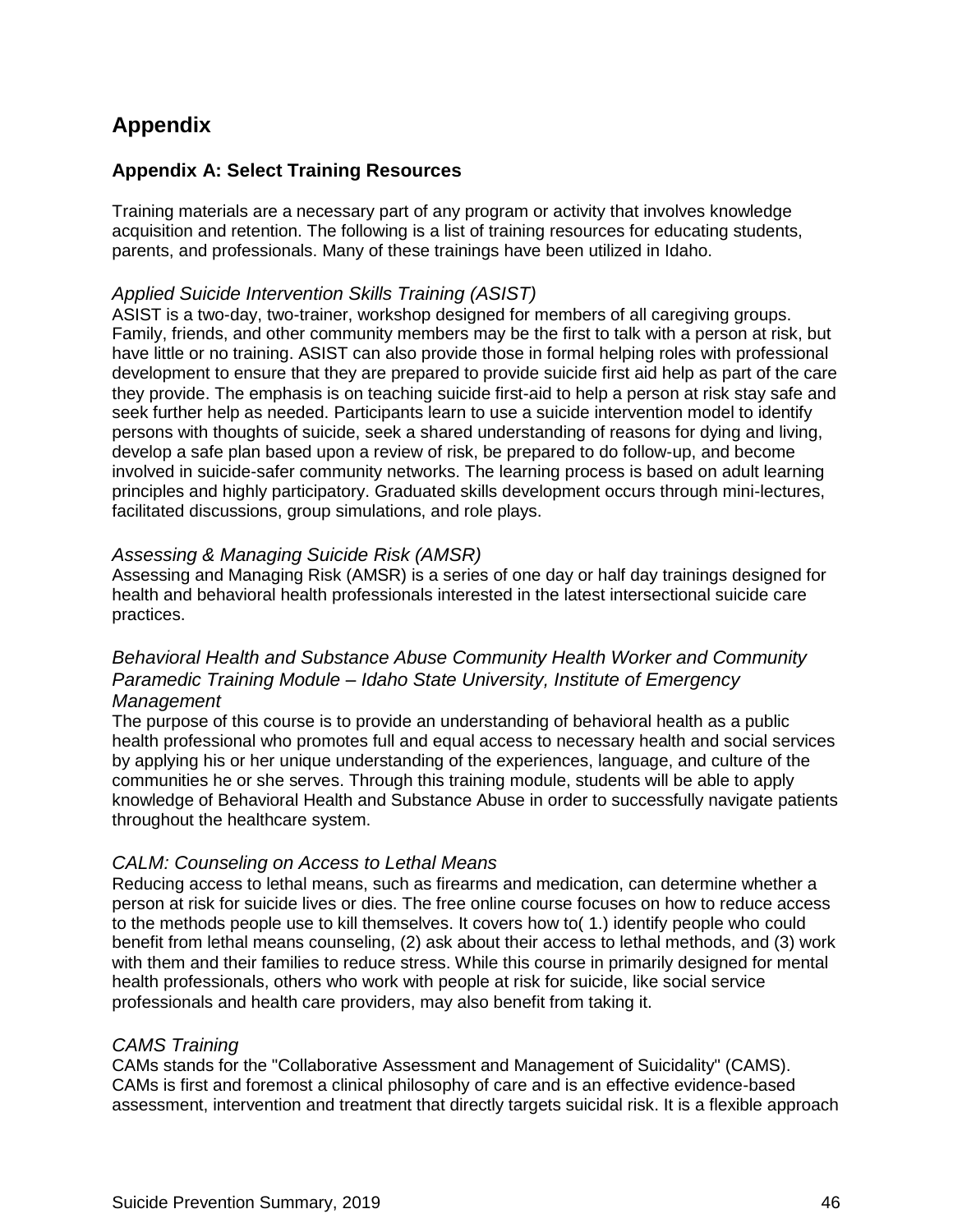that can be used across theoretical orientations and disciplines for a wide range of suicidal patients across treatment settings and different treatment modalities.

#### *Crisis Intervention Team Programs (CIT)*

The lack of mental health services across the US has resulted in law enforcement officers serving as first responders to most crises. A Crisis Intervention Team (CIT) program is an innovative, community-based approach to improve the outcomes of these encounters. In over 2700 communities nationwide, CIT programs create connections between law enforcement, mental health providers, hospital emergency services and individuals with mental illness and their families. Through collaborative community partnerships and intensive training, CIT improves communication, identifies mental health resources for those in crisis and ensures officer and community safety.

#### *Ending the Silence (NAMI)*

An interactive presentation that helps teens to learn about the warning signs of mental health conditions as well as what steps they should take to find support for themselves of their friends.

#### *Idaho Lives Project Training*

The Idaho Lives Project implements and supports youth suicide prevention and wellness through the Sources of Strength program in middle/junior and senior high schools throughout the state of Idaho. The project started in schools spring of 2014, originally through a Garrett Lee Smith Federal Grant. Most recently, in 2016, the project has been supported through a collaboration with the Division of Public Health and the State Department of Education. It received additional funding this spring from the state of Idaho to increase school implementation and support for existing schools with the program. To date, the Idaho Lives Project team has trained 63 schools and will add 17 new schools during the 2018-2019 school year. Also included in the Idaho Lives Project are gatekeeper trainings, regional program/school support, community information and outreach, postvention consulting, booster trainings for all Sources schools, mini-Sources trainings, and adult advisor/peer leader trainings.

#### *It's Real: College Students and Mental Health*

The AFSP-produced film *It's Real: College Students and Mental Health* is designed to raise awareness about mental health issues commonly experienced by students, and is intended to be used as part of a school's educational program to encourage help-seeking. By featuring real stories and experiences, *It's Real* conveys that depression and other mental health conditions are real illnesses that can be managed through specific treatments and interventions. It encourages students to be mindful of the state of their mental health, to acknowledge and recognize when they are struggling, and to take steps to seek help.

#### *Mental Health First Aid*

Mental Health First Aid helps you assist someone experiencing a mental health or substance use-related crisis. In the mental health first aid course, you learn risk factors and warning signs for mental health and addiction concerns, strategies for how to help someone in both crisis and non-crisis situations, and where to turn for help. Mental Health First Aid teaches about recovery and resiliency - the belief that individuals experiencing these challenges can and do get better, and use their strengths to stay well.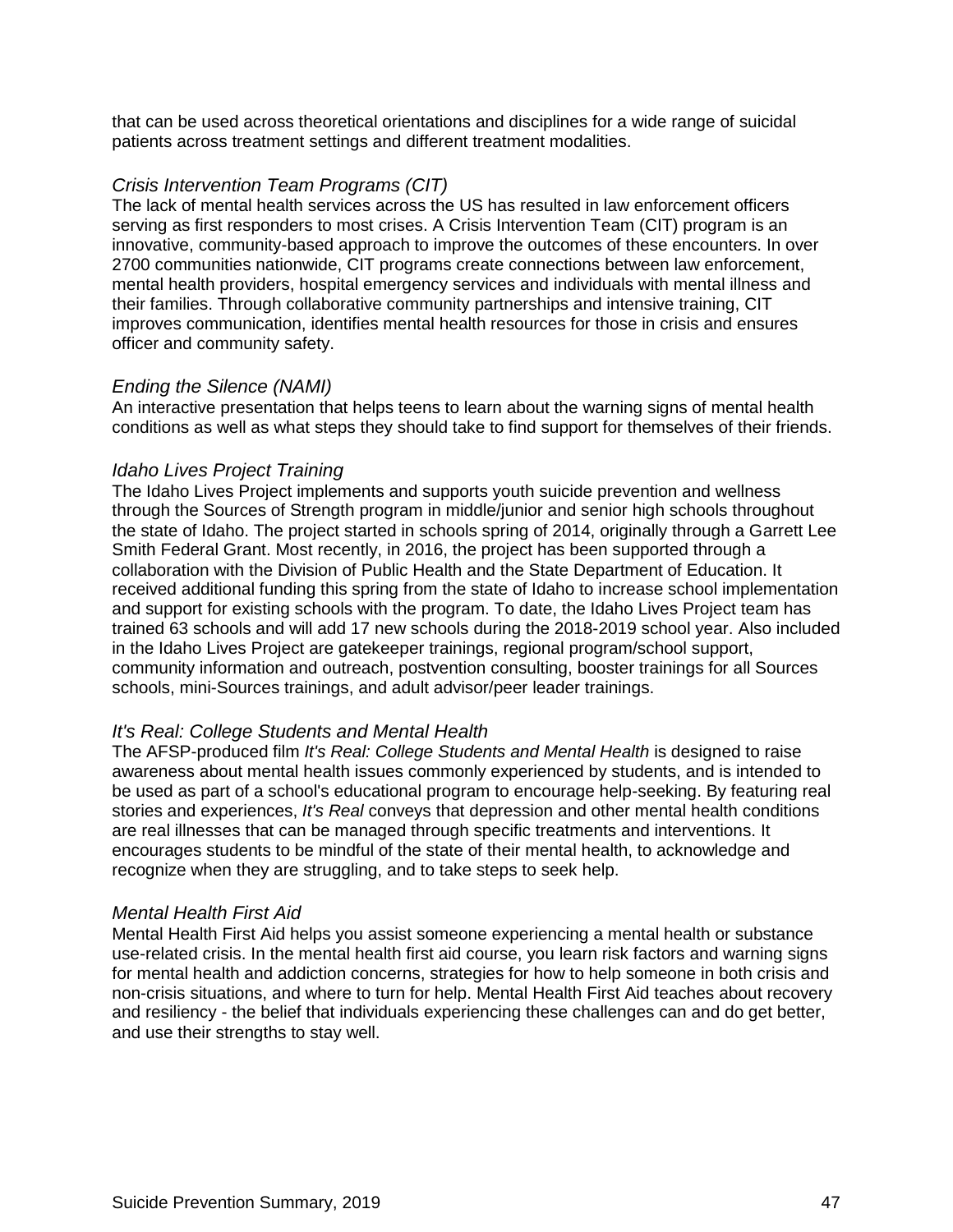#### *Native H.O.P.E (Helping Our People Endure)*

A peer-counseling (youth helping youth) curriculum that focuses on suicide prevention and related risk- factors such as substance abuse, violence, trauma, and depression. This schoolbased curriculum has been used successfully throughout Indian Country.

#### *Outreach Wellness Learning (OWL)*

OWL seminars have been designed to increase mental health literacy. Through education, communities will begin to eliminate stigma associated with mental illness and increase access to behavioral health supports and services. Examples include: Mental Health 101; Mental Health Crisis; Living with Mental Illness; Me Life is a Gift: Suicide Prevention; Maternal Mental Health Education and Screening; Building Resilience in Youth

#### *PAX*

The PAX Good Behavior Game is a powerful evidence-based practice, consisting of proven instructional and behavioral health strategies used daily by teachers and students in the classroom. This universal preventative approach not only improves the classroom behavior and academics, but also provides a lifetime of benefits for every child by improving self-regulation and co-regulation with peers.

#### *Question/Persuade/Refer (QPR) – Gatekeeper Training*

The QPR program instructs individuals on how to question a person about suicidal thoughts, persuade them to get help, and refer them to the assistance they may need.

#### *Respond Training*

This training is for any university faculty, staff, or administrator who wish to learn more about how to respond with elective support and useful referrals to students or colleagues who are in distress. The course provides a basic overview of symptoms often associated with mental health challenges and offers and action plan to help you respond effectively. Very often graduate and undergraduate students who work in student-assistance roles are also welcome to attend these trainings.

#### *Say it Out Loud – Speaking with Teens About Mental Health*

*Say it Out Loud* gives adults the tools they need to hold conversations about mental health including suicide with teens. The toolkit includes a short film featuring three teen's experiences; a discussion guide; a narrated presentation for the facilitator; fact sheets and information about connecting with your local NAMI

#### *Shield of Care: A System Focused Approach to Protecting Juvenile Justice Youth from Suicide*

Shield of Care is an 8 hour, research-informed curriculum that teaches juvenile justice staff strategies to prevent suicide in their correctional facility environment. Specifically the model (1) emphasizes that policy, connectedness to youth, and communication between staff are essential system level elements of suicide prevention (2) Teaches staff specific steps of effective suicide intervention (seeing, protecting, listening, assessing, networking), and provides opportunities for staff to reflect on internal policies for suicide prevention, discuss strategies for overcoming potential barriers, and plan how to take action in their facility.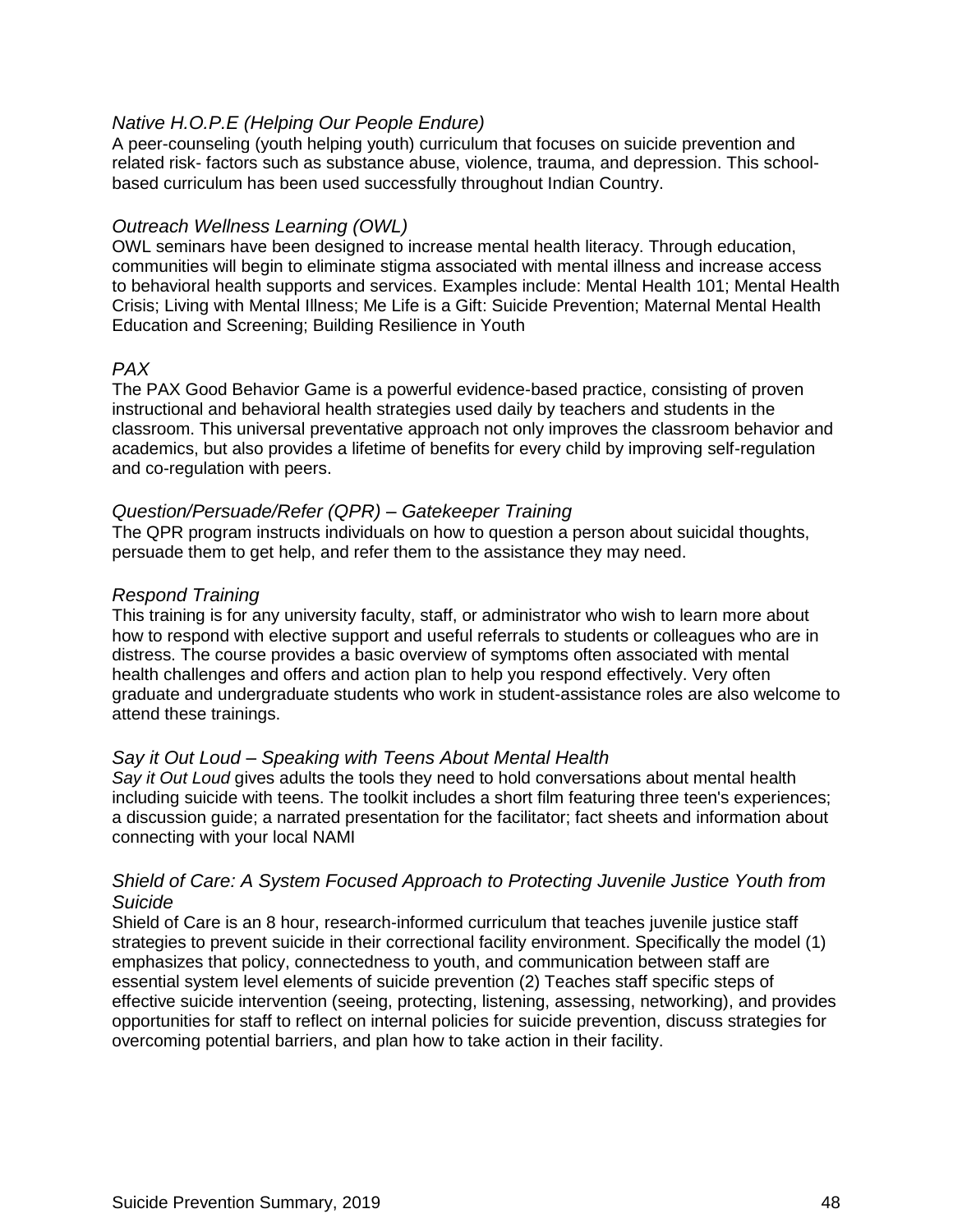#### *Signs, Ask, Validate, Encourage and Expedite (SAVE)*

The U. S. Department of Veterans Affairs (VA) in collaboration with the Psych Armor Institute recently launched (June 2018) a free 25- minute online suicide-prevention training video designed to equip anyone who interacts with Veterans to demonstrate care, support and compassion when talking with a Veteran who could be at risk for suicide.

#### *Signs of Suicide Program (SOS)*

The Signs of Suicide (SOS) program serves middle and high schools across the country. The program has shown a reduction in self-reported suicide attempts by 40-64% in randomized control studies (Shilling et al. 2015). Through a video and guided discussion, student learn to identify warning signs of suicide and depression in a single class period. At the end of the session, students are encouraged to take a survey - question screening for depression (anonymous or signed - the school can decide) which enables the school to identify students who are at risk. The curriculum raises awareness about behavioral health and encourages student to ACT (Acknowledge, Care, Tell) when worried about themselves or their peers.

#### *Sources of Strength*

A best practice evidence-based youth wellness and suicide prevention program that prepares student peer leaders to be change agents in their schools. Peer leaders are trained to apply a model of health coping to their own lives emphasizing eight protective "sources of strength". The intervention curriculum has peer leaders meet regularly with trained adult advisors to reinforce their skills, plan and implement prevention activities Trained peer leaders use their network of friends to: have one on one conversations about sources of strength; develop hope, help, strength poster and or public service announcement programs using local faces and voices, present peer to peer presentations, develop video, internet or texting prevention messages. . This upstream model strengthens multiple sources of support (protective factors) around young individuals so that when times get hard they have strengths to rely on.

#### *Suicide Alertness for Everyone (safeTALK)*

SafeTALK is a half-day training program that teaches participants to recognize and engage persons who might be having thoughts of suicide and to connect them with community resources trained in suicide intervention. SafeTALK stresses safety while challenging taboos that inhibit open talk about suicide. The program recommends that an ASSIST trained resource or other community support resource be at all trainings. The "safe" of safeTALK stands for "suicide alertness for everyone. The "TALK" letters stand for the practice actions that one does to help those with thoughts of suicide: Tell, Ask, Listen, and KeepSafe. The safeTALK learning process is highly structured, providing graduated exposure to practice actions. The program is designed to help participants monitor the effect of false societal beliefs that can cause otherwise caring and helpful people to miss, dismiss, or avoid suicide alerts and to practice the TALK step actions to move past these barriers. Six 60-90 second video scenarios, each with non-alert and alert clips, are selected from a library of scenarios and strategically used through the training to provide experiential referents for the participants.

#### *Talk Saves Lives: An Introduction to Suicide Prevention*

This training is a community-based presentation that covers the general scope of suicide, the research on prevention, and what people can do to fight suicide. Attendees learn the risk and warning signs of suicide as well as prevention methods. In this training, participants learn what suicide is, who it affects, what we know about it, and what can be done to prevent it. It is suggested that community members age 15 or older who want to learn more about suicide prevention participate.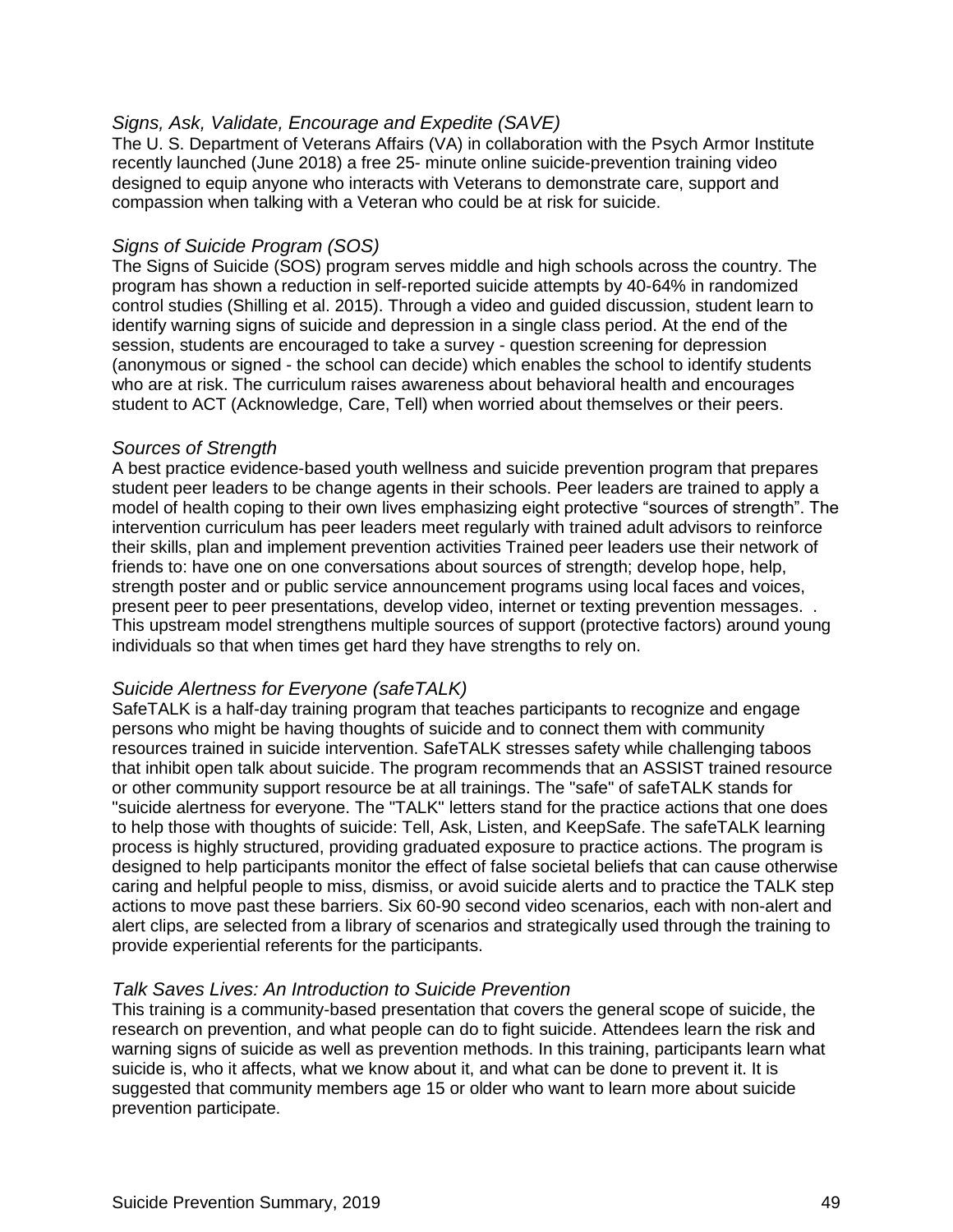#### *THRIVE (Tribal Health: Reaching out InVolves Everyone)*

The suicide prevention project at the Northwest Portland Area Indian Health Board. THRIVE provides suicide prevention training, media material development, and technical assistance to Tribes in the Pacific Northwest in order to increase knowledge and awareness about suicide among tribal community member, improve intertribal and interagency communication about suicide prevention and treatment, and encourage tribal health programs to track, prevent, and treat suicide. THRIVE provide ASIST and QPR trainings, and works to increase tribal capacity to prevent suicide using the Zero Suicide Model, the Healing of the Canoe curriculum, and other evidence-based interventions.

#### *Youth Aware of Mental Health (YAM)*

YAM is an interactive program for adolescents promoting increased discussion and knowledge about mental health, suicide prevention, and the development of problem-solving skills and emotional intelligence. YAM brings different learning methods together with the fundamental components of the program being as follows: five interactive sessions, role-playing, informational reading materials, and posters for display in the classroom.

#### *Youth Suicide Prevention Programming - Idaho*

Developmentally appropriate, student-centered education materials on suicide prevention will be integrated into the curriculum of all K-12 health classes. The content of these age-appropriate materials may include 1) the importance of safe and healthy choices and coping strategies, 2) how to recognize risk factors and warning signs of mental disorders and suicide in oneself and others, 3) help-seeking strategies for oneself or others, including how to engage school resources and refer friends for help. In addition, schools may provide supplemental small group suicide prevention programming for students.

#### *Zero Suicide*

The zero suicide framework is a system-wide organizational commitment to safer care in health and behavioral health care systems. The framework is based on the realization that suicidal individuals often fall through the cracks in a sometimes fragmented and distracted health care system and that a systematic approach to quality improvement in these settings is both available and necessary.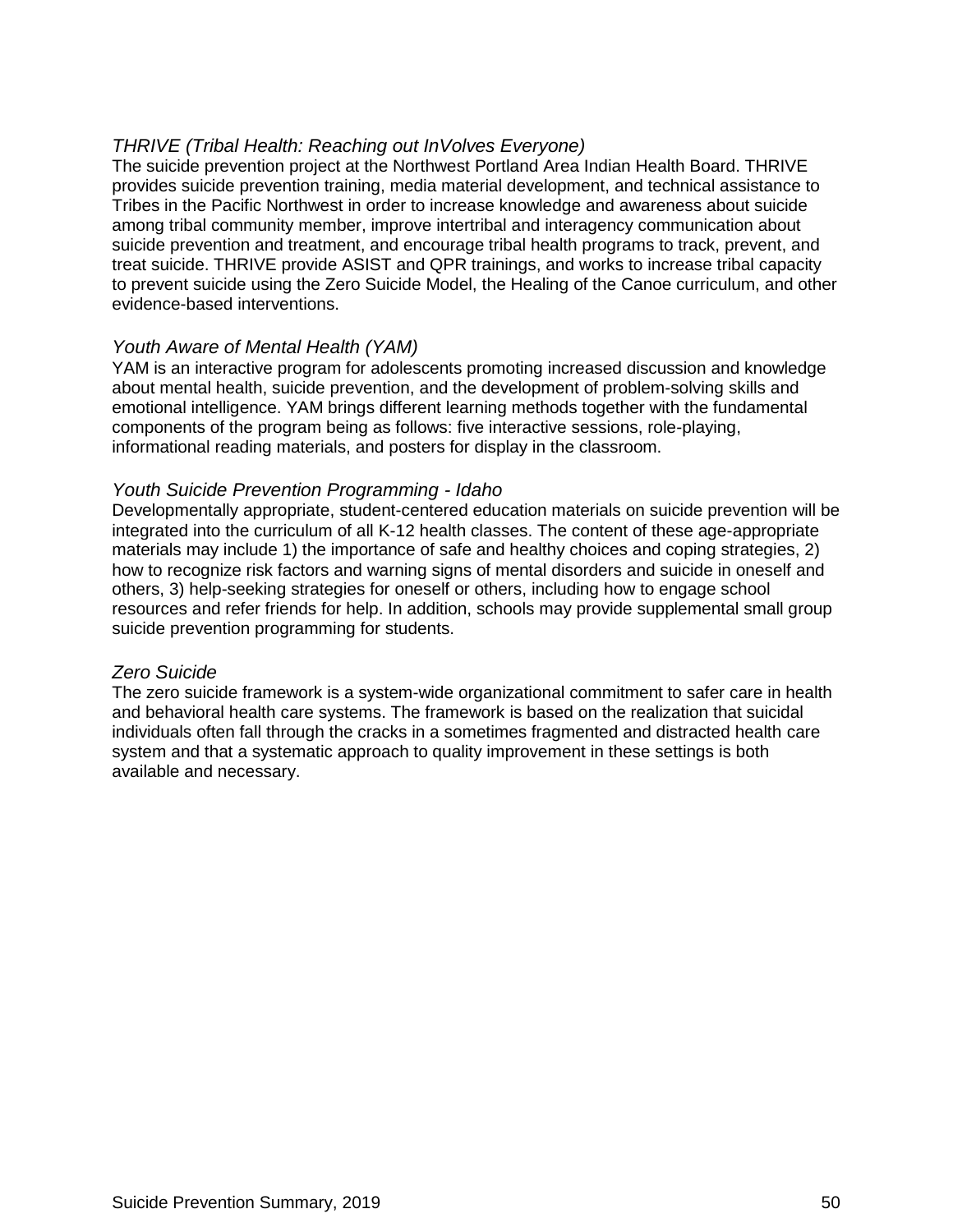## **Appendix B: Select Screening Tools**

#### *Ask Suicide-Screening Questions (ASQ) Toolkit*

The Ask Suicide-Screening Questions (ASQ) Toolkit is a free resource for medical settings (emergency department, inpatient medical/surgical units, outpatient clinics/primary care) that can help nurses or physicians successfully identify youth at risk for suicide. ASQ is a set of four screening questions that takes 20 seconds to administer. In an NIMH study a "yes" response to one or more of the four questions identified 97% of youth (aged 10 to 21 years) at risk for suicide. By enabling early identification and assessment of young patients at high risk for suicide, the ASQ toolkit can play a key role in suicide prevention.

#### *Brief Suicide Safety Assessment (BSSA)*

Use after a patient (10-24 years) screens positive for suicide risk on the ASQ. Assessment guide for mental health clinicians, MD's, NP's or PA's. Prompts help in determining the disposition.

#### *Columbia – Suicide Severity Rating Scale (C-SRRS)*

The C-SSRS is used extensively across primary care, clinical practice, surveillance, research, and institutional settings. It is available in over 100 country-specific languages, and is part of a national and international public health initiative involving the assessment of suicidality, including general medical and psychiatric emergency departments, hospital systems, managed care organizations, behavioral health organizations, medical homes, community mental health agencies, primary care, clergy, hospices, schools, college campuses, US Army, National Guard, VAs, Navy and Air Force settings, frontline responders (police, fire department, EMTs), substance abuse treatment centers, prisons, jails, juvenile justice systems, and judges to reduce unnecessary hospitalizations. The C-SSRS has been administered several million times and has exhibited excellent feasibility (Posner et al, 2011, Mundt et al, 2013) – no mental health training is required to administer it.

#### *General Anxiety Disorder 2 & 7 (GAD)*

GAD is diagnosed with a mental health screening that your primary care provider can perform. They will ask you questions about your symptoms and how long you've had them. They can refer you to a mental health specialist, such as a psychologist or psychiatrist. Your doctor may also do medical tests to determine whether there is an underlying illness or substance abuse problem causing your symptoms. Anxiety has been linked to: gastroesophageal reflux disease, thyroid disorders, heart disease, menopause

#### *Patient Health Questionnaire (PHQ-2)*

The purpose of the PHQ-2 is not to establish a final diagnosis or to monitor depression severity, but rather to screen for depression as a "first-step" approach.

#### *Patient Health Questionnaire (PHQ-9)*

The PHQ-9 is a multipurpose instrument for screening, diagnosing, monitoring and measuring the severity of depression. The PHQ-9 incorporates depression diagnostic criteria with other leading major depressive symptoms into a self-report tool. The PHQ-9 is brief and useful in clinical practice. The PHQ-9 is completed by the patient in minutes and is rapidly scored by the clinician. The PHQ-9 can also be administered repeatedly, which reflect improvement or worsening of depression in response to treatment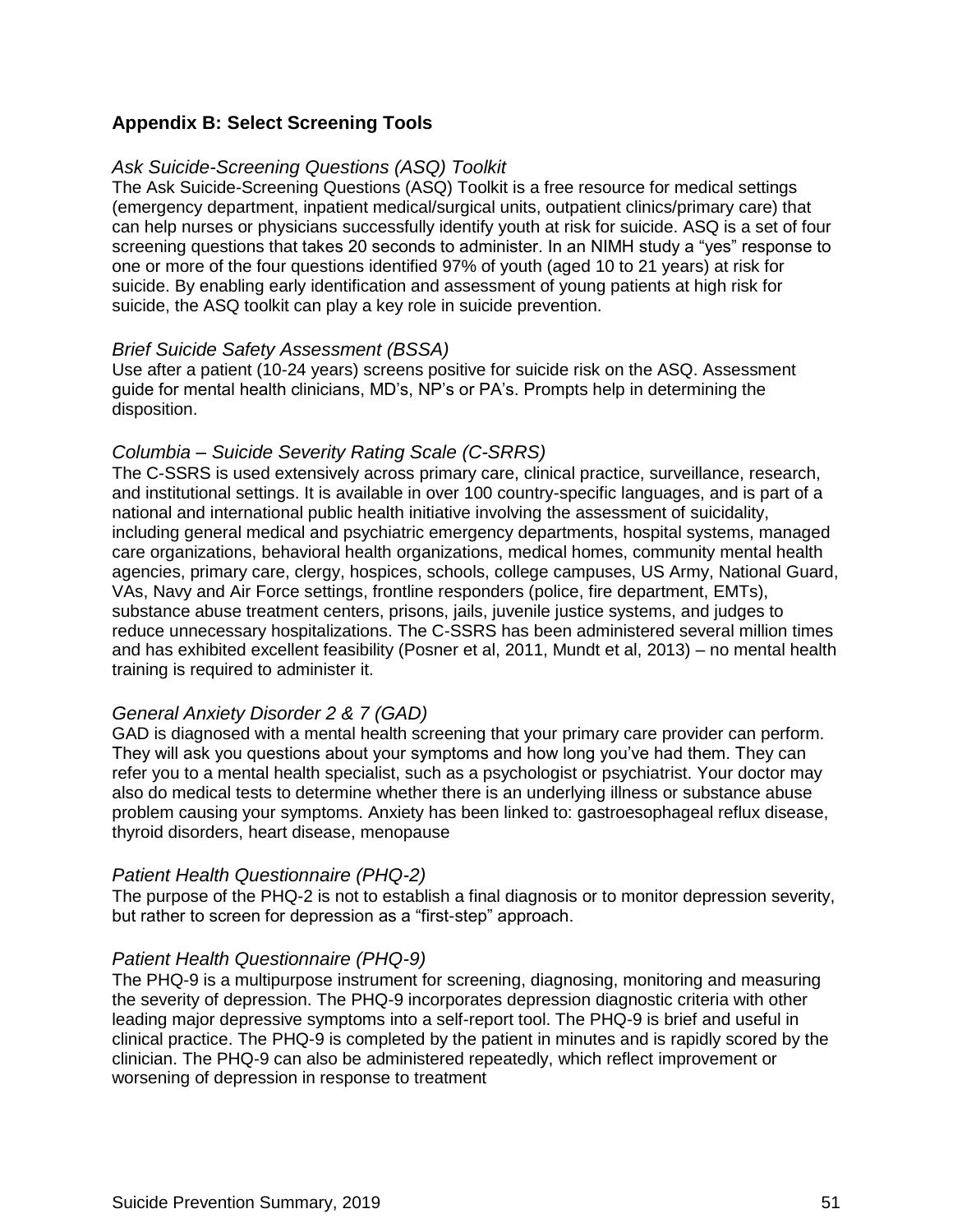#### *P.E.S.T.E. R*

Suicide severity assessment that involves the following criteria: plan, emotional stability, stress level and sources, thinking, environmental issues, response/treatment plan.

#### *Reducing the Incidence of Suicide in Indigenous Groups – Strengths United through Networks (RISING SUN)*

RISING SUN has produced a number of useful tools, including an online toolkit on how to measure the impact and effectiveness of suicide prevention in circumpolar Indigenous communities.

#### *Safety Planning Guide*

A Safety Plan is a prioritized written list of coping strategies and sources of support patients can use who have been deemed to be at high risk for suicide. Patients can use these strategies before or during a suicidal crisis. The plan is brief, in the patient's own words, and is easy to read.

#### *Suicide Assessment Five-Step Evaluation and Triage (SAFE-T) for Mental Health Professionals*

This resource gives a brief overview on conducting a suicide assessment using a five-step evaluation and triage plan. The five step plan involves identifying risk factors and protective factors, conducting a suicide inquiry, determining risk level and interventions, and documenting a treatment plan**.** 

#### *Suicide Behaviors Questionnaire (SBQ-R)*

The SBQ-R has 4 items, each tapping a different dimension of suicidality: Ideation or attempt; frequency of ideation over past twelve months; threat of suicide; self-reported likelihood of suicidal behavior in the future.

#### *Tribal Tool*

Michigan State has developed a screening tool for adolescent American Indian/Alaska Natives that has been adopted for use by a few tribal communities in northern California.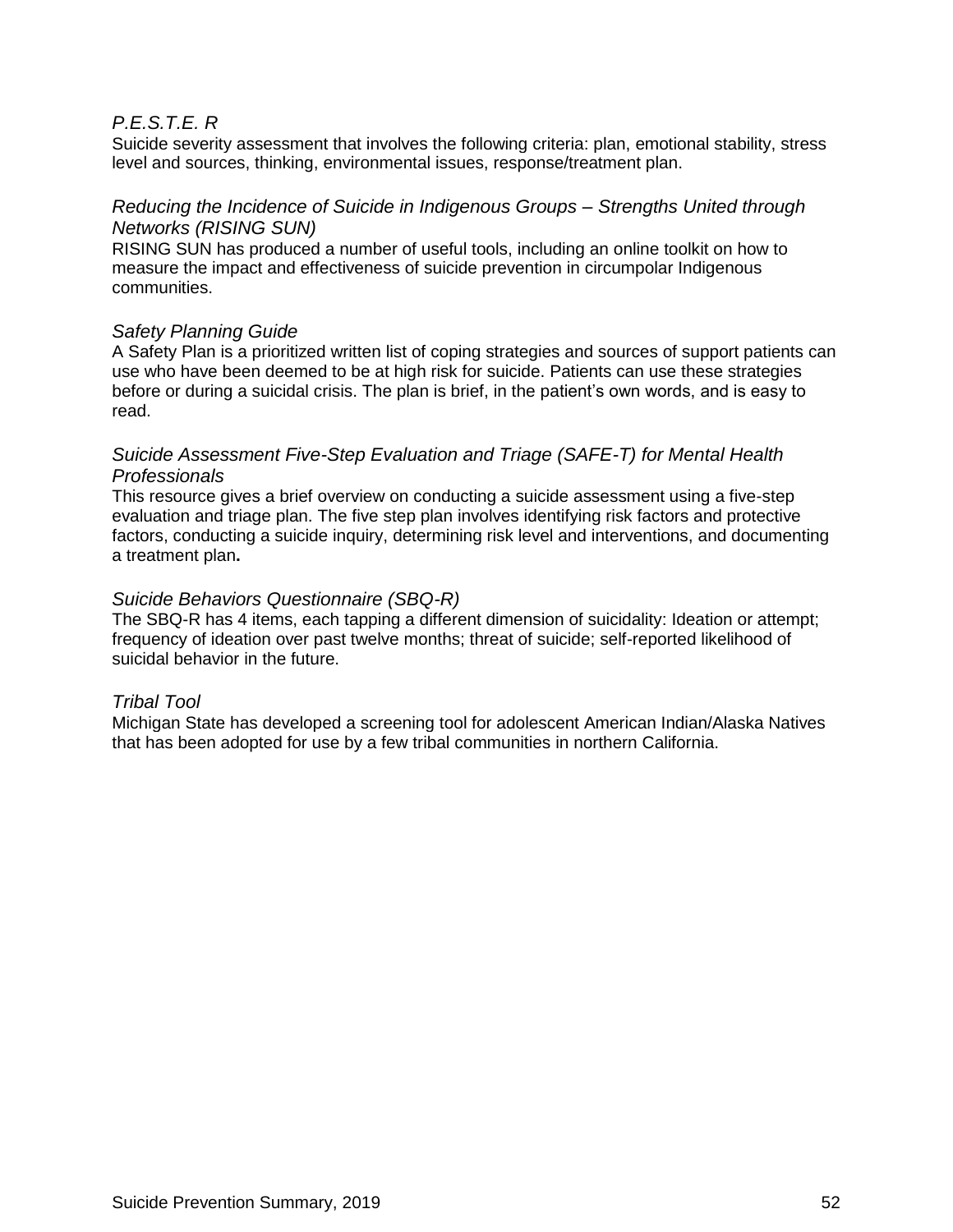## **Appendix C: Sources of Strength Assessment [36]**

Sources of Strength, a school-wide wellness and suicide prevention program, trains student "peer leaders" to use healthy coping skills and model behavior school-wide. In the past five years, 81 Idaho schools have implemented Sources of Strength with 43 schools participating in a recent program evaluation (Spring 2019).

Peer Leaders (n=594) from 35 schools indicated that participation in the training increased their personal growth (**Table 14**) and ability to help suicidal peers (**Table 15**).

| Table 14. Percent of Sources of Strength Peer Leaders Indicating Personal Growth |  |  |
|----------------------------------------------------------------------------------|--|--|
|----------------------------------------------------------------------------------|--|--|

|                                                           | % Agree or Strongly Agree |                     |  |
|-----------------------------------------------------------|---------------------------|---------------------|--|
| <b>Response</b>                                           | Average                   | <b>School Range</b> |  |
| I've learned better ways to handle tough times in my life | 91.3%                     | 66.7-100%           |  |
| I've increased my own 'sources of strength'               | 86.0%                     | 63.6-100%           |  |
| I've made a positive difference in my school              | 85.1%                     | 61.1%-100%          |  |

#### **Table 15. Percent of Sources of Strength Peer Leaders Indicating Readiness to Access Adult Help**

|                                                            | % Agree or Strongly Agree |                     |  |
|------------------------------------------------------------|---------------------------|---------------------|--|
| <b>Response</b>                                            | Average                   | <b>School Range</b> |  |
| I know more about how to get help for a suicidal friend    | 92.7%                     | 63.6-100%           |  |
| I know more adults I trust to get help for a suicidal peer | 90.7%                     | 54.5-100%           |  |

Staff (n=817) from 37 schools also indicated positive results from participation in the Sources of Strength program for themselves (**Table 16**) and students (**Table 17**).

#### **Table 16. Percent of Sources of Strength Staff Indicating Positive Program Impact on Self**

| Since Peer Leaders and Adult Advisors have been trained in     |         | % Agree or Strongly    |
|----------------------------------------------------------------|---------|------------------------|
| Sources of Strength                                            |         | Agree                  |
| <b>Response</b>                                                | Average | <b>School</b><br>Range |
| I am more open to talking to students about their problems     | 91.7%   | 50.0-100%              |
| Our school is a more positive place                            | 92.1%   | 50.0-100%              |
| I've learned more about how to get help for a suicidal student | 77.4%   | 56.3-100%              |
| I've shared my own Sources of Strength with students           | 85.6%   | 42.9-91.7%             |

#### **Table 17. Percent of Sources of Strength Staff Indicating Positive Program Impact on Students**

| Since Peer Leaders and Adult Advisors have been trained in        | % Agree or Strongly      |           |
|-------------------------------------------------------------------|--------------------------|-----------|
| Sources of Strength, students in our school                       |                          | Agree     |
| <b>Response</b>                                                   | <b>School</b><br>Average |           |
|                                                                   |                          | Range     |
| Are likely to find an adult they can talk to                      | 91.7%                    | 41.7-100% |
| Are encouraged to develop their own voice                         | 92.1%                    | 58.3-100% |
| Are involved in decisions about things that affect them in school | 77.4%                    | 42.9-100% |
| Seem more willing to talk to me and other school staff            | 85.6%                    | 54.5-100% |
| Are supporting one another                                        | 88.9%                    | 42.5-100% |
| Are having conversations about healthy friends and activities     | 91.5%                    | 25.0-100% |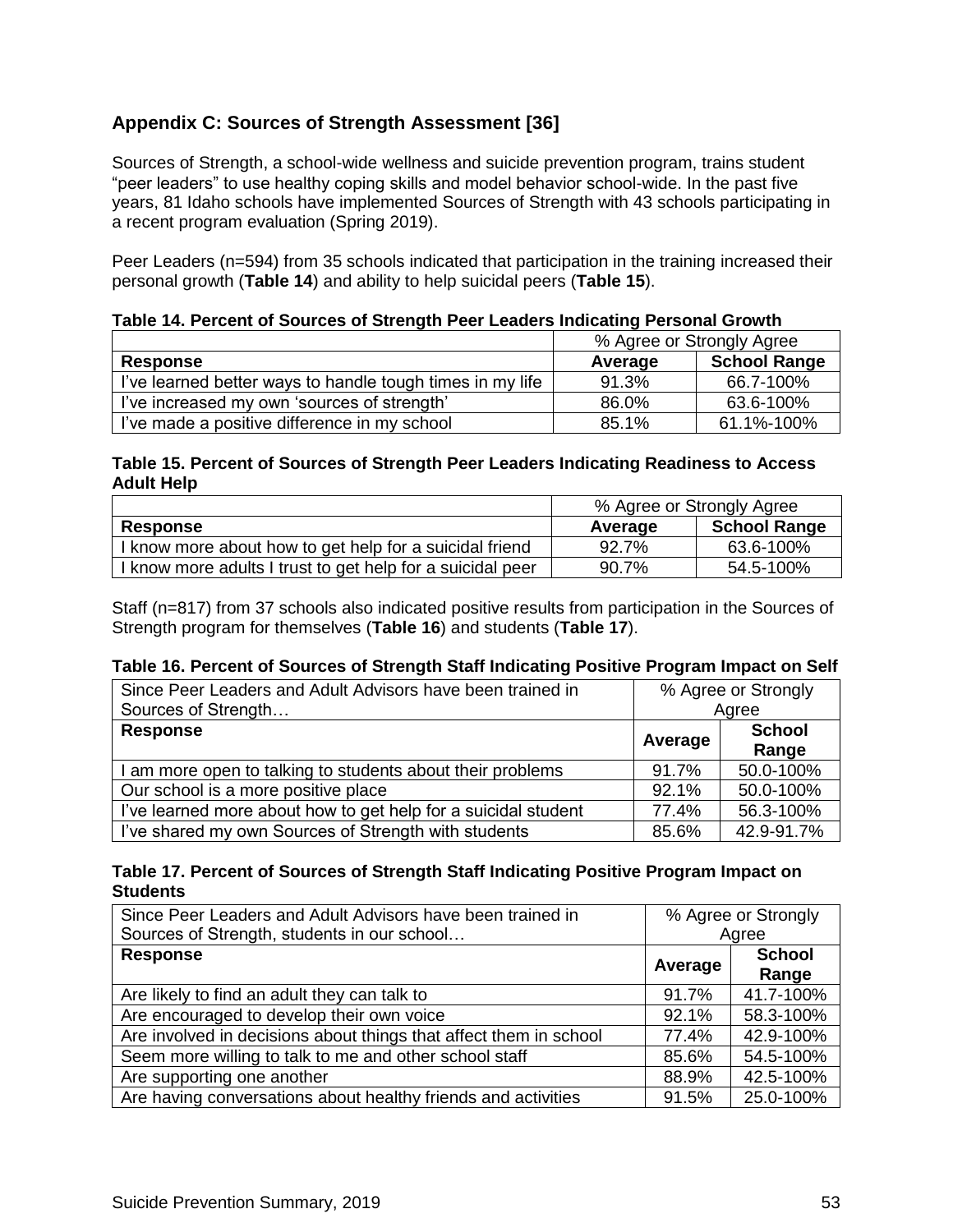# **References**

- 1. Idaho Suicide Prevention Action Collective and Idaho Suicide Prevention Program. Idaho Suicide Prevention Plan 2019-2023 [Internet]. Boise: Idaho Department of Health and Welfare; 2019 May [cited 2019 Dec 1]. Available from: https://healthandwelfare.idaho.gov/LinkClick.aspx?fileticket=wAW060Ty6fk%3d&portalid=0.
- 2. Harder P. (Bureau of Vital Records and Health Statistics, Division of Public Health, Idaho Department of Health and Welfare). Idaho Suicide 2018 Data. Email to: Russell Spearman (Institute of Rural Health, Idaho State University). 2019 Sep 12.
- 3. Suicide Prevention Program. Suicide in Idaho: Fact Sheet, January 2019 [Internet]. Boise: Idaho Department of Health and Welfare; 2019 Jan [cited 2019 Dec 1]. Available from: https://healthandwelfare.idaho.gov/Portals/0/Health/SPP/Fact%20Sheet\_January%202019. pdf.
- 4. Harder P. (Bureau of Vital Records and Health Statistics, Division of Public Health, Idaho Department of Health and Welfare). Idaho Resident Suicide Deaths, Death Rate by District and County of Residence, 2013-2018. Email to: Joseph Pollard (Division of Public Health, Idaho Department of Health and Welfare). 2019 Jul 22.
- 5. Idaho National Guard. Suicide Prevention [Internet]. Boise: State of Idaho; updated 2019 Sep 30 [cited 2019 Dec 1]. Available from: https://www.imd.idaho.gov/idaho-nationalguard/family-programs/suicide-prevention/.
- 6. Army National Guard. Suicides by State/Territory: 2015-2019. Email to: Russell Spearman (Institute of Rural Health, Idaho State University).
- 7. Division of Public Health, Idaho Department of Health and Welfare. Get Healthy Idaho: Measuring and Improving Population Health [Internet]. Boise: Idaho Department of Health and Welfare; 2019 Jan [cited 2019 Dec 1]. Available from: https://healthandwelfare.idaho.gov/Portals/0/Health/GetHealthyIdahoV2019.pdf.
- 8. Idaho Suicide Prevention Hotline. Statistics/One-pagers [Internet]. Boise: Jannus; 2019 [cited 2019 Dec 1]. Available from: https://www.idahosuicideprevention.org/data/.
- 9. Idaho Division of Public Health. Idaho Safe Schools Gap Analysis Survey Results [Internet]. Boise: Idaho Department of Health and Welfare; 2019 [cited 2019 Dec 1]. Available from: https://public.tableau.com/profile/idaho.division.of.public.health#!/vizhome/SafeSchoolsSurv eyResults/Story1.
- 10. St. Luke's. St. Luke's Boise/Meridian Community Health Needs Assessment 2019 [Internet]. Boise: St. Luke's; 2019 [cited 2019 Dec 1]. Available from: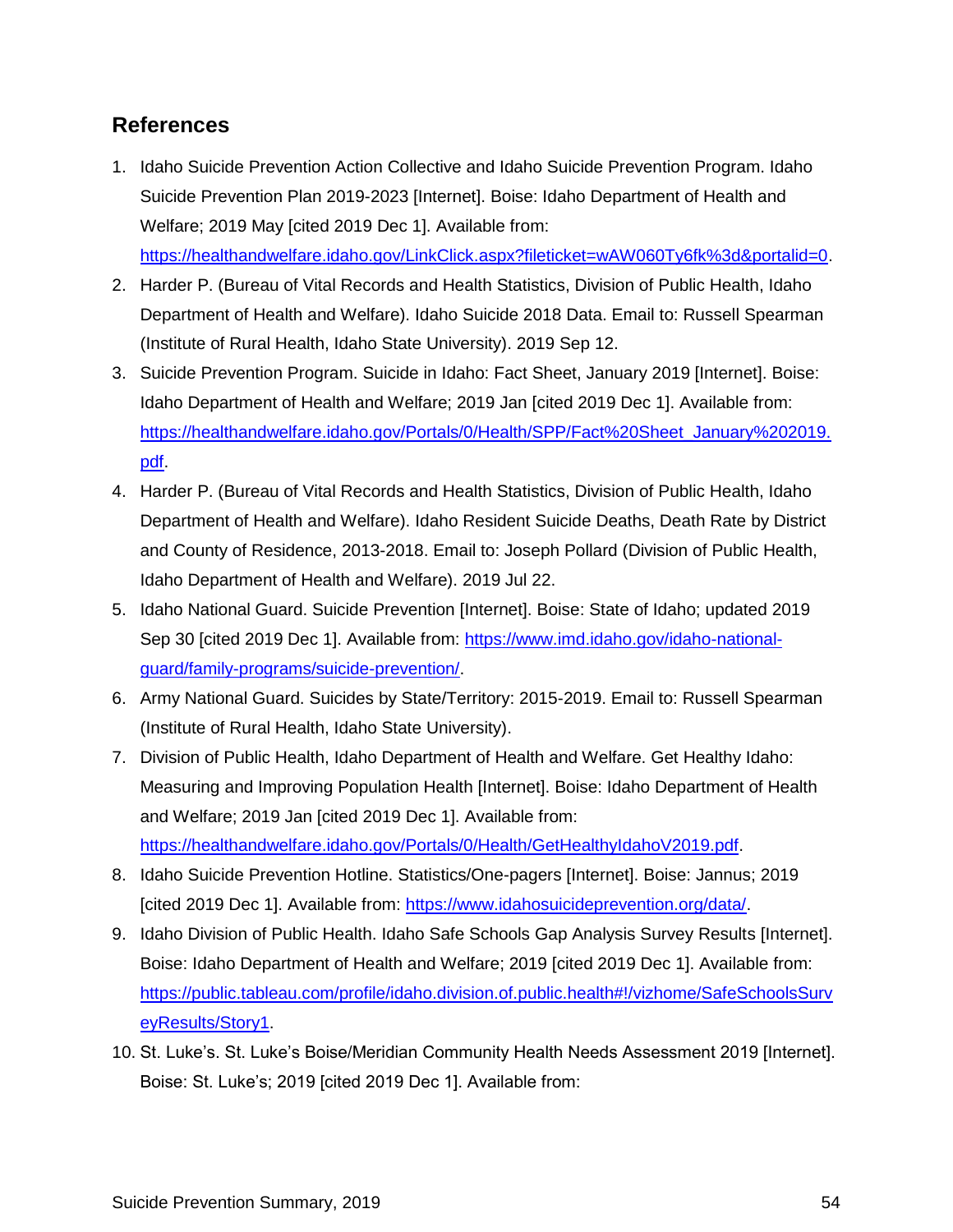https://www.stlukesonline.org/~/media/stlukes/documents/chnas2019/chna2019boisemeridia nfinal.pdf.

- 11. St. Luke's. St. Luke's Elmore Community Health Needs Assessment 2019 [Internet]. Boise: St. Luke's; 2019 [cited 2019 Dec 1]. Available from: https://www.stlukesonline.org/~/media/stlukes/documents/chnas2019/chna2019elmorefinal. pdf.
- 12. St. Luke's. St. Luke's Jerome Community Health Needs Assessment 2019 [Internet]. Boise: St. Luke's; 2019 [cited 2019 Dec 1]. Available from: https://www.stlukesonline.org/~/media/stlukes/documents/chnas2019/chna2019jeromefinal. pdf.
- 13. St. Luke's. St. Luke's Magic Valley Community Health Needs Assessment 2019 [Internet]. Boise: St. Luke's; 2019 [cited 2019 Dec 1]. Available from: https://www.stlukesonline.org/~/media/stlukes/documents/chnas2019/chna2019magicvalleyf inal.pdf.
- 14. St. Luke's. St. Luke's McCall Community Health Needs Assessment 2019 [Internet]. Boise: St. Luke's; 2019 [cited 2019 Dec 1]. Available from: https://www.stlukesonline.org/~/media/stlukes/documents/chnas2019/chna2019mccallfinal.p df.
- 15. St. Luke's. St. Luke's Nampa Community Health Needs Assessment 2019 [Internet]. Boise: St. Luke's; 2019 [cited 2019 Dec 1]. Available from: https://www.stlukesonline.org/~/media/stlukes/documents/chnas2019/chna2019nampafinal. pdf.
- 16. St. Luke's. St. Luke's Wood River Community Health Needs Assessment 2019 [Internet]. Boise: St. Luke's; 2019 [cited 2019 Dec 1]. Available from: https://www.stlukesonline.org/~/media/stlukes/documents/chnas2019/chna2019woodriverfin al.pdf.
- 17. Northwest Portland Area Indian Health Board. Suicide among American Indians & Alaska Natives in Idaho [Internet]. Portland: Northwest Portland Area Indian Health Board; 2019 Aug [cited 2019 Dec 1]. Available from: http://www.npaihb.org/wpcontent/uploads/2016/05/NPAIHB\_Idaho-AIAN-Suicide-Data\_2013to17.pdf.
- 18. Idaho Health Behaviors, 2016: Results from Idaho's Behavioral Risk Factor Surveillance System (BRFSS) [Internet]. Boise: Idaho Department of Health and Welfare; 2016 [cited 2019 Dec 1]. Available from: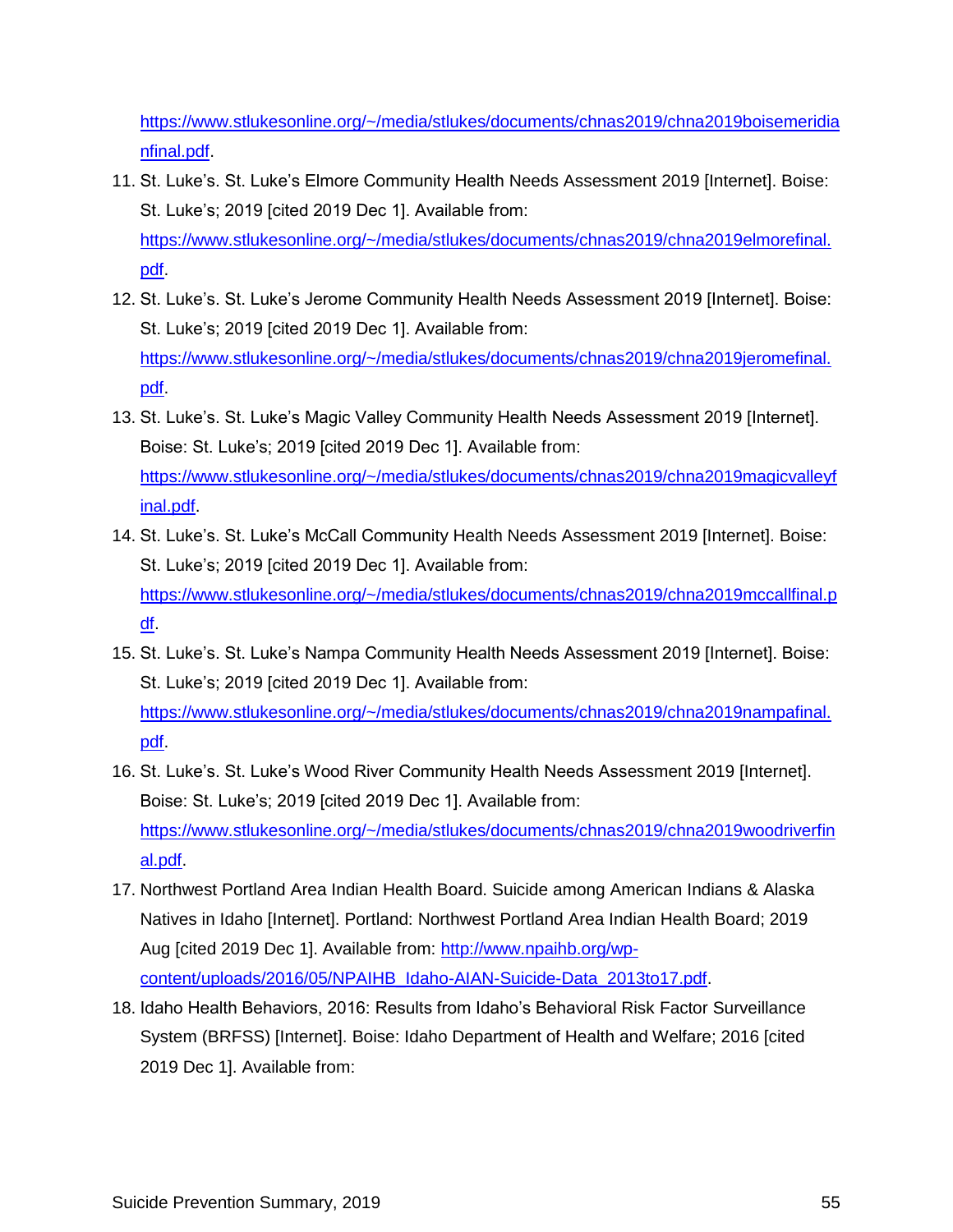https://healthandwelfare.idaho.gov/Portals/0/Health/Statistics/BRFSS%20Reports/Idaho\_BR FSS Annual Report 2016.pdf.

- 19. Results of the 2018 Idaho School Health Profile Survey [Internet]. Boise: Idaho State Department of Education; 2018 [cited 2019 Dec 1]. Available from: https://www.sde.idaho.gov/student-engagement/school-health/files/profiles/2018-Idaho-School-Health-Profiles.pdf.
- 20. Panhandle Health District. North Idaho Community Health Improvement Plan 2018 [Internet]. Panhandle Health District, 2018 [cited 2019 Dec 1]. Available from: https://www.sde.idaho.gov/student-engagement/school-health/files/profiles/2018-Idaho-School-Health-Profiles.pdf.
- 21. American College Health Association. American College Health Association-National College Health Assessment II: Idaho Consortium Reference Group Data Report Fall 2017. Hanover: American College of Health Association, 2018.
- 22. Public Health Idaho North Central District. 2017 Community Health Improvement Plan Idaho North Central District [Internet]. Lewiston: Public Health - Idaho North Central District, 2017. Available form:

http://idahopublichealth.com/district2/dataresources/chip/2017%20CHIP%207.6.17%20FINA L.pdf.

- 23. Results of the 2017 Idaho Youth Risk Behavior Survey [Internet]. Boise: Idaho State Department of Education, 2017 [cited 2019 Dec 1]. Available from: https://www.sde.idaho.gov/student-engagement/school-health/files/youth/2017-Youth-Risk-Behavior-Survey-Results.pdf.
- 24. United Way of Treasure Valley 2017 Community Assessment [Internet]. Boise: United Way of Treasure Valley, 2017 [cited 2019 Dec 1]. Available from: https://www.unitedwaytv.org/sites/unitedwaytv.org/files/2017\_UW\_CommunityAssessment.p df.
- 25. Bingham Memorial Hospital. Community Health Needs Assessment -2016 [Internet]. Blackfoot: Bingham Memorial Hospital, 2016 [cited 2019 Dec 1]. Available from: https://www.binghammemorial.org/uploads/CHNA%20part%201.pdf.
- 26. Essential Health. 2016 Community Health Needs Assessment [Internet]. Orofino: Clearwater Valley Hospital, 2016 [cited 2019 Dec 1]. Available from: https://www.essentiahealth.org/app/files/public/224/orofino-chna-2017-2019.pdf.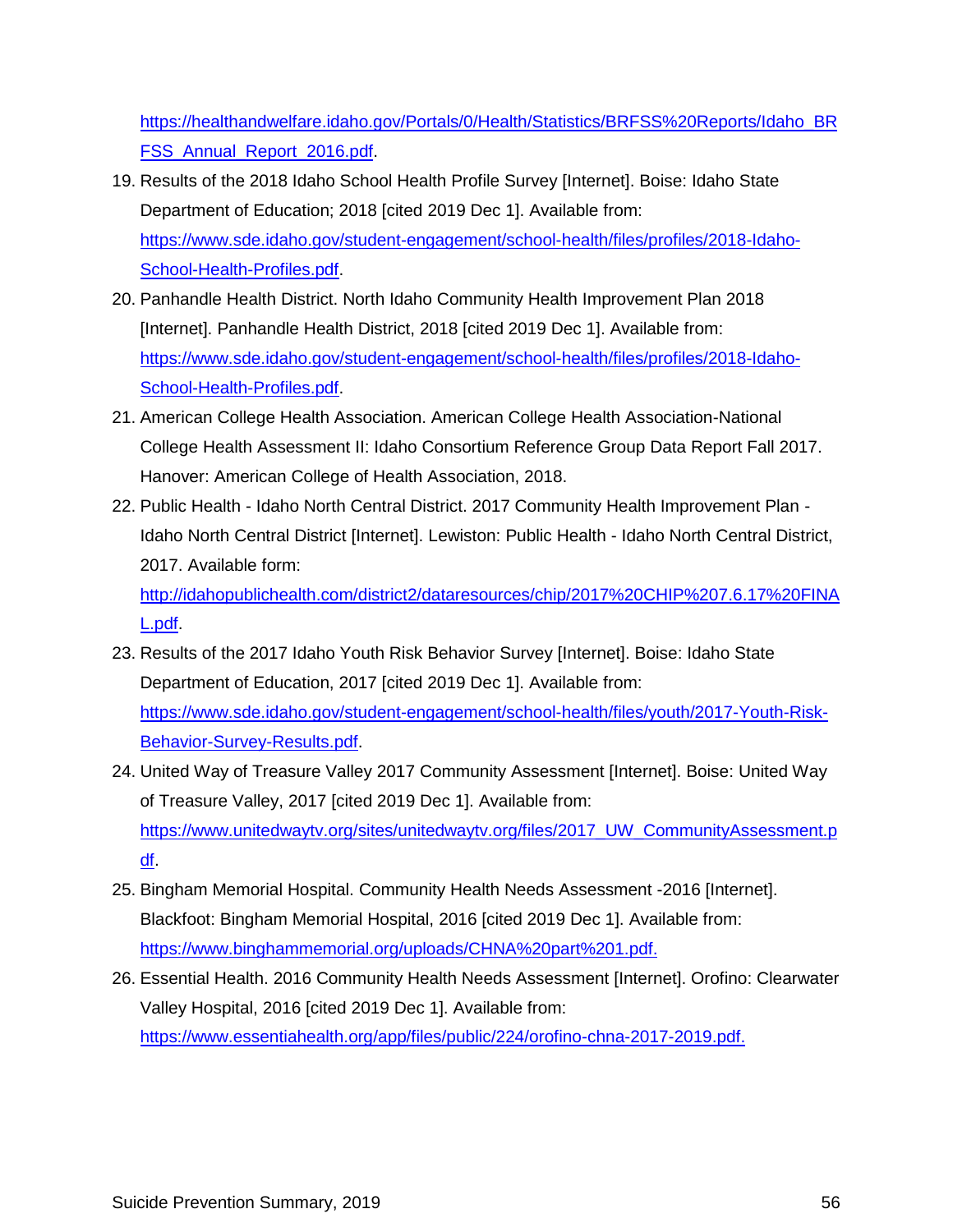- 27. Gritman Medical Center. Community Health Needs Assessment & Implementation Strategy [Internet]. Moscow: Gritman Medical, 2016 [cited 2019 Dec 1]. Available from: https://gritman.org/wp-content/uploads/CHNA\_Gritman\_2016.pdf.
- 28. U.S. Department of Veterans Affairs. Idaho Veteran Suicide Data Sheet, 2016 [Internet]. Washington DC: U. S. Department of Veterans Affairs, 2019 Sep [cited 2019 Dec 1]. Available from: https://www.mentalhealth.va.gov/docs/data-sheets/2016/Idaho\_2016.pdf.
- 29. Sprague R. (Suicide Prevention Program, Division of Public Health, Idaho Department of Health and Welfare). Suicide Prevention Stakeholder Survey Results. Email to: Russell Spearman (Institute of Rural Health, Idaho State University). 2019 Jun 17.
- 30. Teton Valley Healthcare. Teton Valley Healthcare Community Health Needs Assessment and Implementation Strategy [Internet]. Driggs: Teton Valley Healthcare, 2016 [cited 2019 Dec 1]. Available from: https://issuu.com/tvhealthcare/docs/2016 chna final long smaller.
- 31. McDonald TW, Reis JS, Siemon M, Gazieva K, Lindsay SJ. A Multimodal Assessment of Stakeholder Perceptions of Maternal and Child Health Needs in Idaho [Internet]. Boise: Idaho Department of Health and Welfare, 2015 Apr [cited 2019 Dec 1]. Available from: http://healthandwelfare.idaho.gov/Portals/0/Health/MCH/FY%202015%20MCH%20Needs% 20Assessment%20Final%20Report.pdf.
- 32. Northwest Tribal Epidemiology Center and Northwest Portland Area Indian Health Board. Idaho American Indian & Alaska Native Community Health Profile [Internet]. Portland: Northwest Tribal Epidemiology Center and Northwest Portland Area Indian Health Board, 2015 [cited 2019 Dec 1]. Available from:

http://216.243.141.9/images/epicenter\_docs/IDEA/2014/IdReports/ID\_THP\_Final\_FullRepor t.pdf

- 33. National Center for Health Statistics. Stats of the State of Idaho, 2017 [Internet]. Atlanta: Centers for Disease Control and Prevention, 2017 [cited 2019 Dec 1]. Available from: https://www.cdc.gov/nchs/pressroom/states/idaho/idaho.htm.
- 34. University of Wisconsin Population Health Institute, Robert Wood Johnson Foundation. County Health Rankings & Roadmaps – Idaho [Internet]. County Health Rankings, 2019 [cited 2019 Dec 1]. Available from:

https://www.countyhealthrankings.org/app/idaho/2019/overview.

35. Bureau of Rural Health and Primary Care, Division of Public Health, Department of Health and Welfare. Idaho Primary Care Health Professional Shortage Area Service Areas [Internet]. Boise: Idaho Department of Health and Welfare, 2018 Oct 12 [cited 2019 Dec 1]. Available from: